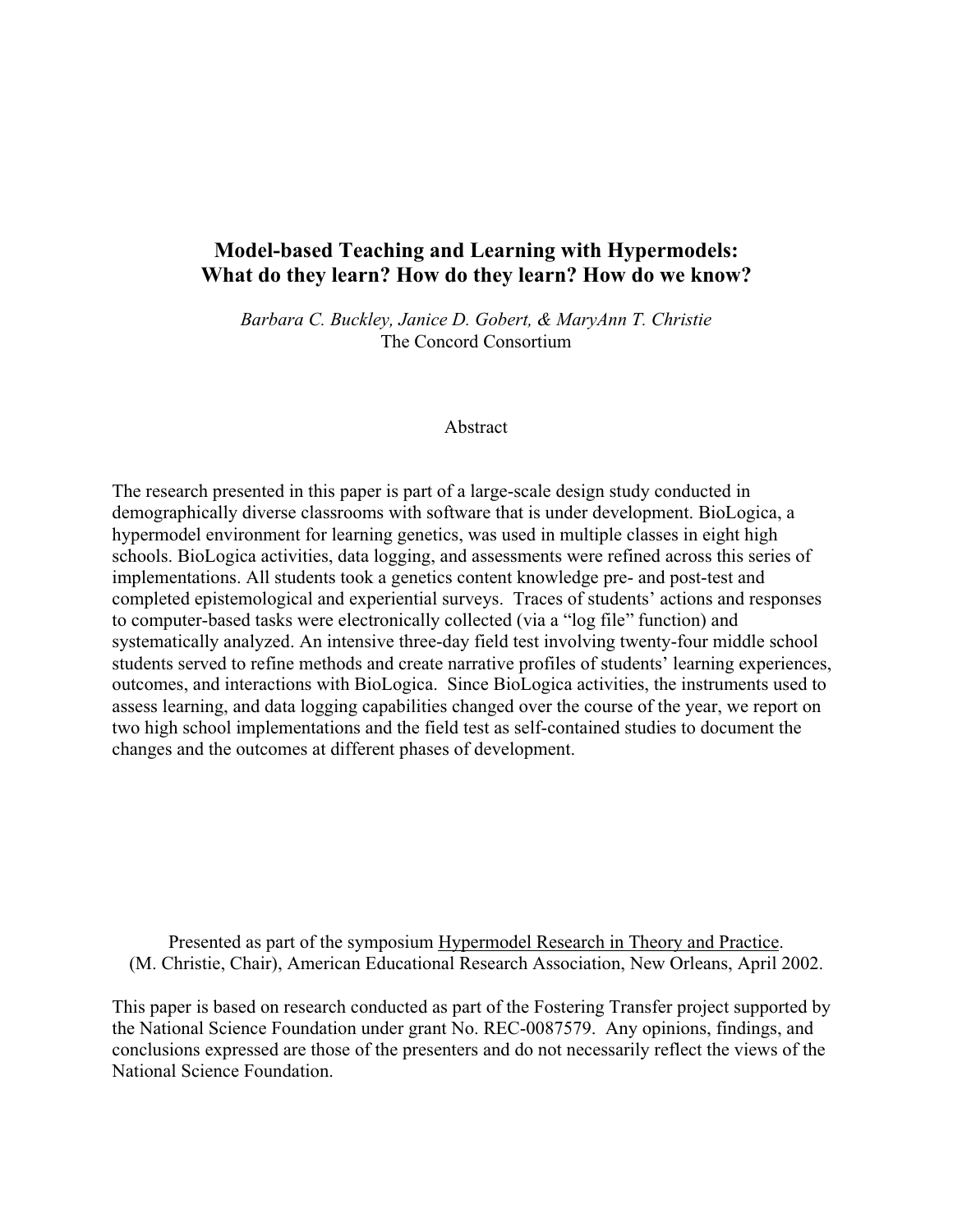We are developing a computer-based learning environment that we hope will enable students in high school classrooms to build a deep understanding of core concepts in Mendelian genetics. The pedagogical challenges are numerous. What do we mean by deep understanding? How can we help them develop this deep understanding? How do we know when they've done so? Fortunately, we're part of a team that has been working on these challenges for several years with funding from NSF. This paper focuses on the learning that takes place when students use BioLogica, an interactive genetics curriculum, in their high school classrooms. It presents the model of learning we use, what this looks like in practice, how we determine the nature and extent of student learning when BioLogica is used in high school classrooms, and what we've learned about all of the above.

Our research is a large-scale design study conducted in demographically diverse classrooms with software that is under development. BioLogica was used in 8 high schools and in an intensive 3 –day field test with 24 middle school and high school students during their spring break. In this paper we report on two high school implementations where three teachers taught both experimental and control classes as two separate studies and on the intensive field test in a third study. We conclude with a discussion that draws from all three studies and points the way for future research and development.

#### Model-based learning

The theory we employ is an elaboration and extension of Model-Based Teaching and Learning (MBTL) set forth in a special issue of the International Journal of Science Education (Gobert & Buckley, 2000). The tenets of model-based learning are based on the presupposition that understanding requires the construction of mental models of the phenomena under study, and that all subsequent problem-solving, inferencing, or reasoning are done by means of manipulating or 'running' these mental models (Johnson-Laird, 1983). We view mental models as internal, cognitive representations used in reasoning of many kinds (Brewer, 1987; Rouse & Morris, 1986). Mental models, like prior knowledge, influence our perceptions of phenomena and our understanding of information. Interactions with phenomena and representations, in turn, influence our mental models (Gentner & Stevens, 1983; Johnson-Laird, 1983).

Before proceeding, it is important to define the different types of models we use in addition to the notion of models as mental representations of phenomena. Our starting point is Norman's (Norman, 1983) differentiation of models related to a target system or phenomenon that is to be represented or modeled. Norman distinguishes not only the learners' mental models but also the scientist's and designer's conceptual models of the system, as well as the researchers' conceptualization of the learner's mental models.

The hypermodels used in this project are another type of model that we add to the framework of models described by Norman (1983). Hypermodels are conceptual models realized as computer models embedded in interactive curricula. These are external representations (as opposed to mental models, which are internal representations) with which the learner interacts, and in doing so, constructs and/or revises his/her mental model. Representations are considered models only when they represent structural, dynamic, and/or causal aspects of the target model; that is, they are not just visualizations or diagrams of phenomena.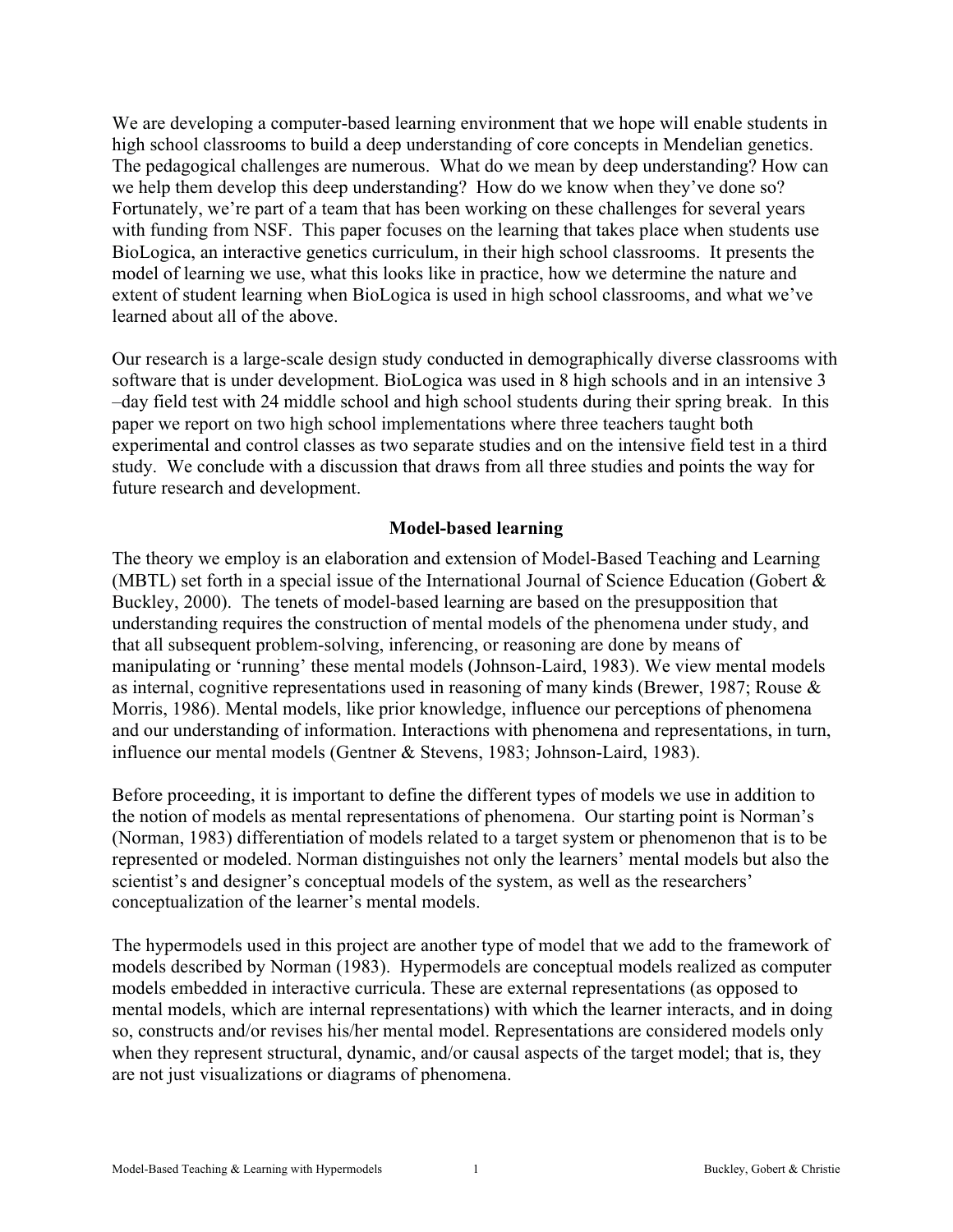With these definitions in mind, we define model-based learning as a dynamic, recursive process of learning by constructing mental models of the phenomenon under study. It involves the formation, testing, and subsequent reinforcement, revision, or rejection of mental models. This is analogous to hypothesis development and testing seen among scientists (Clement, 1989). See Figure 1.



Figure 1. Model-based Learning Framework

In response to the demands of a task, a learner draws on prior knowledge and new information during model-formation to construct a mental model of some phenomenon (Buckley, 1992, 2000; Kozma, Jones, Wykoff, & Russell, 1992). The learner's prior knowledge may include a partial mental model of the phenomenon or naive models that are incompatible with the scientifically accepted model. If the learner's model is used successfully to accomplish the task, the model is reinforced (Clement, 1989) and may eventually become a precompiled, stable model (Vosniadou & Brewer, 1992) from which students are capable of making inferences, etc. However, if inconsistencies and/or deficiencies in the model are noted (Bransford, Sherwood, Vye, & Rieser, 1986), the learner may reject the model and form a new one, or revise the initial model (Chinn & Brewer, 1993; Clement, 1989; Schauble, Glaser, Raghavan, & Reiner, 1991). Model revision may involve modifying parts of the existing model or elaborating the model by adding to or combining existing models. Embedding a model in a larger model is an example of elaboration (deKleer & Brown, 1983; Monaghan & Clement, 1994; Stewart & Hafner, 1991). Thus, the mental model evolves through multiple recursions as it is made increasingly complex and, hopefully, more accurate (Johnson-Laird, 1983; White & Frederiksen, 1998).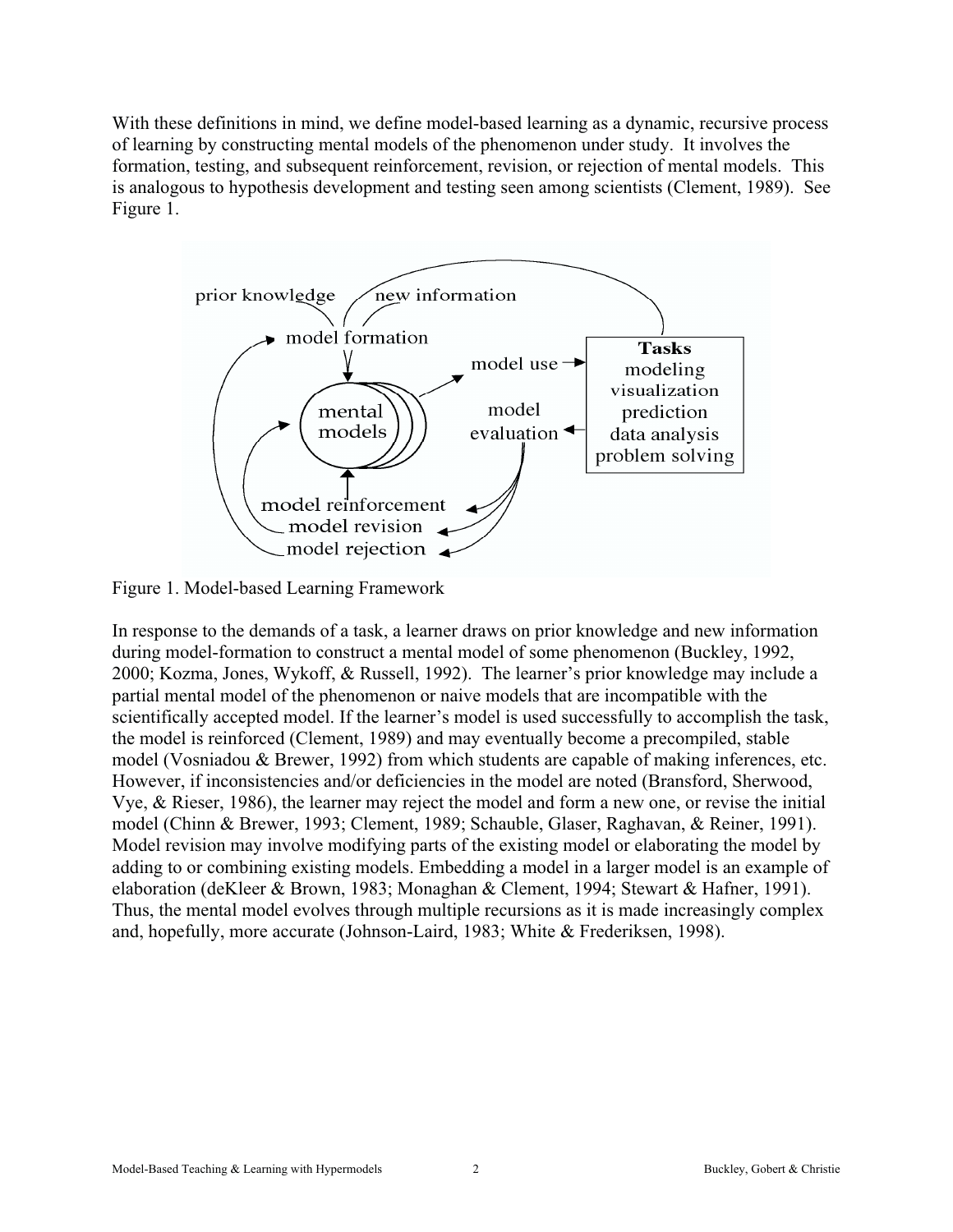# **Model-based Teaching with the BioLogica Hypermodel**

Hypermodels are software environments that allow learners to interact with a manipulable model of some phenomenon in a domain (Horwitz, 1995, Horwitz and Christie, 1999). Hypermodels are controlled by short programs, or activity scripts, that mediate a learner's interactions with the model.



Figure 2. BioLogica Hypermodel

The core of the BioLogica hypermodel (See Figure 2) is a model of Mendelian genetics that represents the genetic mechanisms of inheritance as the parts and processes that take place at multiple levels of biological organization. The learner interacts with the model through manipulable representations appropriate to the task posed by the activity script. Because the manipulable representations operate on the core model, changing any one of them can affect each of the others, as appropriate. For example, altering an organism's genotype can affect not only that organism, but also any of its offspring that happen to inherit the altered gene. The activity scripts are used to orchestrate instructional activities built around a series of challenges. The pedagogical elements outlined in Table I scaffold the learner's interaction with the challenge, the manipulable representations and ultimately with the model of Mendelian genetics.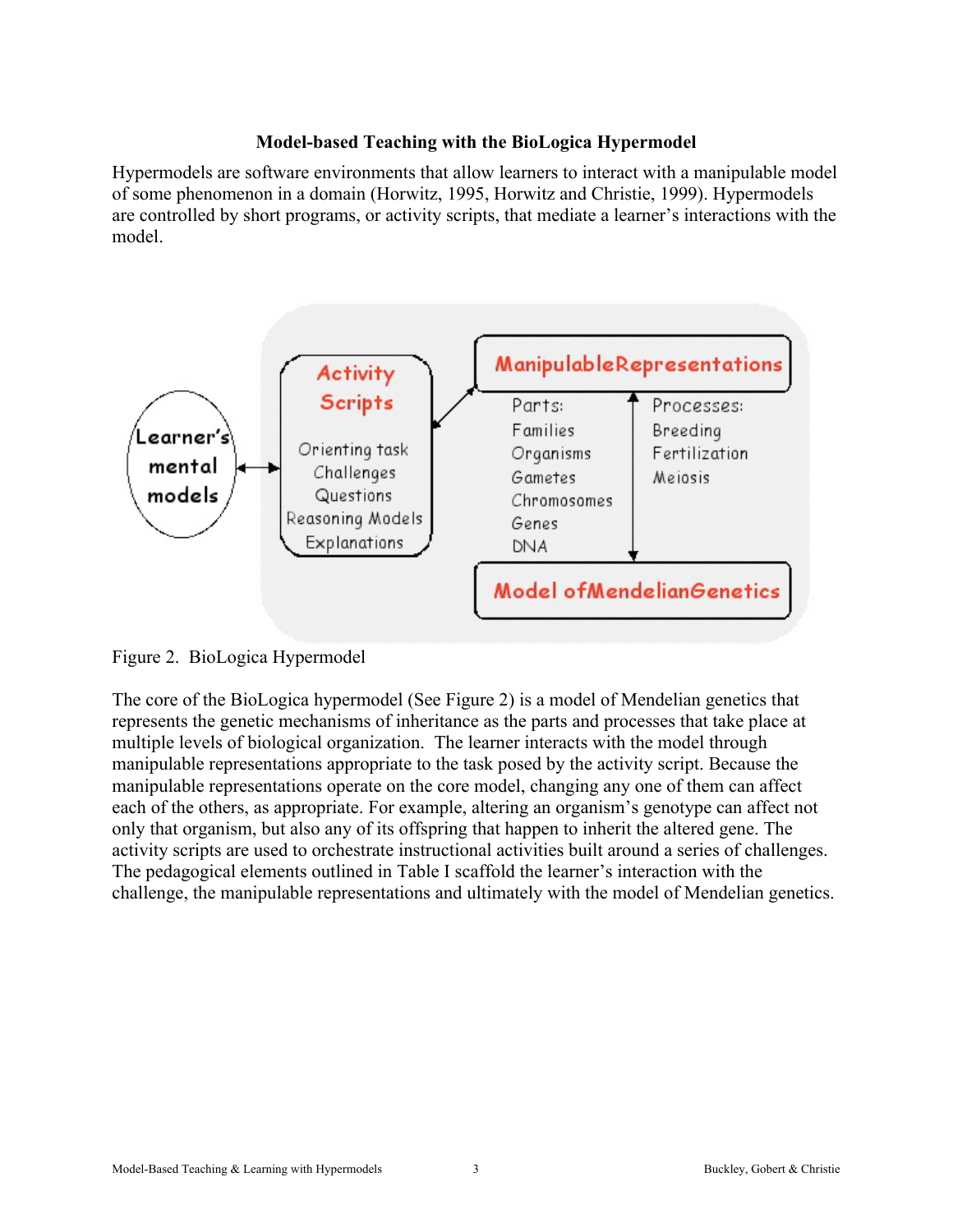| Element                         | Description                       | Location                           |
|---------------------------------|-----------------------------------|------------------------------------|
|                                 |                                   |                                    |
| Advance organizer or orienting  | Briefly describes expected        | Headlines in login screen          |
| task                            | performance in terms of focus     | Elaborated in introduction screen  |
|                                 | question, content and actions     |                                    |
| Narratives                      | The narrative into which puzzles  | Begun in introduction and woven    |
|                                 | are woven                         | throughout the activity            |
| Tasks & puzzles                 | Require cause-to-effect and       | The heart of all activities        |
|                                 | effect-to-cause reasoning, within |                                    |
|                                 | and between generations           |                                    |
| <b>Representations Assist</b>   | Links diagrams with vocabulary,   | Rollover exploration when new      |
|                                 | highlights structures involved in | representation is introduced       |
|                                 | genetics                          |                                    |
| Reasoning models                | Walks learner through reasoning   | After initial exploration of       |
|                                 | strategies                        | concept and representations        |
| Explanations                    | Summarizes concepts and models    | After completion of task/puzzle    |
|                                 | good explanations                 |                                    |
| <b>Embedded Questions</b>       | About representations, models, &  | Throughout activity                |
|                                 | reasoning                         |                                    |
|                                 |                                   |                                    |
|                                 | About the pieces of the model     |                                    |
|                                 | central to the activity           |                                    |
| Feedback on actions & responses | Monitors responses and problem    | More frequent initially then fades |
|                                 | solving actions                   | away before assessment questions   |
| Parallel phenomena exposure     | Scenarios and questions about     | After in-depth exploration and     |
|                                 | genetics in others species and in | experimentation with dragon        |
|                                 | humans                            | genetics                           |
| <b>Assessment Questions</b>     | General concepts                  | End of activity                    |
|                                 | Activity specific                 |                                    |
| Reflective questions            | What they knew                    | End of activity                    |
|                                 | What they learned                 |                                    |
|                                 | What they wonder about now        |                                    |

Table I. Pedagogical elements in activity scripts

Each of the elements serves both pedagogical purposes and research purposes. For example, embedded questions are intended to facilitate a deeper engagement on the part of the learner by posing questions that require more attention to the details of the activity. They are also intended to elicit responses from which we can infer the state of the learner's mental models. Narratives and instructions model the kind of reasoning a geneticist might pursue in solving a challenge. Activity scripts also monitor a learner's actions so that constructive feedback can be given as appropriate. Explanations and solutions are provided only after the learner has had an opportunity to grapple with the challenge. Each activity also creates a log file that records students' actions and responses and can be processed to yield information useful to teachers, students and researchers.

#### Research Design and Methods

Our research is a large-scale design study conducted in demographically diverse classrooms with software that is under development. The activities, data logging, and assessments were refined across a series of implementations. Data were collected in multiple classes from one middle school and eight high schools. An intensive three-day field test involving twenty-four middle school students served to refine methods and create narrative profiles of students' learning experiences, outcomes, and interactions with BioLogica. From this massive amount of data, we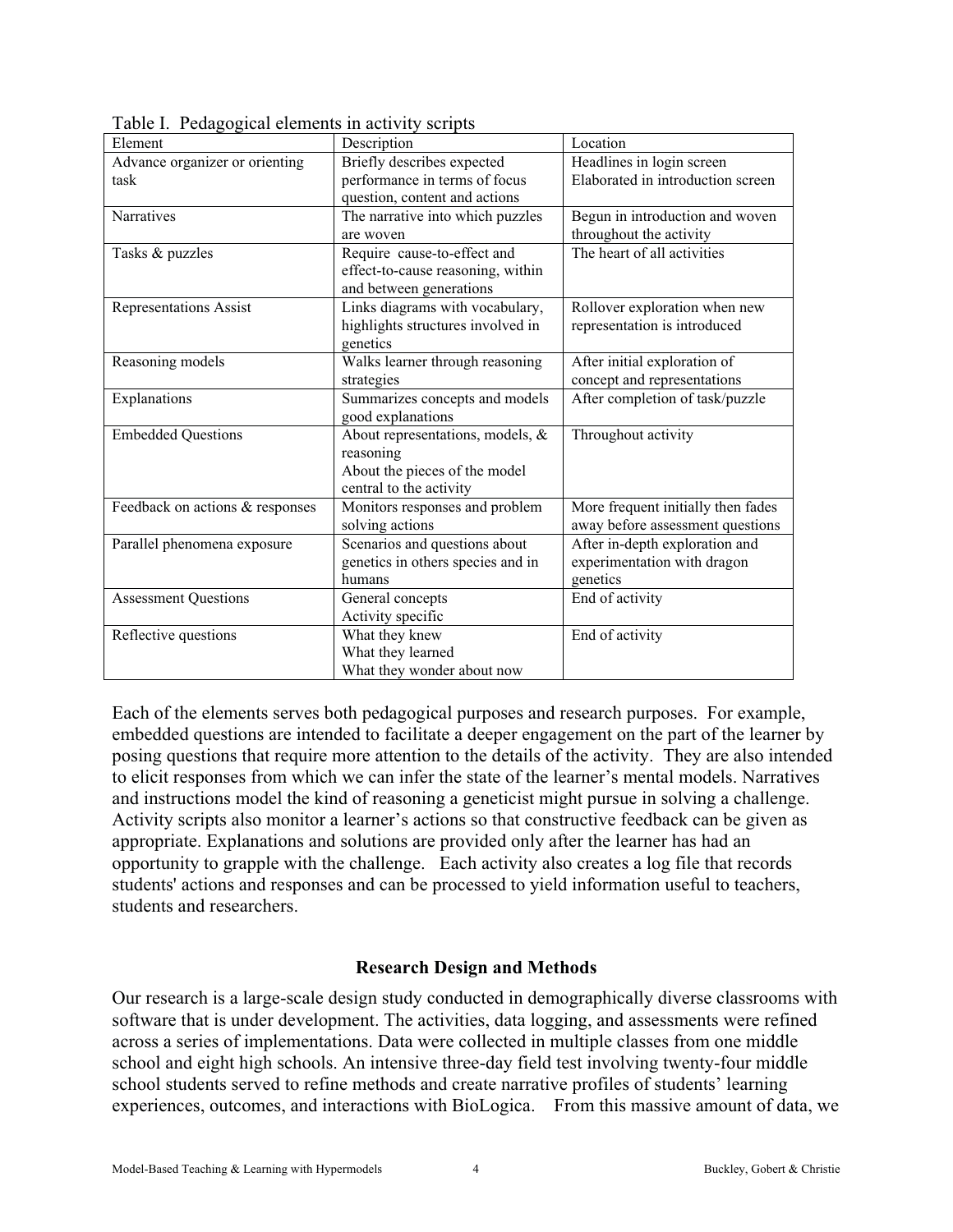will focus on three studies conducted at various times in the development of BioLogica to examine both development issues and research findings. Since BioLogica activities, the instruments used to assess learning, and data logging capabilities changed over the course of the year, we report on two high school implementations and the field test as self-contained studies. To provide a frame for these studies we begin by describing the development of activities, assessments and data logging.

### Development of Activities

Prior research with GenScope (Hickey, Kindfield, Horwitz, & Christie, 1991, 1999; Hickey & Kindfield, 1999; Hickey, Wolfe, & Kindfield, 1998b; Horwitz et al., 1998; Kindfield & Hickey, 1999) guided the initial development of BioLogica activities, which are built around a series of puzzles or challenges. BioLogica activities began to be used in classrooms in November 2000. Revision of these activities was informed by classroom observations in three schools, prior research by the authors (Buckley, 2000; Buckley & Boulter, 2000; Gobert, 2000), and by the model-based teaching and learning framework described earlier. During the first phase of testing (11/00 through 2/01) BioLogica was used in three high schools, the number of activities was increased from 8 to 12, the first data logging was implemented, and a Teacher's Guide was created. Table II summarizes the development of BioLogica activities and data logging during the second phase of testing and implementations in five schools. It shows the activities included in each version, which activities were added or revised  $(\Diamond)$ , important additions or modifications, and finally which sites used this version. Fixing bugs in the software was ongoing. This paper describes the implementations at sites "M" and "L" and the field test at "MV". See Appendix A for a more complete description of BioLogica activities.

| Release date        | 3/01                         | 4/01                         | 5/1/01                       |
|---------------------|------------------------------|------------------------------|------------------------------|
| Activities          | Introduction                 | <b>VIntroduction</b>         | Introduction                 |
|                     | Rules                        | $\Diamond$ Rules             | Rules                        |
|                     | Meiosis                      | <b>Meiosis</b>               | Meiosis                      |
|                     | Inheritance                  | Inheritance                  | Inheritance                  |
|                     | Monohybrid                   | Monohybrid                   | Monohybrid                   |
|                     | <b>Mutations</b>             | <b>Mutations</b>             | <b>Mutations</b>             |
|                     | <b>Mutations Inheritance</b> | <b>Mutations Inheritance</b> | <b>Mutations Inheritance</b> |
|                     | Horns Dilemma                | Horns Dilemma                | Horns Dilemma                |
|                     | Dihybrid                     | Dihybrid                     | Dihybrid                     |
|                     | Sex Linkage                  | <b>♦Sex Linkage</b>          | Sex Linkage                  |
|                     | Sex Linkage II               |                              |                              |
|                     | <b>Scales</b>                | <b>Scales</b>                | <b>Scales</b>                |
|                     | Plates                       | Plates                       | Plates                       |
|                     |                              | <b>VInvisible Dragons</b>    | Invisible Dragons            |
|                     | GenScope                     | GenScope                     | GenScope                     |
| Significant changes | Changed sex                  | Scaffolds in Intro &         | LogIn/LogOut                 |
|                     | determination to match       | Rules, data logging          | time stamps                  |
|                     | humans                       | refinements                  |                              |
| Implementation      | M                            | MV (field test)              | L, CC, GM                    |
| sites               |                              |                              |                              |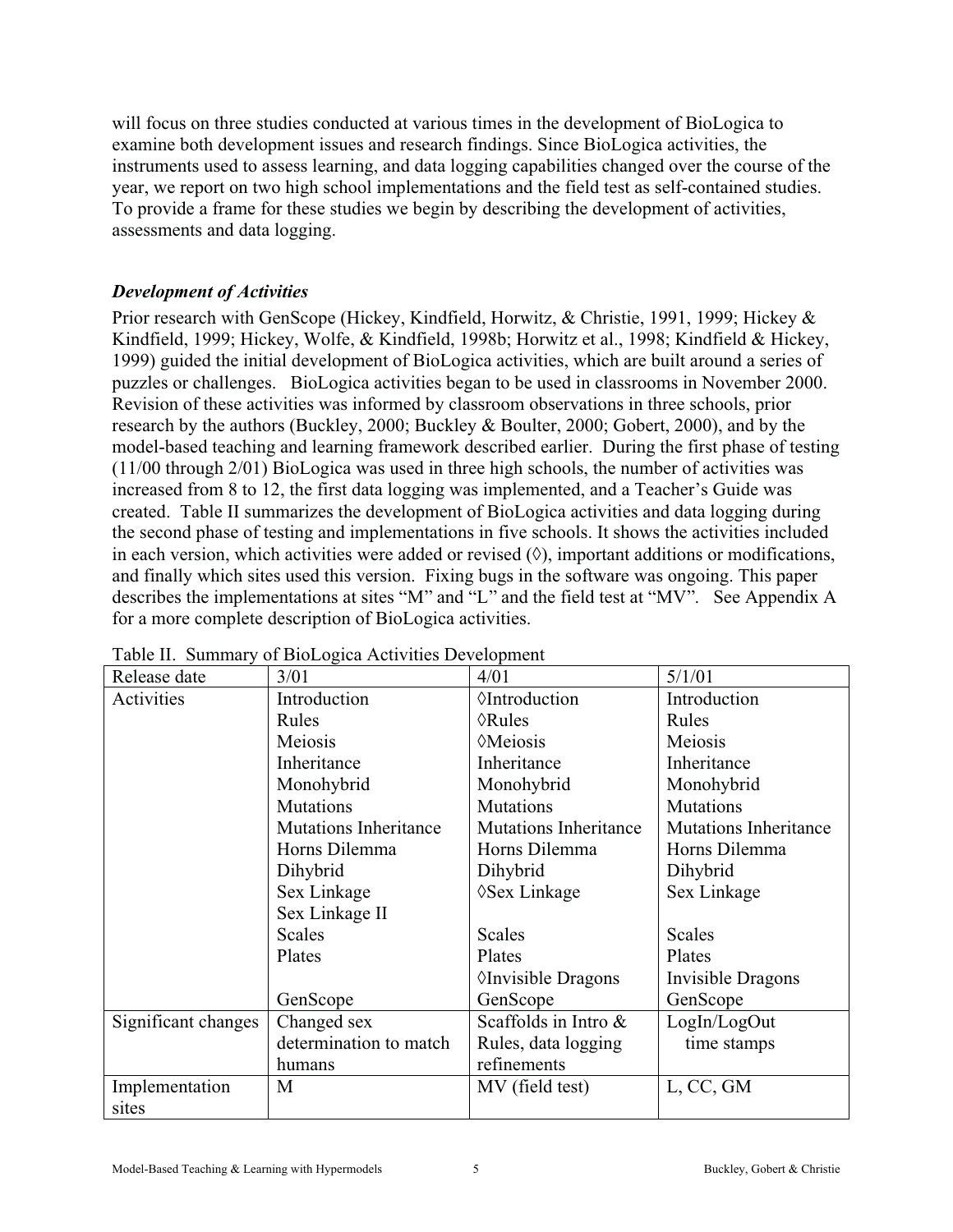### Development of pre and post tests

Like the activities, the pre and post tests evolved over the academic year 2000-2001. In the initial implementation of BioLogica at site "MR" the pre and post tests were identical. The instrument consisted of 70 NewWorm items originally developed for the GenScope project (Hickey, Wolfe, & Kindfield, 1998a). Identical pre and post tests were administered at site "F", using a new, shorter, version of NewWorm from Hickey and Kindfield with the addition of four multiple choice items consisting of published items from MCAS and NY Regents exams. We learned that most students and many teachers considered even the 35-item test too long. In subsequent implementations (see Table III below) items were deleted from the test if the item tested a concept (such as crossing-over) that was not addressed in any of the BioLogica activities used in that implementation. The pre test items were a subset of the post test items. Additional multiple choice items were included to better assess how students performed on standardized test items and a few multiple choice questions were included that addressed common naive conceptions. Because the NewWorm test assumes an understanding of genetics terminology, but doesn't test for that understanding independent of the problem solving required for most NewWorm items, we introduced open-ended conceptual questions beginning with implementations in April 2001.

| Sites           | <b>MR</b> |      | M        | M Post | MV Pre | MV Post | L Pre | . Post | CC Pre | CC Post |
|-----------------|-----------|------|----------|--------|--------|---------|-------|--------|--------|---------|
| Type of items   | 11/00     | 2/01 | Pre      | 3/01   | 4/01   | 4/01    | 5/01  | 5/01   | 5/01   | 5/01    |
|                 |           |      | 3/01     |        |        |         |       |        |        |         |
| <b>NewWorm</b>  | 70        | 31   | 23       | 27     |        | 32      | 23    | 32     | 25     | 32      |
| Multiple choice |           |      | <b>C</b> |        |        | 11      |       | 13     | 11     |         |
| Open-ended      |           |      |          |        |        | 17      |       | 17     | ٥      |         |

| Table III. Developmental progression of pre and post tests |  |  |
|------------------------------------------------------------|--|--|
|------------------------------------------------------------|--|--|

We examined all items on the pre and post tests in three ways: (1) using the matrix of reasoning patterns identified by Hickey, Wolfe, and Kindfield (Hickey et al., 1998b), (2) using a modelbased learning perspective (Buckley & Boulter, 1999, 2000), and (3) identifying the genetics concept tested. The reasoning matrix has two dimensions: between vs. within generations, and cause-toeffect vs. effect-to-cause. Hickey et al (1998b) demonstrated that questions involving cause-to-effect were easier than effect-to-cause and that reasoning within a generation was easier than reasoning across generations. Drawing on the model-based learning framework, we analyzed items using a method developed for analyzing representations (Buckley & Boulter, 1999, 2000). This analysis focused primarily on the models of parts (structures) and processes needed to answer the question. We have not yet analyzed the utility and reliability of these dimensions.

#### Development of data logging

First, what do we mean by data logging? When students use BioLogica activities, the activity scripts that guide and control students' interactions with the underlying genetic models generate log files. The specific entries in a given log file are generated either automatically or by design. The automatic entries are used to capture start and stop times for an activity or a given challenge within the activity and to capture learners' responses to questions posed by the activity script. The designed entries can be tailored to answer specific research questions and provide assessment data for teachers, students, and researchers. Embedded questions were added to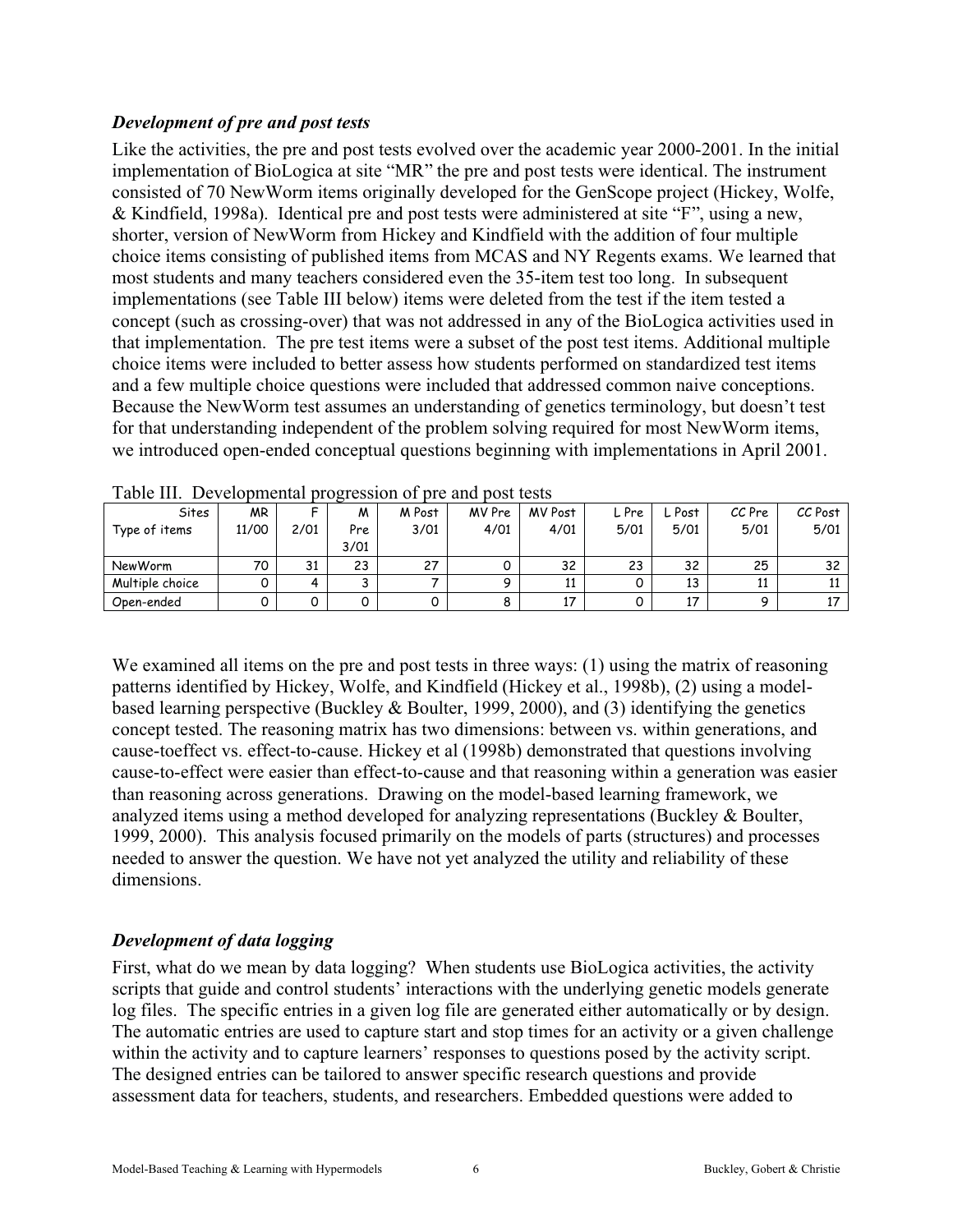activities implemented in April 2001 and later. In addition, most activity scripts capture learners' actions, such as how many crosses were made or what alleles were changed, as they explore and experiment with the representations of the underlying genetic model. Thus, the content of log files varies not only by activity but also by user.

The use of data logging increased throughout the year. Table IV summarizes the state of data logging across several implementations. During the first use of BioLogica in November 2000 only 5 activities generated log files. Of the 54 logs generated by 13 students only 57% were usable; that is, the other 43% were empty, lacking even a time stamp. This is caused either by the user quitting the activity immediately after launch or by a program crash. By May 2001 all 13 activities generated log files eventually achieving a yield rate of 94%.

| <b>Implementation Site</b>   | <b>MR 11/00</b> | -- -<br>M 3/01 | 4/01<br>МV | $L$ 5/01 | $\degree$ 5/01 |
|------------------------------|-----------------|----------------|------------|----------|----------------|
| <b>Activities Logged (N)</b> |                 | 10             | ∸          | 13       |                |
| Students (N)                 | 12              | 45             | 24         | 120      | 34             |
| Logs generated $(N)$         | 54              | 5715           | 438        | 2128     | 214            |
| Usable Logs $(N)$            | 31              |                | 319        | 1566     | 201            |
| Yield $(\% )$                | 57              |                | 72         | 74       | 94             |

Table IV. Implementation of Data Logging

### Implementation Studies

At "M" and "L" high schools, three teachers taught both control classes and experimental classes. At site "L" three additional teachers used BioLogica with a range of biology classes. These implementations are reported in Study 1 and Study 2. We used the data collected during the intensive field test conducted at site "MV" to develop methods for analyzing log files. That work is reported in Study 3.

# Study 1: "M" High School

Two teachers "C" and "V" used BioLogica in their tenth grade biology classes in March 2001. Each teacher taught two sections for the same length of time. The control section received the teacher's usual lessons in genetics. The experimental section used BioLogica shortly after a 'sex-change' operation that changed the dragon's sex chromosomes to match the human pattern of XX for females and XY for males. This change in the software introduced many bugs that affected the learners' interactions with BioLogica. The number of logs generated is one measure of the technological problems encountered during this implementation. The 45 students who used BioLogica generated over 5000 logs — a monument to the teachers' and students' persistence and patience in using new software.

The pre test consisted of 23 NewWorm items, plus 3 multiple choice items about common misconceptions for a total of 38 points. The post test consisted of 27 NewWorm items and 7 multiple choice items (3 from pre test and 4 from standardized tests).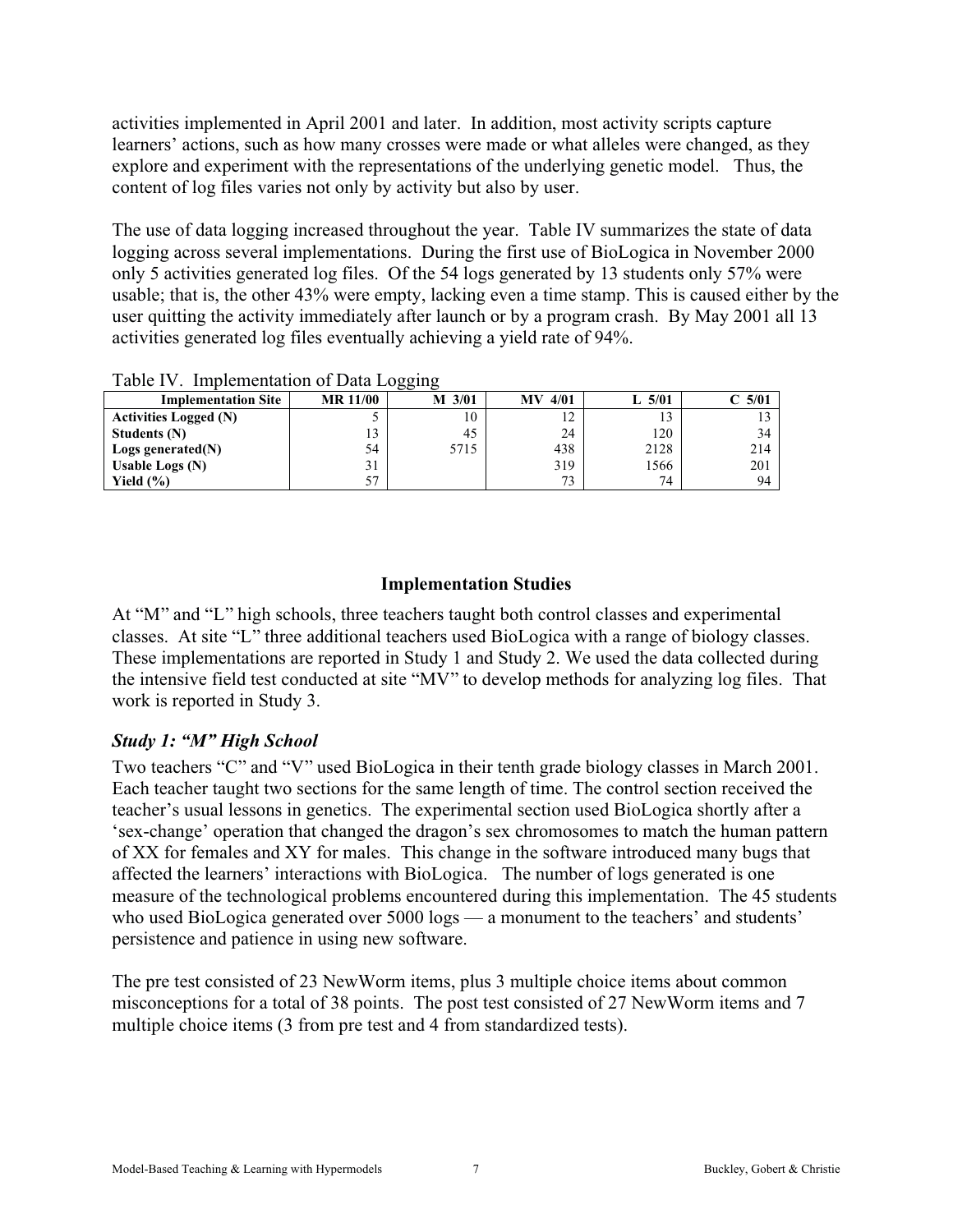### Study 1A: Teacher "C", Survey of Biology course

### Analysis of Pre-test.

A t-test was computed in order to test for pre-test differences before the implementation in Teacher C's classes. There were no statistically significant differences found between the control and experimental groups on the pre-test (t = .994; p = .328;  $\overline{X}_c = 18.7$ ,  $\overline{X}_s = 16.5$ ).

### Analysis of Post-Test.

An Analysis of Variance (ANOVA) was computed in order to determine whether there were any statistically significant differences on the total post-test score between the experimental and control groups. For this ANOVA the dependent variable was the total post-test score, the independent variable was group (experimental versus control), and the pre-test score was used as a covariate. There was a statistically significant difference found between the control and experimental groups on the post-test with the control group scoring higher. See Table V.

| - 57 - 77   |    |                              |      |              |                                 |      |              |                |                           |
|-------------|----|------------------------------|------|--------------|---------------------------------|------|--------------|----------------|---------------------------|
|             |    | Pretest                      |      |              | Post test                       |      |              |                |                           |
| Group       | N  | Total<br>number<br>of points | Mean | Std.<br>Dev. | Total<br>number<br>of<br>points | Mean | Std.<br>Dev. | F<br>statistic | Significance<br>(p value) |
| Control     | 14 | 38                           | 18.7 | 7.2          | 59                              | 28.4 | 9.4          |                |                           |
| Experimenta | 20 | 38                           | 16.5 | 6.1          | 59                              | 23.9 | 9.1          | 14.164         | $.000*$                   |

Table V. Comparison of pre and post test means for Survey of Biology course.

\*significant at p<.05 $\alpha$ 

# Analysis of Selected Post-Test Items.

Because this is a largely exploratory study, we conducted a series of ANOVAs in which we selected items from the post-test and pooled them according to the concept that they were assessing. The pooled items assessed students' understanding of: inheritance, dominance, sex linkage, genotype and phenotype, monohybrid, dihybid, and pedigree. For each of these analyses, the pre-test scores were used as a covariate to allow us a more accurate measure of post-test differences between the control and experimental groups.

There was a statistically significant difference found between the control group and the experimental group on three concepts: dominance, genotype and phenotype, and monohybrid. For dominance and monohybrid the control group scored higher, whereas for genotype and phenotype the experimental group scored higher. These results are summarized in Table VI. No statistically significant difference was found on inheritance, sex linkage, dihybrid, or pedigree. See Appendix B for a summary table of this data.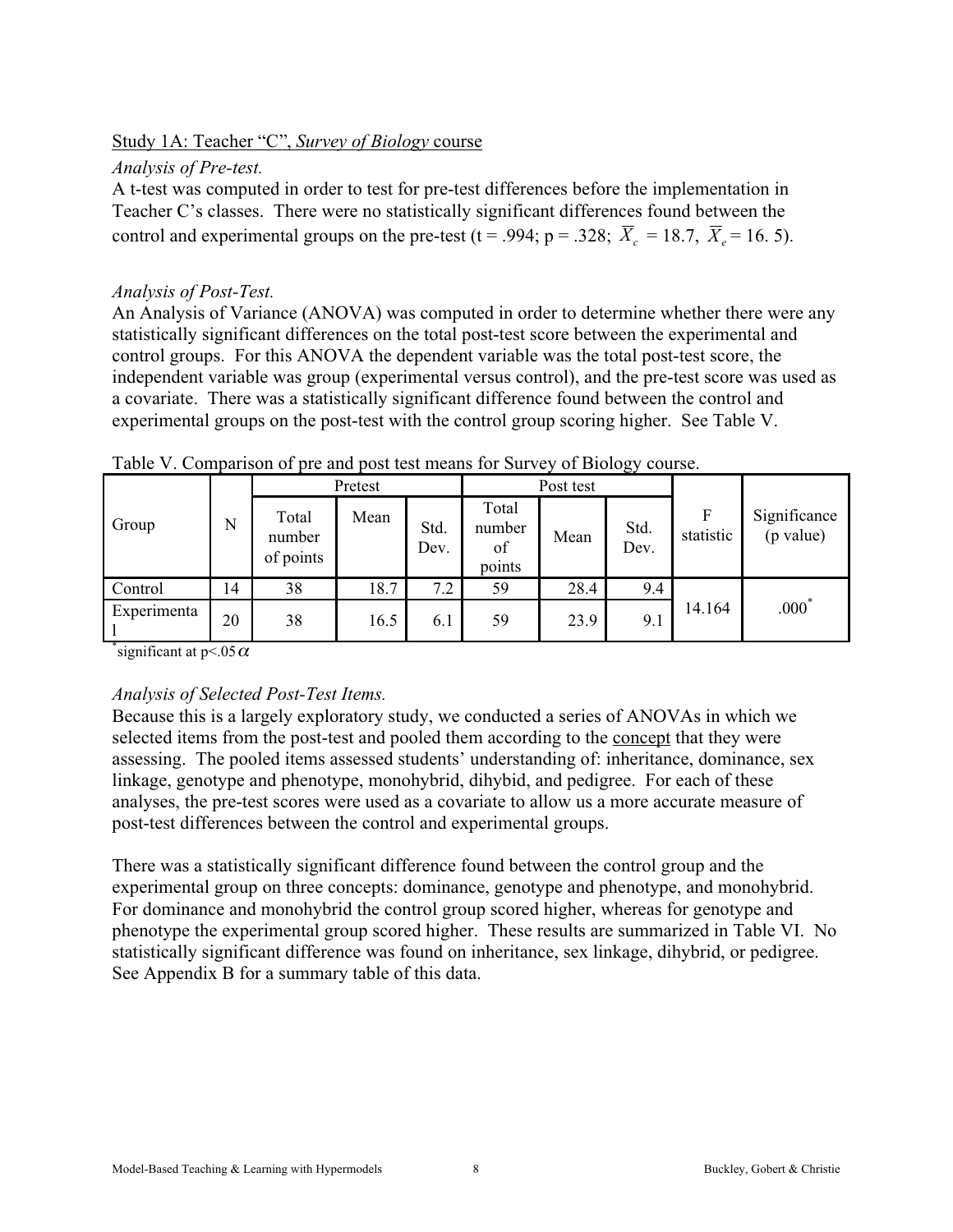| Dependent variable | Mean<br>Control<br><b>Experimental</b> | <b>F</b> statistic | Significance<br>(p value) |  |
|--------------------|----------------------------------------|--------------------|---------------------------|--|
| dominance          | 2.357                                  | 7.387              | $.002*$                   |  |
|                    | 1.800                                  |                    |                           |  |
| genotype/phenotype | 6.607                                  | 3.594              | $.039*$                   |  |
|                    | 7.025                                  |                    |                           |  |
| monohybrid         | 9.607                                  | 13.850             | $.000*$                   |  |
| $\ast$             | 7.575                                  |                    |                           |  |

Table VI. Concepts with Statistically Significant Differences between Control and Experimental Groups

\*significant at  $p < .05$ 

ANOVAs were computed in a series of analyses in which we selected items from the post-test and pooled them according to the type of reasoning that they were assessing. The pooled items assessed students on seven different types of reasoning skills: cause-to-effect within generations (cew), effect-to-cause within generations (ecw), cause-to-effect between generations (ceb), effect-to-cause between generations (ecb), Punnett square, structure, and process. For each of these analyses, the pre-test scores were used as a covariate to allow us a more accurate measure of post-test differences between the control and experimental groups.

There was a statistically significant difference found between the control group and the experimental group on three types of reasoning: cause-to-effect between generations (ceb), Punnett squares, and structure. It should be noted, however, that the Levene's Test of Equality of Error Variances (which tests whether the error variances of the two groups are equal, was significant for Punnett squares and structure. Thus, we must interpret the results regarding the two groups' performance on these scores with caution. Students in the control group scored higher on pooled items assessing their reasoning skills of cause-to-effect between generations as well as their reasoning skills on Punnett squares. Students in the experimental group scored higher on pooled items assessing their reasoning skills on structure. These results are summarized in Table VII. No statistically significant difference was found on effect-to-cause within generations (ecw) and effect-to-cause between generations (ecb), however, the control group means were higher than the experimental group means. No statistically significant difference was found on cause-to-effect within generations (cew). An ANOVA could not be performed on process as the mean and standard deviation was zero (0). See Appendix B for a summary table of the data for "M" high school, Survey of Biology course.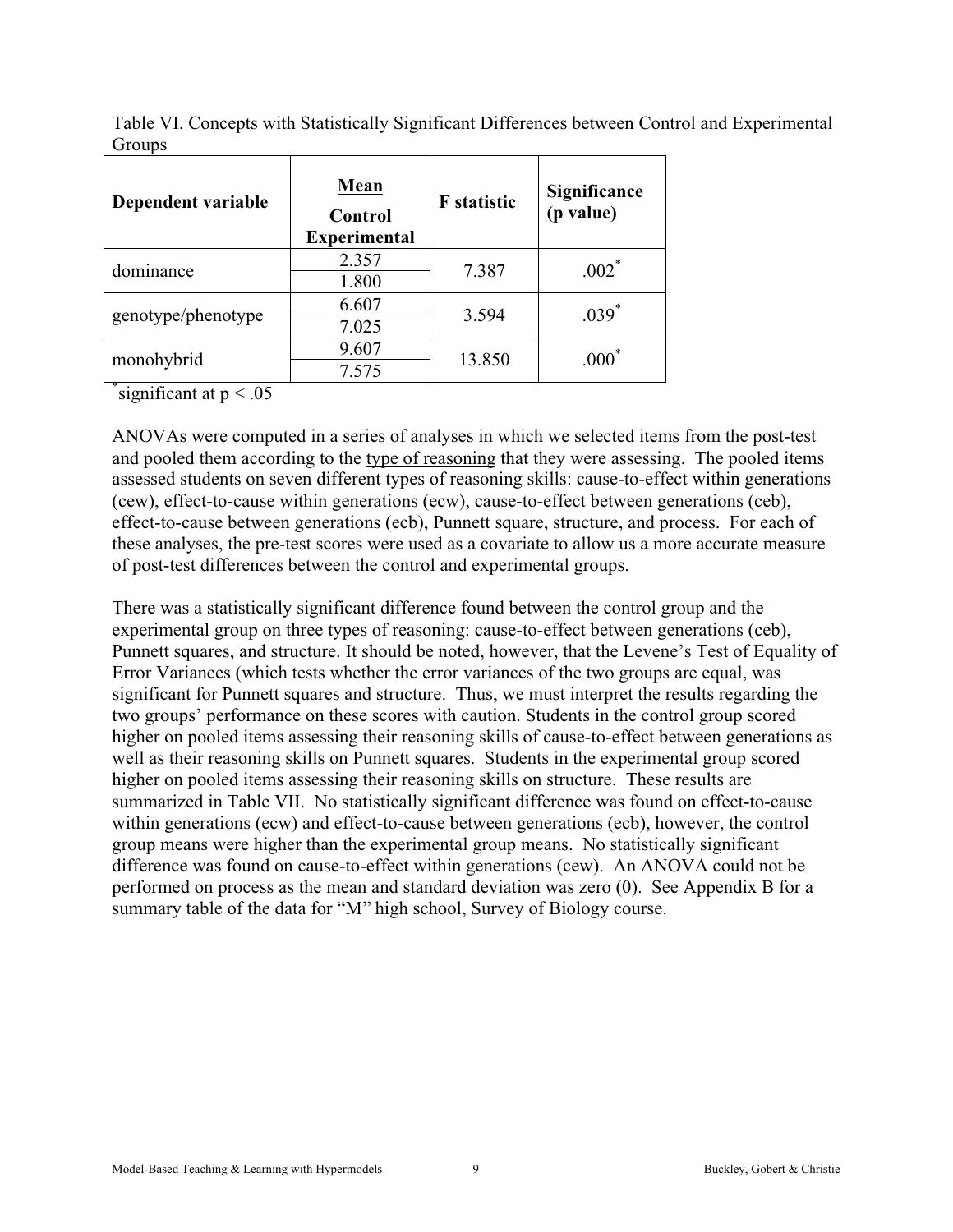| Dependent variable                           | <b>Mean</b><br><b>Control</b><br><b>Experimental</b> | Levene's<br><b>Test</b> | <b>F</b> statistic | Significance<br>(p value) |  |
|----------------------------------------------|------------------------------------------------------|-------------------------|--------------------|---------------------------|--|
| cause-to-effect between<br>generations (ceb) | 6.107<br>4.700                                       | .793                    | 12.607             | $.000*$                   |  |
| Punnett square                               | 9.571                                                | $.024*$                 | 13.689             | $.000*$                   |  |
| structure                                    | 7.100<br>.071                                        | $.000*$                 | 6.317              | $.005*$                   |  |
|                                              | .600                                                 |                         |                    |                           |  |

Table VII. Summary of Types of Reasoning with Statistically Significant Differences between Control and Experimental Groups.

\*significant at p<.05

### Study 1B: Teacher "V", College Biology course

#### Analysis of Pre-test.

A t-test was computed in order to test for pre-test differences before the implementation in Teacher V's classes. There were no statistically significant differences found between the experimental and control groups on the pre-test (t = .893; p = .378;  $\overline{X}_c = 19.1$ ,  $\overline{X}_s = 17.2$ ).

# Analysis of Total Post-Test.

An Analysis of Variance (ANOVA) was computed in order to determine whether there were any statistically significant differences on the total post-test score between the experimental and control groups. For this ANOVA the dependent variable used was total post-test score, the independent variable used was group (control versus experimental) and the pre-test score was used as a covariate. There was a statistically significant difference found between the control and experimental groups on the post-test with the experimental group scoring higher. See Table VIII.

|             |    | Pretest                      |      |              | Post test                       |      |              |                |                           |
|-------------|----|------------------------------|------|--------------|---------------------------------|------|--------------|----------------|---------------------------|
| Group       | N  | Total<br>number<br>of points | Mean | Std.<br>Dev. | Total<br>number<br>of<br>points | Mean | Std.<br>Dev. | F<br>statistic | Significance<br>(p value) |
| Control     | 12 | 38                           | 19.1 | 5.4          | 59                              | 37.8 | 8.9          |                |                           |
| Experimenta | 25 | 38                           | 17.2 | 6.3          | 59                              | 38.4 | 7.1          | 3.757          | $.034*$                   |

Table VIII. Comparison of pre and post test means for College Biology course.

\*significant at p<.05 $\alpha$ 

# Analysis of Selected Post-Test Items.

ANOVAs were computed in a series of analyses in which we selected items from the post-test and pooled them according to the concept that they were assessing. The pooled items assessed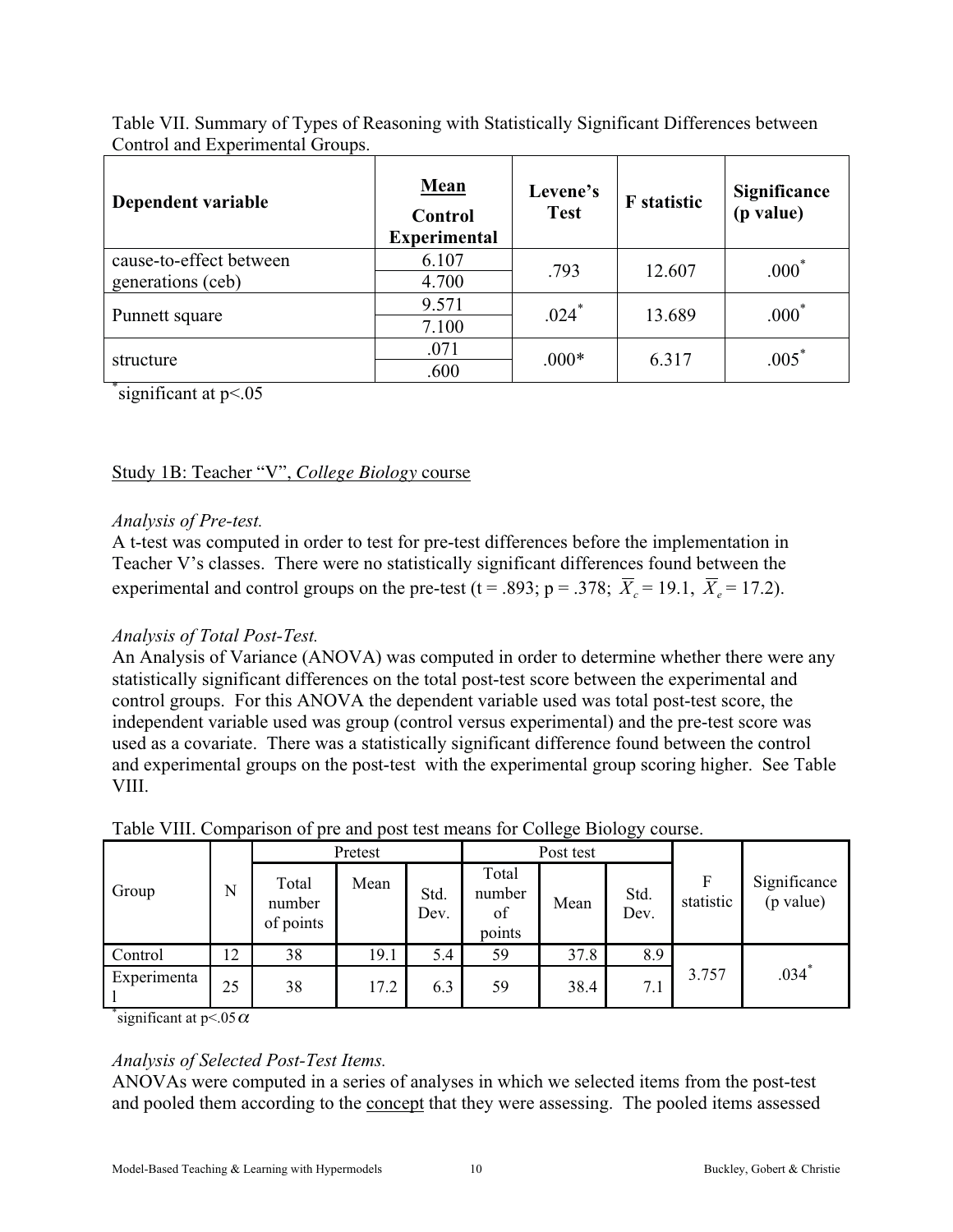students' understanding of: inheritance, dominance, sex linkage, genotype and phenotype, monohybrid, dihybid, and pedigree. For each of these analyses, the pre-test scores were used as a covariate to allow us a more accurate measure of post-test differences between the control and experimental groups.

There was a statistically significant difference found between the control group and the experimental group on two concepts: inheritance and pedigree. For inheritance, the control group scored higher, whereas for pedigree the experimental group scored higher. It should be noted, however, that the Levene's Test of Equality of Error Variances (which tests whether the error variances of the two groups are equal, was significant for inheritance. Thus, we must interpret the results regarding the two groups' performance on this score with caution. A summary of results on inheritance and pedigree can be found Table IX. No statistically significant difference was found at  $p < 0.05\alpha$  on dominance, sex linkage, monohybrid and dihybrid, however, the experimental group means were higher than the control group means. No statistically significant difference was found on genotype and phenotype. See Appendix B for a summary table of this data.

| Table IX. Summary of Concepts with Statistically Significant Differences between the Control |  |  |  |
|----------------------------------------------------------------------------------------------|--|--|--|
| Means and Experimental Means                                                                 |  |  |  |

| Dependent variable | <b>Mean</b><br>Control<br><b>Experimental</b> | <b>Levene's Test</b> | <b>F</b> statistic | Significance<br>(p value) |  |
|--------------------|-----------------------------------------------|----------------------|--------------------|---------------------------|--|
| inheritance        | 2.417                                         | $.014*$              | 4.268              | $.022*$                   |  |
|                    | 1.640                                         |                      |                    |                           |  |
|                    | .500                                          | .770                 |                    | $.026*$                   |  |
| pedigree           | .960                                          |                      | 4.085              |                           |  |

\*significant at  $p < .05\alpha$ 

ANOVAs were computed in a series of analyses in which we selected items from the post-test and pooled them according to the type of reasoning that they were assessing. The pooled items assessed students on seven different types of reasoning skills: cause-to-effect within generations (cew), effect-to-cause within generations (ecw), cause-to-effect between generations (ceb), effect-to-cause between generations (ecb), Punnett square, structure, and process. For each of these analyses, the pre-test scores were used as a covariate to allow us a more accurate measure of post-test differences between the control and experimental groups.

There was a statistically significant difference between the control group means and the experimental group means on one type of reasoning: cause-to-effect within generations (cew). The control group means for this type of reasoning were higher than the experimental group means. It should be noted, however, that the Levene's Test of Equality of Error Variances (which tests whether the error variances of the two groups are equal, was significant for this type of reasoning. Thus, we must interpret the results regarding the two groups' performance on these scores with caution. These results are summarized in Table X. No statistically significant difference was found at  $p = 0.05\alpha$  on effect-to-cause within generations (ecw) and Punnett squares; however, the control group means were higher than the experimental group means. No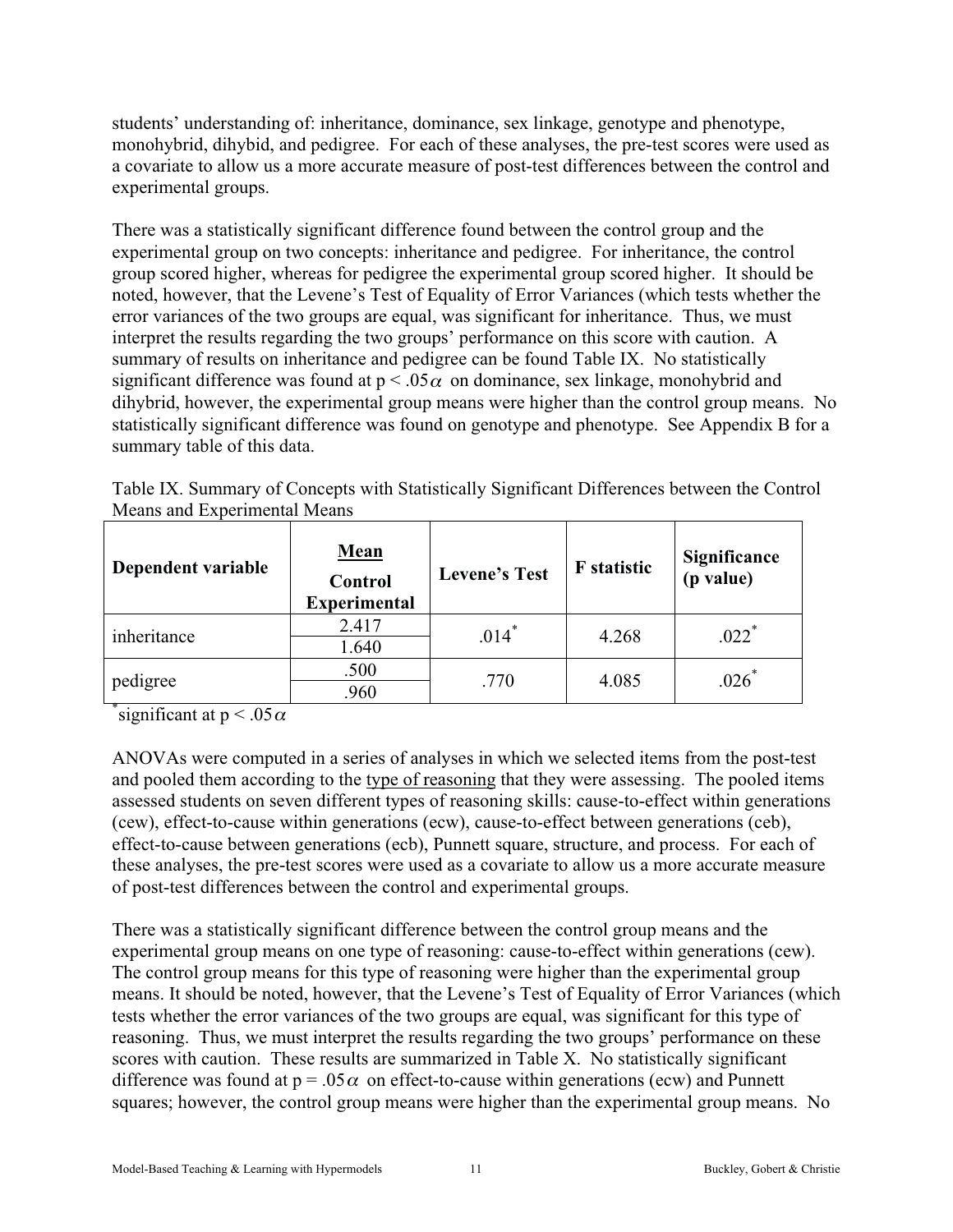statistically significant difference was found at  $p = 0.05\alpha$  on cause-to-effect between generations (ceb), effect-to-cause between generations, and structure; however, the experimental group means were higher than the control group means. An ANOVA could not be performed on process as the mean and standard deviation was zero (0). See Appendix B for a summary table of the data for "M" High School, Teacher "V".

| Dependent variable     | <b>Mean</b><br>Control<br><b>Experimental</b> | Levene's<br><b>Test</b> | <b>F</b> statistic | Significance<br>(p value) |
|------------------------|-----------------------------------------------|-------------------------|--------------------|---------------------------|
| cause-to-effect within | 5.833                                         | .022                    | 4.688              | $.016^*$                  |
| generations (cew)      | 5.120                                         |                         |                    |                           |

Table X. Summary of Types of Reasoning with Statistically Significant Differences between the Control Means and Experimental Means

\*significant at  $p < .05\alpha$ 

# Study 2: "L" High School

During this implementation in May 2001, four teachers used BioLogica daily for one week with a range of classes. In addition, one of the teachers taught two control classes of ninth grade students matched with her two experimental classes.

BioLogica activities were more stable than during the "M" implementation, but still not totally bug free. There were two changes in activities compared to the previous implementation: Sex-Linkage and Sex-Linkage II were combined and revised into one activity and Invisible Dragons, a game that requires reasoning from effect-to-cause between generations, was added. The data logging generated accurate start and end times. Although we weren't able to match log files to individual classes, we were able to average across all the logs for this implementation. Table XI summarizes the logs collected at "L" high school for all classes.

| <b>Implementation Site</b>               | $L$ 5/01 |
|------------------------------------------|----------|
| <b>Activities Logged (N)</b>             | 13       |
| <b>Students (N)</b>                      | 120      |
| Logs generated $(N)$                     | 2128     |
| Valid Logs (N)                           | 1566     |
| Yield $(\% )$                            | 74       |
| Introduction logs (N)<br>1)              | 273      |
| 2)<br><b>Rules logs (N)</b>              | 266      |
| 3)<br>Meiosis logs (N)                   | 283      |
| 4)<br>Inheritance logs (N)               | 130      |
| 5)<br>Monohybrid logs (N)                | 204      |
| 6)<br><b>Mutations logs (N)</b>          | 98       |
| 7)<br><b>Mutations 2 logs (N)</b>        | 36       |
| 8)<br>Horns Dilemma logs (N)             | 32       |
| 9)<br>Dihybrid logs (N)                  | 26       |
| 10)<br>Sex-Linkage logs (N)              | 52       |
| 11)<br>Scales logs (N)                   | 35       |
| 12)<br>Plates logs (N)                   | 25       |
| 13)<br><b>Invisible Dragons logs (N)</b> | 106      |

Table XI. Logs collected at "L" high school.

We could not determine with precision what proportion of students completed each activity. However, we can estimate which activities were completed and which were not completed by most of the students. We estimated that the first five activities were completed by all students. Similarly, it is likely that most of the students did not complete activities after Monohybrid. Even Invisible Dragons with 106 logs may be the result of a small number of students using the activity multiple times. See Study 3 for more detailed information on processing and analyzing log files.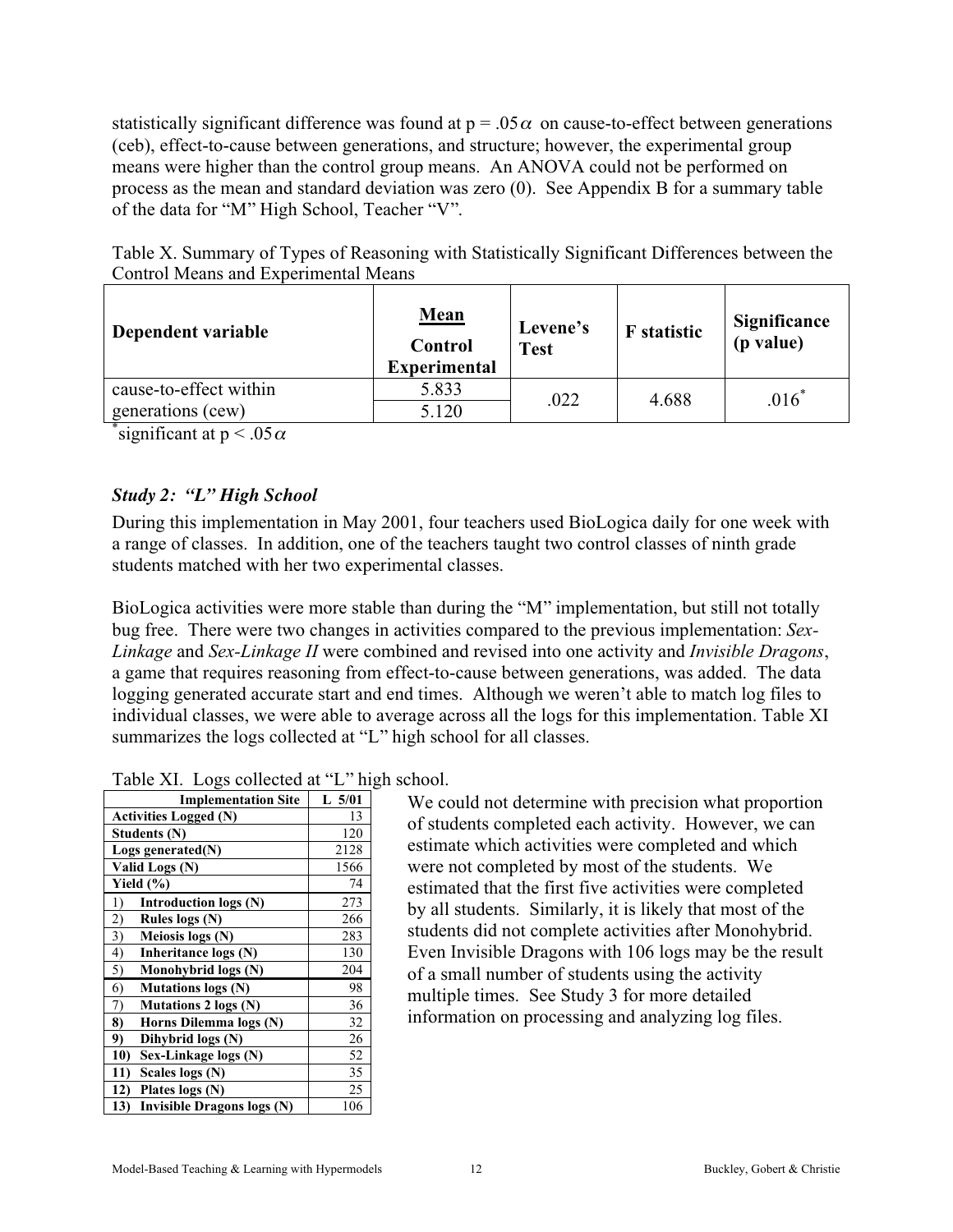We used this information in conjunction with item analysis of the post test to identify which items on the post test to exclude from analysis. We examined the mean score on each item across the entire data set from "L". We looked at each item that had a mean of less than 50% of the possible points and considered whether it tested a concept that most of the students had explored with BioLogica. If it tested understanding of a concept that was included in the first five activities, we did not exclude the item. Conversely, if the items with low mean scores were not covered in the first five activities we excluded the item from further analysis. By mistake, an older version of the pretest was administered that included only 23 NewWorm items. The post test consisted of 32 NewWorm items, 13 multiple choice items that covered misconceptions and standardized test items, and 17 open-end concept questions for a total of 106 points. We excluded 19 items, which resulted in a possible maximum score of 62 points. Therefore, the analysis reported in this study is based on what we term 'relevant' test items. We report first the study of the ninth grade classes, then the school wide results.

#### Study 2A: Ninth grade control and experimental classes

The two control classes received the teacher's usual introduction to genetics during the week that the two experimental classes used BioLogica. One of the experimental classes received an introductory lesson prior to using BioLogica but the other did not.

#### Analysis of Pre-test.

A t-test was computed in order to test for pre-test differences before the implementation in the four classes at "L" high school. There was a statistically significant difference found between the four groups on the pre-test (See Table XII). Post hoc contrasts yielded that the differences found were between the "red" group and the other three groups, "yellow, "green", and "blue".

|        |              |    |                              | Pretest |              |                |                           |
|--------|--------------|----|------------------------------|---------|--------------|----------------|---------------------------|
| Class  | Group        | N  | Total<br>number<br>of points | Mean    | Std.<br>Dev. | F<br>statistic | Significance<br>(p value) |
| blue   | Control      | 16 | 40                           | 12.3    | 2.9          |                |                           |
| yellow | Control      | 20 | 40                           | 13.1    | 3.5          | 4.14           | $.009*$                   |
| green  | Experimental | 22 | 40                           | 13.6    | 3.7          |                |                           |
| red    | Experimental | 14 | 40                           | 9.0     | 6.1          |                |                           |

|  | Table XII. Comparison of pretest means for Ninth Grade classes. |  |  |  |  |  |
|--|-----------------------------------------------------------------|--|--|--|--|--|
|--|-----------------------------------------------------------------|--|--|--|--|--|

\*significant at p<.05 $\alpha$ 

# Analysis of Post-Test.

We pooled the two control groups and the two experimental groups since it was the same teacher and the same level of students in all four groups. The pre-test score was used as a covariate in order to take into account the pre-test differences. An Analysis of Variance (ANOVA) was computed in order to determine whether there were any statistically significant differences on the total post-test score between the experimental and control groups. For this ANOVA the dependent variable was total post-test score, the independent variable was group (control versus experimental), and the pre-test score was used as a covariate. There was a statistically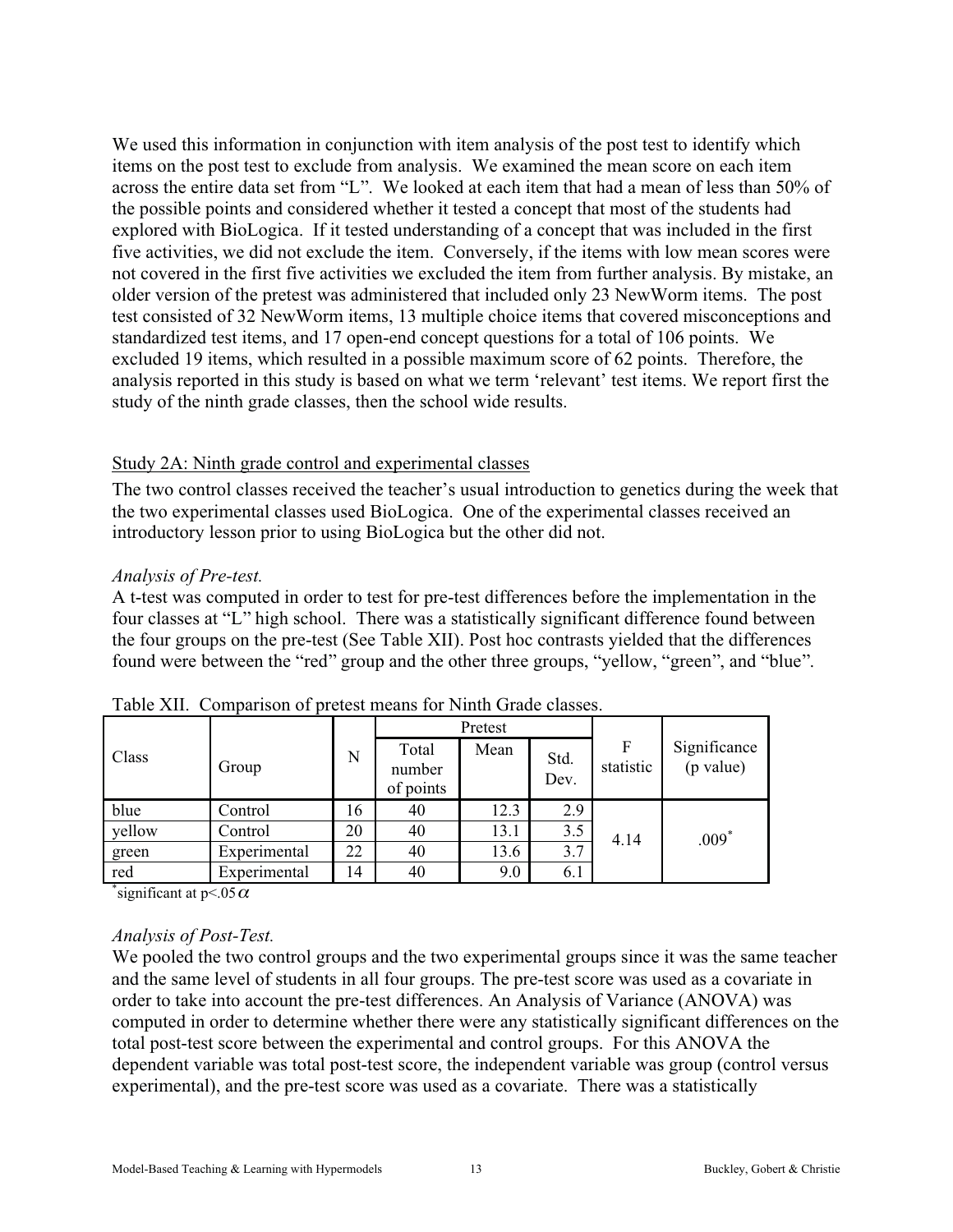significant difference found between the control and experimental groups on the post-test with the experimental group scoring higher. See Table XIII.

|              |    | Pretest                      |      | Post test                       |      |              |                |                           |  |
|--------------|----|------------------------------|------|---------------------------------|------|--------------|----------------|---------------------------|--|
| Group        | N  | Total<br>number<br>of points | Mean | Total<br>number<br>of<br>points | Mean | Std.<br>Dev. | F<br>statistic | Significance<br>(p value) |  |
| control      | 36 | 40                           | 12.7 | 62                              | 25.7 | 11.0         | 6.269          | $.003*$                   |  |
| experimental | 36 | 40                           | 11.8 | 62                              | 31.1 | 10.6         |                |                           |  |
|              |    |                              |      |                                 |      |              |                |                           |  |

Table XIII. Comparison of Control and Experimental Groups on Post test mean with Pretest covariate.

\*significant at p<.05 $\alpha$ 

# Analysis of Selected Post-Test Items.

ANOVAs were computed in a series of analyses in which we selected items from the entire posttest and pooled them according to the concept that they were assessing. The pooled items assessed students' understanding of: inheritance, dominance, sex linkage, genotype and phenotype, monohybrid, dihybid, and pedigree. For each of these analyses, the pre-test scores were used as a covariate to allow us a more accurate measure of post-test differences between the control and experimental groups.

There was a statistically significant difference found between the control group and the experimental group on two concepts: monohybrid and dihybrid. For both concepts the experimental group scored higher than the control group. A summary of results on monohybrid and dihybrid can be found Table XIV. No statistically significant difference was found on inheritance, dominance, sex linkage, genotype and phenotype or pedigree. See Appendix C for a summary table of this data.

Table XIV. Concepts with Statistically Significant Differences between the Control and Experimental Groups.

| Dependent variable | <b>Mean</b><br>Control<br><b>Experimental</b> | <b>F</b> statistic | Significance<br>(p value) |  |
|--------------------|-----------------------------------------------|--------------------|---------------------------|--|
| monhybrid          | 7.444                                         |                    | $.005*$                   |  |
|                    | 9.167                                         | 5.798<br>4.261     |                           |  |
| dihybrid           | 1.250                                         |                    | $.018*$                   |  |
|                    | 1.694                                         |                    |                           |  |

\*significant at  $p < .05\alpha$ 

ANOVAs were computed in a series of analyses in which we selected items from the post-test and pooled them according to the type of reasoning that they were assessing. The pooled items assessed students on seven different types of reasoning skills: cause-to-effect within generations (cew), effect-to-cause within generations (ecw), cause-to-effect between generations (ceb), effect-to-cause between generations (ecb), Punnett square, structure, and process. For each of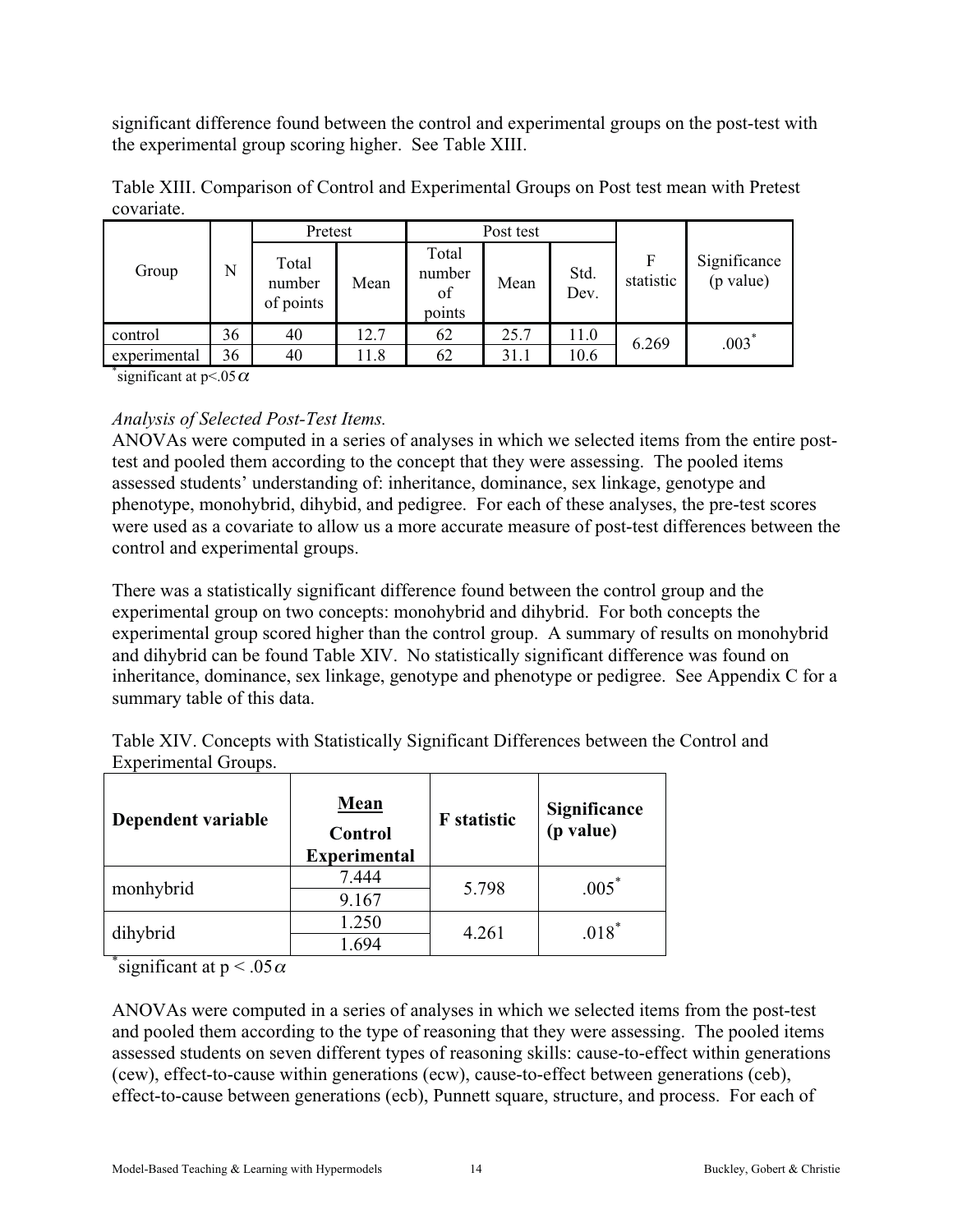these analyses, the pre-test scores were used as a covariate to allow us a more accurate measure of post-test differences between the control and experimental groups.

There was a statistically significant difference found between the control group and the experimental group on six of the seven types of reasoning: cause-to-effect within generations (cew), cause-to-effect between generations (ceb), effect-to-cause between generations (ecb), Punnett squares, structure and process. The experimental group means were higher than the control group means on the following types of reasoning: cause-to-effect within generations (cew), cause-to-effect between generations (ceb), Punnett squares, structure, and process. The control group means were higher than the experimental group means on effect-to-cause between generations (ecb). It should be noted, however, that the Levene's Test of Equality of Error Variances (which tests whether the error variances of the two groups are equal, was significant for cause-to-effect within generations, and effect-to-cause between generations. Thus, we must interpret the results regarding the two groups' performance on these scores with caution. These results, therefore, should be interpreted with caution. These results are summarized in Table XV. No statistically significant difference was found at  $p = .05\alpha$  on effect-to-cause within generations. See Appendix C for a summary table of the data for "L" High School.

| Dependent variable      | Mean<br>Control<br><b>Experimental</b> | Levene's<br><b>Test</b> | <b>F</b> statistic | Significance<br>(p value) |
|-------------------------|----------------------------------------|-------------------------|--------------------|---------------------------|
| cause-to-effect within  | 4.472                                  | $.019*$                 | 5.734              | $.005*$                   |
| generations (cew)       | 5.083                                  |                         |                    |                           |
| cause-to-effect between | 5.958                                  | .904                    | 5.951              | $.004*$                   |
| generations (ceb)       | 7.056                                  |                         |                    |                           |
| effect-to-cause between | 5.792                                  | $.011*$                 | 3.572              | $.033*$                   |
| generations (ecb)       | 5.694                                  |                         |                    |                           |
|                         | 5.250                                  | .987                    | 4.280              | $.018*$                   |
| Punnett square          | 5.653                                  |                         |                    |                           |
|                         | 2.917                                  | .192                    | 3.985              | $.023*$                   |
| structure               | 4.139                                  |                         |                    |                           |
|                         | .667                                   | .059                    | 7.420              | $.001*$                   |
| process                 | 1.194                                  |                         |                    |                           |

Table XV. Types of Reasoning with Statistically Significant Differences between Control and Experimental Groups

\*significant at  $p < .05$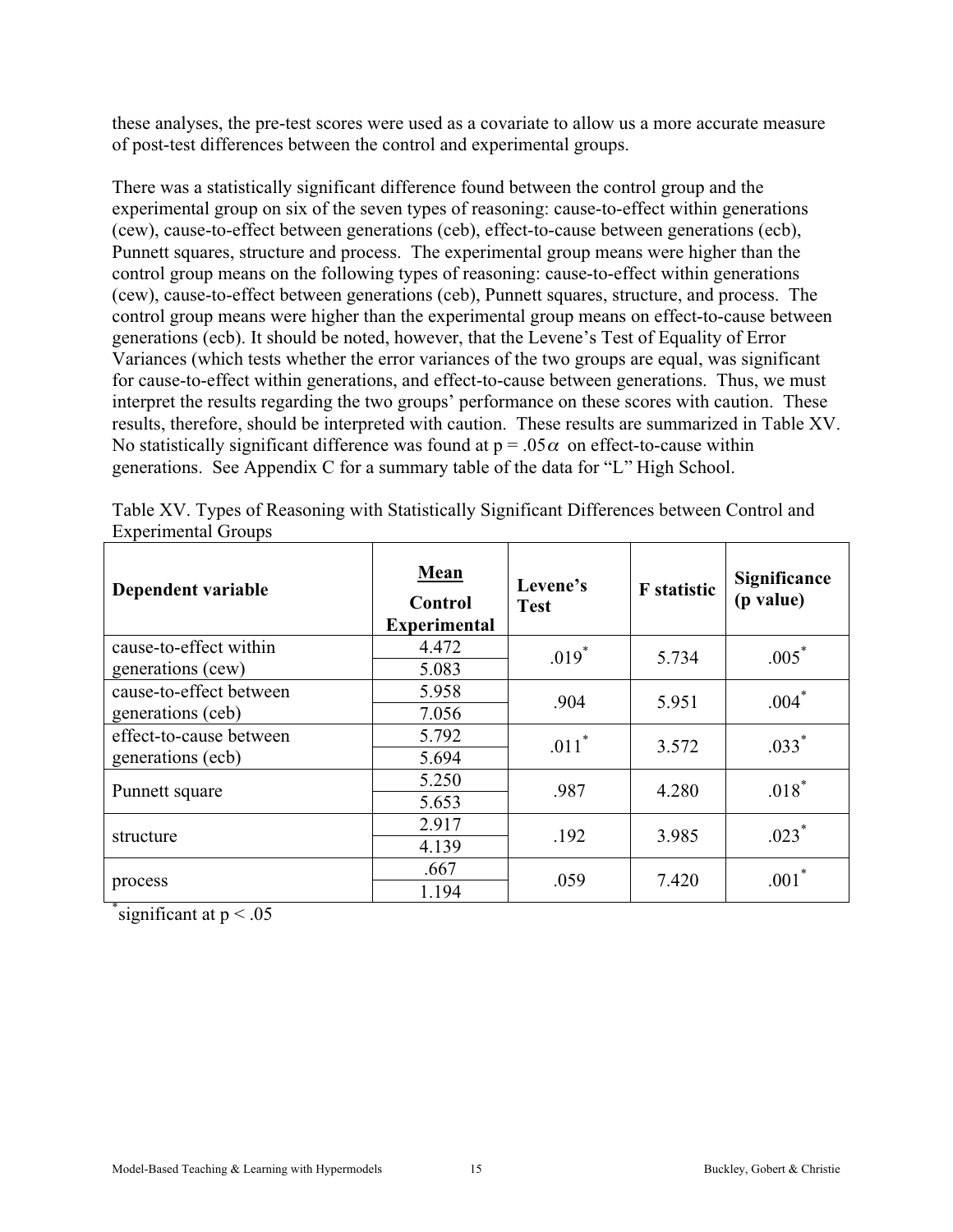### Study 2B: Analysis of all class levels at "L"

Although the ninth grade was the only class level with controls, three other teachers used BioLogica with their biology students. Analysis of the pre and post test scores for those classes are compared in Table XVI.

|                            |    | Pretest                      |      | Post test                       |      |              |                |                           |
|----------------------------|----|------------------------------|------|---------------------------------|------|--------------|----------------|---------------------------|
| Type of<br>Class           | N  | Total<br>Number<br>of points | Mean | Total<br>number<br>of<br>points | Mean | Std.<br>Dev. | F<br>statistic | Significance<br>(p value) |
| ninth<br>grade             | 36 | 40                           | 11.8 | 62                              | 31.1 | 10.6         |                |                           |
| business<br>biology        | 6  | 40                           | 8.8  | 62                              | 17.1 | 5.5          |                |                           |
| college<br>prep<br>biology | 49 | 40                           | 13.1 | 62                              | 31.3 | 12.6         | 26.941         | $.000^{*+}$               |
| honors<br>biology          | 30 | 40                           | 21.6 | 62                              | 47.3 | 9.4          |                |                           |

Table XVI. Pre and post test scores for different class levels

\*significant at p<.05 $\alpha$ 

\*Levene's Test for Equality of Error Variances is significant at  $p<.05\alpha$ 

Post hoc contrasts (see Table XVII) reveal that the honors biology class significantly outperforms the other classes on the post test and that the business biology class significantly underperforms the other classes. It is interesting that the ninth graders did as well as the college prep biology.

| Type of Class<br>(mean)                                      | Type of Class                                                                                                                  | Mean | Standard<br>Deviation | Significance<br>(p value) |
|--------------------------------------------------------------|--------------------------------------------------------------------------------------------------------------------------------|------|-----------------------|---------------------------|
| ninth grade                                                  | business biology                                                                                                               | 17.1 | 5.5                   | $.025*$                   |
|                                                              | college prep biology                                                                                                           | 31.3 | 12.6                  | 1.000                     |
|                                                              | honors biology                                                                                                                 | 47.3 | 9.4                   | $.000^$                   |
|                                                              | ninth grade                                                                                                                    | 31.1 | 10.6                  | $.025*$                   |
| (31.1)<br>business biology<br>(17.1)<br>college prep biology | college prep biology                                                                                                           | 31.3 | 12.6                  | $.018*$                   |
|                                                              | honors biology<br>ninth grade<br>business biology<br>honors biology<br>ninth grade<br>business biology<br>college prep biology | 47.3 | 9.4                   | $.000^*$                  |
|                                                              |                                                                                                                                | 31.1 | 10.6                  | 1.000                     |
| (31.3)                                                       |                                                                                                                                | 17.1 | 5.5                   | $.018*$                   |
|                                                              |                                                                                                                                | 47.3 | 9.4                   | $.000*$                   |
| honors biology                                               |                                                                                                                                | 31.1 | 10.6                  | $.000^*$                  |
| (47.3)                                                       |                                                                                                                                | 17.1 | 5.5                   | $.000^*$                  |
|                                                              |                                                                                                                                | 31.3 | 12.6                  | .000 <sup>°</sup>         |

Table XVII. Tukey HSD post hoc contrasts across class types.

\*significant at p<.05 $\alpha$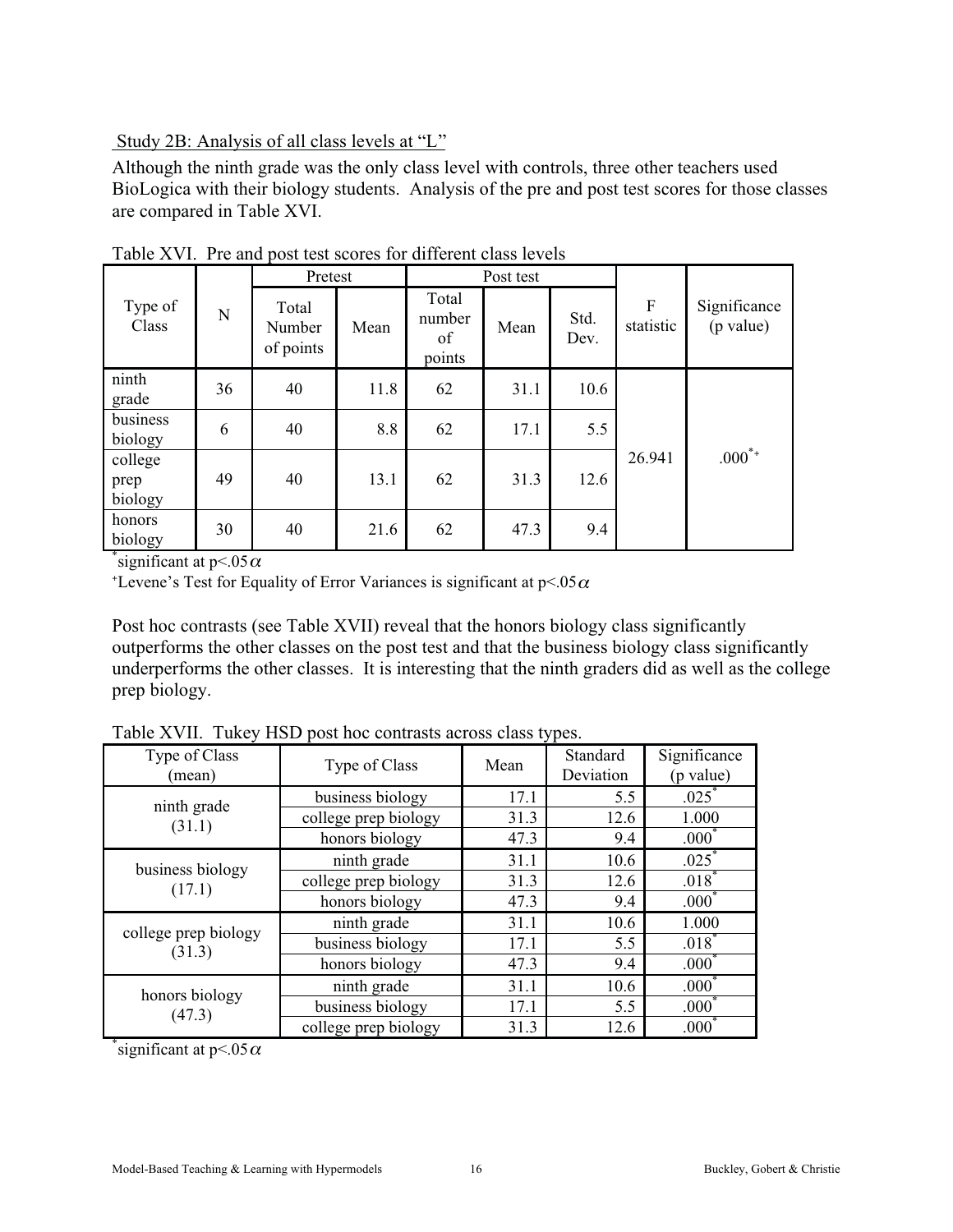### Study 3: Intensive 3-day field test at "MV"

The primary purpose of the intensive field test was to find bugs in the software. A secondary purpose was to investigate the usefulness of log files for helping us understand what and how students learn when using BioLogica. Log files were intended from the start as a research tool to help us (a) assess what learners understand, (b) how that understanding changes and (c) how they use BioLogica. We're trying to develop a fine-grained understanding of how different students learn with BioLogica. However, we also want to identify variables that can be quantified and used as covariates in analyzing pre and post test gains. In this study we looked for ways to design and process log files so that they provide the data needed in a format that can be analyzed with less effort.

We decided to use the data collected during the intensive field test for this study because it is a small population that completed nearly all of the BioLogica activities under relatively controlled circumstances. We reasoned that because it was not a classroom situation, learning gains could be attributed more fully to BioLogica use. Therefore, connections between log files and learning should be more direct and less influenced by other classroom variables.

In the intensive field test conducted at site "MV" in April 2001, 24 middle school and high school students were paid to use all the BioLogica activities over a 3-day period and to take the pre and post tests and surveys. Students used computers in two rooms. In one room there were 10 students working individually on iBooks. In the other room 14 students worked on iMacs; 10 students worked in 5 pairs and 4 students worked individually. They used an earlier version of the same set of activities used in the "L" high school implementation. The Invisible Dragons activity was used for the first time on the last day of the field test. The composition of the pre and post tests is shown in Table XVIII.

| Sites           | MV Pre | MV Post |
|-----------------|--------|---------|
| Type of items   | 4/01   | 4/01    |
| <b>NewWorm</b>  | O      | 32      |
| Multiple choice | 9      | 11      |
| Open-ended      | 8      |         |

Table XVIII. Test composition for "MV"

A total of 387 log files were generated, of which 306 or 79% were usable files. Files that contain no date or data beyond the user name and the activity name are unusable. They are caused either by the user deciding not to run the activity or by the activity script crashing.

An excerpt from an unprocessed log file is shown in Table XIX. The full version of the log file can be found in Appendix D. The user's name has been changed for privacy reasons. Each log contains the following kinds of data: user name, date  $\&$  time, question  $\&$  answer, and actions (basically mouse clicks), automatically identified with XML tags such as <user> or <date>. The XML tags enable the logs to be processed for different purposes.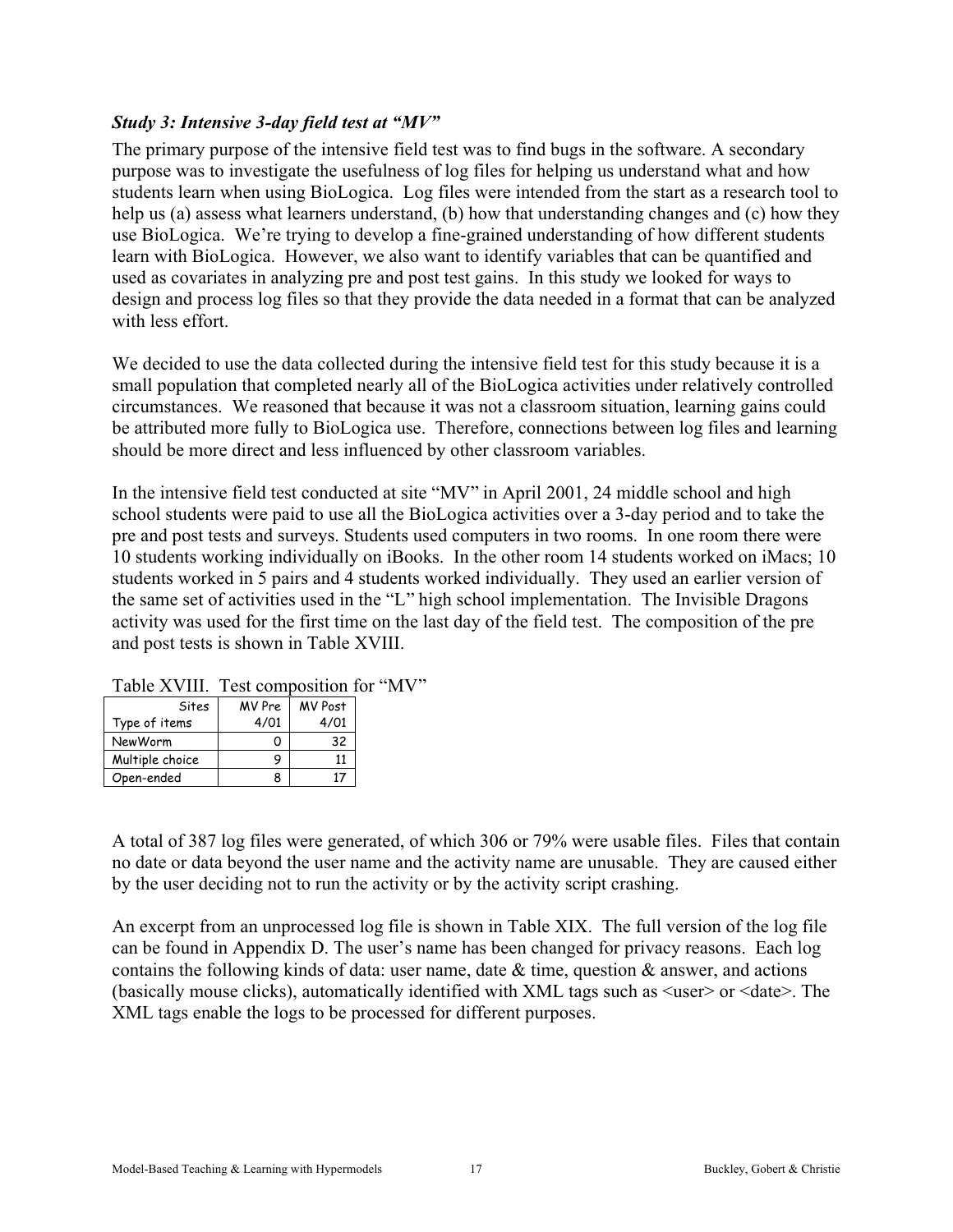| Table XIX. Selections from an unprocessed log file generated by the Introduction activity. |  |
|--------------------------------------------------------------------------------------------|--|
|--------------------------------------------------------------------------------------------|--|

| $-\langle \log \rangle$<br><user>julia</user><br>- <question><br/><date>2001.04.17.21.46.01 04/17/01   21:46:01</date><br/>Good job! You've created your first dragon. How would you describe it? Does anything surprise you<br/>about this dragon? Type your description in the box below.<br/><answer>this dragon has no arms or wings and also no fire.</answer><br/><math>\leq</math>/question&gt;</question>         |  |
|---------------------------------------------------------------------------------------------------------------------------------------------------------------------------------------------------------------------------------------------------------------------------------------------------------------------------------------------------------------------------------------------------------------------------|--|
| - <question><br/><date>2001.04.17.21.46.18 04/17/01   21:46:18</date><br/>Quite a variety of dragons here! Dragons apparently come in many different colors. What OTHER<br/>differences do you notice? Type your answer in the box below.<br/><answer>There are many types of dragon . I pictured dragons to look like the frist male on my<br/>list. &lt; /answer<br/><math>\leq</math>/question&gt;</answer></question> |  |
| - <question><br/><date>2001.04.17.21.57.40 04/17/01   21:57:40</date><br/>What did you notice as you examined their chromosomes? Type your answer in the box below.<br/><answer>You could have the same chromosomes but if you had the wrong mixer you could kill the<br/>dragon.</answer><br/><math>\leq</math>/question&gt;</question>                                                                                  |  |
| - <action><br/><date>2001.04.17.22.03.17 04/17/01   22:03:17</date><br/>Matched comparison dragon after 28tries.<br/><math>\alpha</math> /action&gt;</action>                                                                                                                                                                                                                                                             |  |
| - <question><br/><date>2001.04.17.22.20.19 04/17/01   22:20:19</date><br/>Explain why the dragons you created in this activity look different from one another.<br/><answer>they have diffrent types of chromosomes that make diffrent cells.</answer><br/></question>                                                                                                                                                    |  |
| $\langle$ log>                                                                                                                                                                                                                                                                                                                                                                                                            |  |

#### Analyzing log files for BioLogica use

The objective in analyzing log files was to identify and characterize variables we could use to quantify and compare the use of BioLogica across students. What kinds of data are useful in explaining the results of the pre and post tests? Given the variability across implementations, one of the first questions is: Which of the activities did the students complete? Related process questions are: How much time did learners spend on an activity? How mindful was their interaction with the activity? What challenges did they accomplish? How easily? Which questions did they attempt? Were their answers correct? How thoughtful were their answers? We cannot yet answer these questions with a reasonable degree of reliability or effort.

Even from the brief excerpt in Table XIX, it is clear how time-consuming it is to make sense of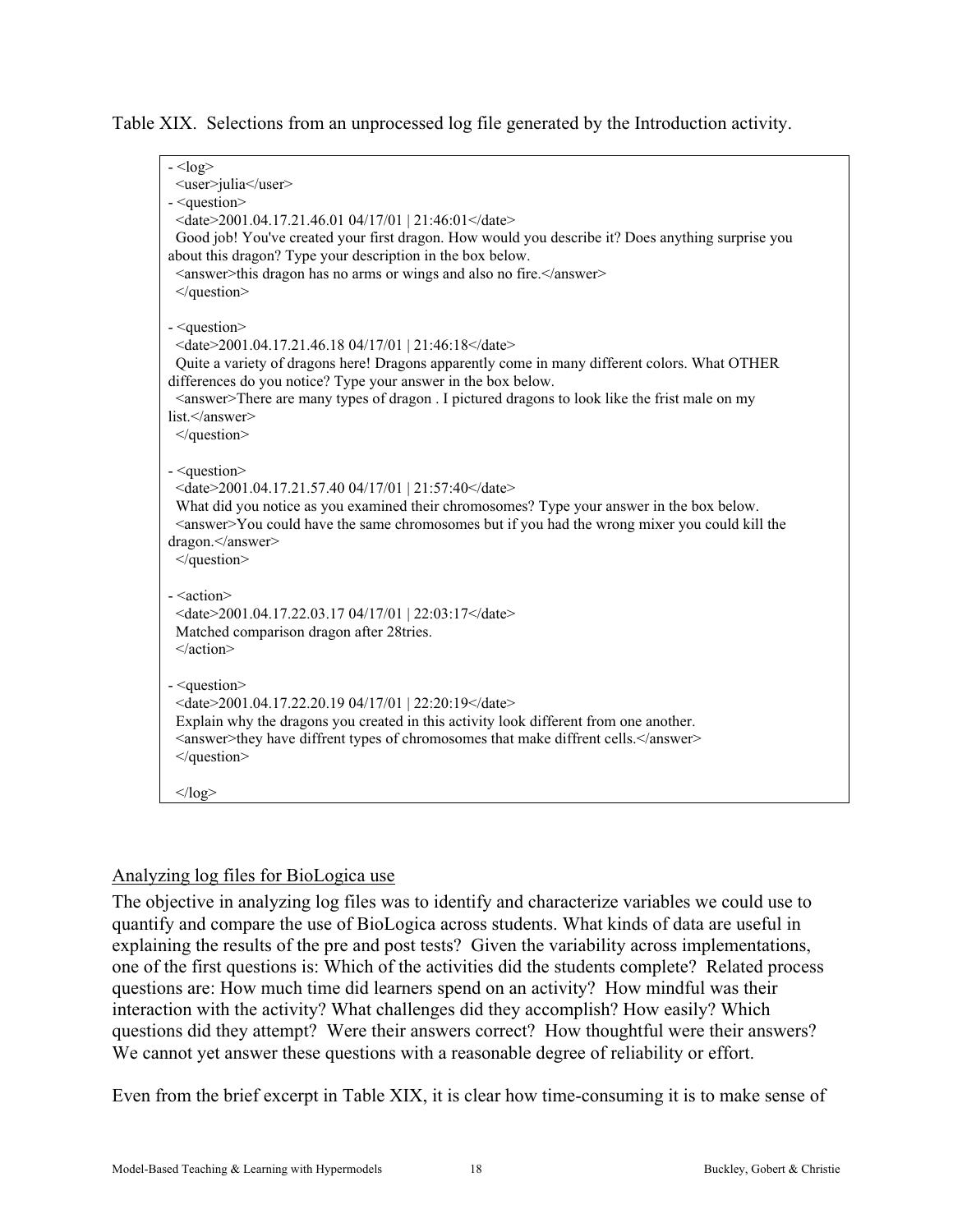unprocessed log files. Therefore, we chose to analyze the logs of a small subset of learners who represented different levels of prior knowledge and performance on the post test.

We began by analyzing the pre and post test scores to identify the subset of learners. We plotted the post test scores against the pre test scores (See Figure 3).



Pre v. Post test scores

Figure 3. Scatter plot of post test scores against pretest scores for field test participants.

We chose to examine the log files for five students, labeled TF, CG, CV, GH, and MB. MB was chosen for high scores on both the pre test and the post test. GH was chosen to represent a successful student with an average pre test score. TF was chosen because he came in with a low pre test score and didn't perform very well on the post test. CG and CV were chosen as a result of observations made while they were working through BioLogica activities. CG is dyslexic and reads with difficulty, but worked diligently on activities. CV scored well on the pre test but was observed mindlessly clicking through, rather than reasoning through, an activity.

The next challenge was identifying the logs of these students. Students could type in any name or variation of that name when they logged in to use an activity. In this study we were able, with reasonable yield and effort, to connect the log files to individual learners.

To determine which activities the learner used, we created a computer program to strip out the XML tags and generate a file of tab-delimited text that could be imported into a database or spreadsheet, which could then be sorted. Table XX shows the activities used by student GH in the order in which they were used, when, and for how long. There were also four empty logs indicating bugs or aborted launches.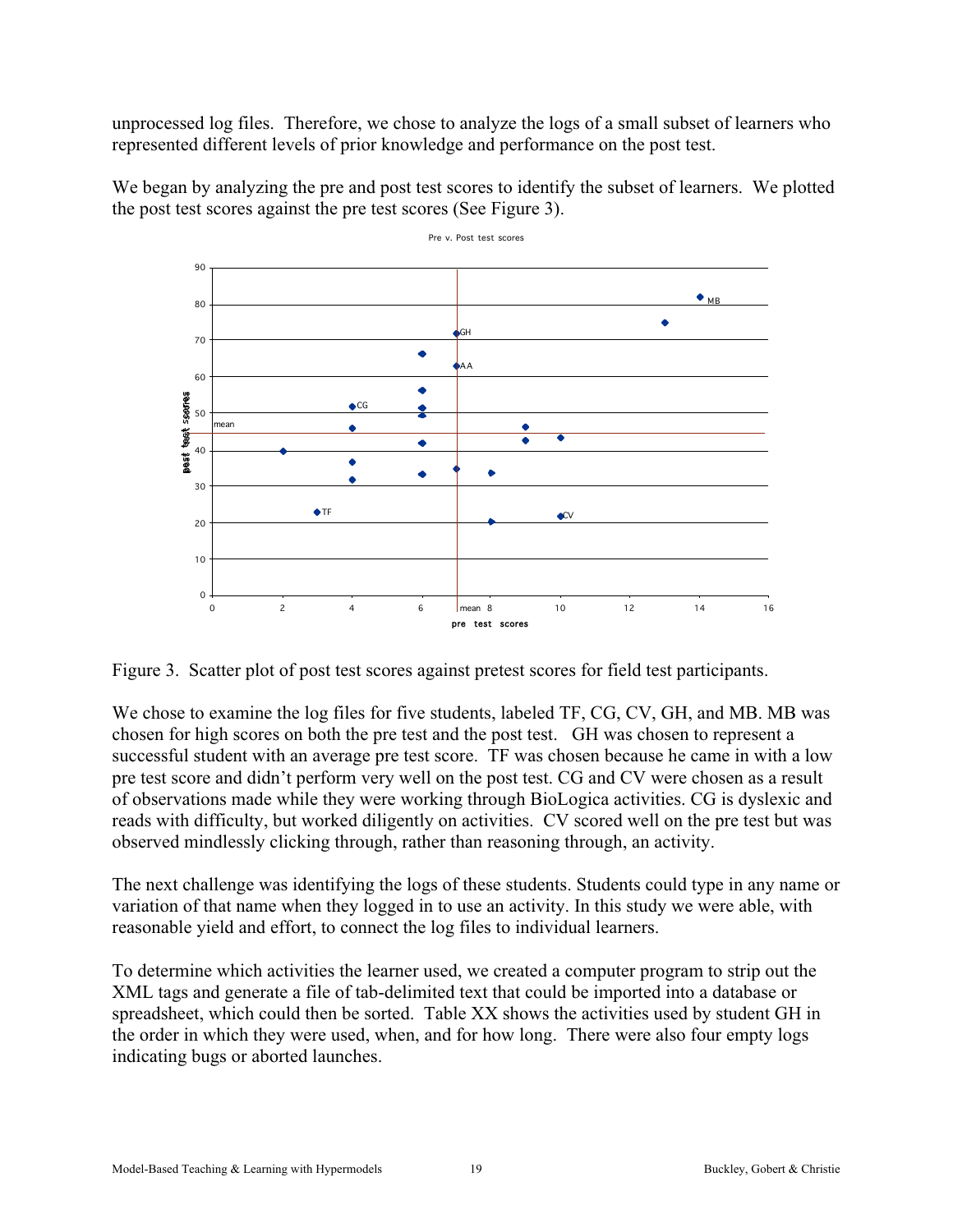| Activity         | date    | time     | length of time |      |
|------------------|---------|----------|----------------|------|
| Introduction     | 4/17/01 | 21:33:53 |                | 0:31 |
| Rules            | 4/17/01 | 22:19:44 |                | 0:53 |
| Rules            | 4/17/01 | 23:06:57 |                | 0:01 |
| Meiosis          | 4/18/01 | 1:04:17  |                | 0:18 |
| Inheritance      | 4/18/01 | 1:32:31  |                | 0:03 |
| Monohybrid       | 4/18/01 | 1:37:40  |                | 0:14 |
| <b>Mutations</b> | 4/18/01 | 1:53:28  |                | 0:27 |
| Mutations2       | 4/18/01 | 2:25:38  |                | 0:20 |
| HornsDilemma     | 4/18/01 | 21:21:08 |                | 0:03 |
| HornsDilemma     | 4/18/01 | 21:26:00 |                | 0:09 |
| Dihybrid         | 4/18/01 | 21:44:23 |                | 0:17 |
| Plates           | 4/18/01 | 23:17:18 |                | 0:05 |
| Sex-Linkage      | 4/18/01 | 23:25:27 |                | 0:21 |
|                  |         |          | Total          | 3:42 |

Table XX. Activities used by GH

The initial approach to analyzing the log files was to read through the logs of one student at a time in order to develop a sense of that student's path through BioLogica, what challenges and questions were difficult or easy, and how engaged the student seemed to be. By the time we had read through the logs for all five students, we began to see patterns of data that might be relevant and quantifiable. In addition to the total-time, candidates for further analysis included the proportion of questions answered, the proportion of multiple choice questions answered correctly, how many attempts it took to solve a challenge, how much time it took to solve the challenge, the length of time each explanation was displayed. To date we have been able to investigate only a few of these possibilities.

We created another computer program to process the logs to calculate how many questions the user encountered and answered in an activity and how many words were in their answers. We learned that the data on number-of-questions-encountered and the number-of-words-per-answer were a better measure of the state of development of the activities than of the learner's engagement with the activity.

We continued to search for some measure of the quality of a learner's interaction with the activity. We knew from classroom observations that time spent with an activity does not automatically equate to time engaged with an activity. Similarly, interaction with the activity in terms of actions taken or number of mouse clicks does not necessarily equate to mindful interaction. We conceptualized this quality measure as an index of interaction and operationalized it as the length of time a user spends with an activity divided by the number of actions taken by the user. A low index of interaction indicates many actions in a short period of time, while a high index of interaction indicates a few actions in a long period of time. Crashes also affect the index of interaction. If a user has been through part of the activity before, the tendency is to quickly click through to reach the new portion of the activity.

We learned that our data logging is not yet systematic enough to produce meaningful numbers for index of interaction. The median index of interaction varied over the 11 logged activities from .08 to 2.0. This is primarily a reflection of the variation across activities in terms of what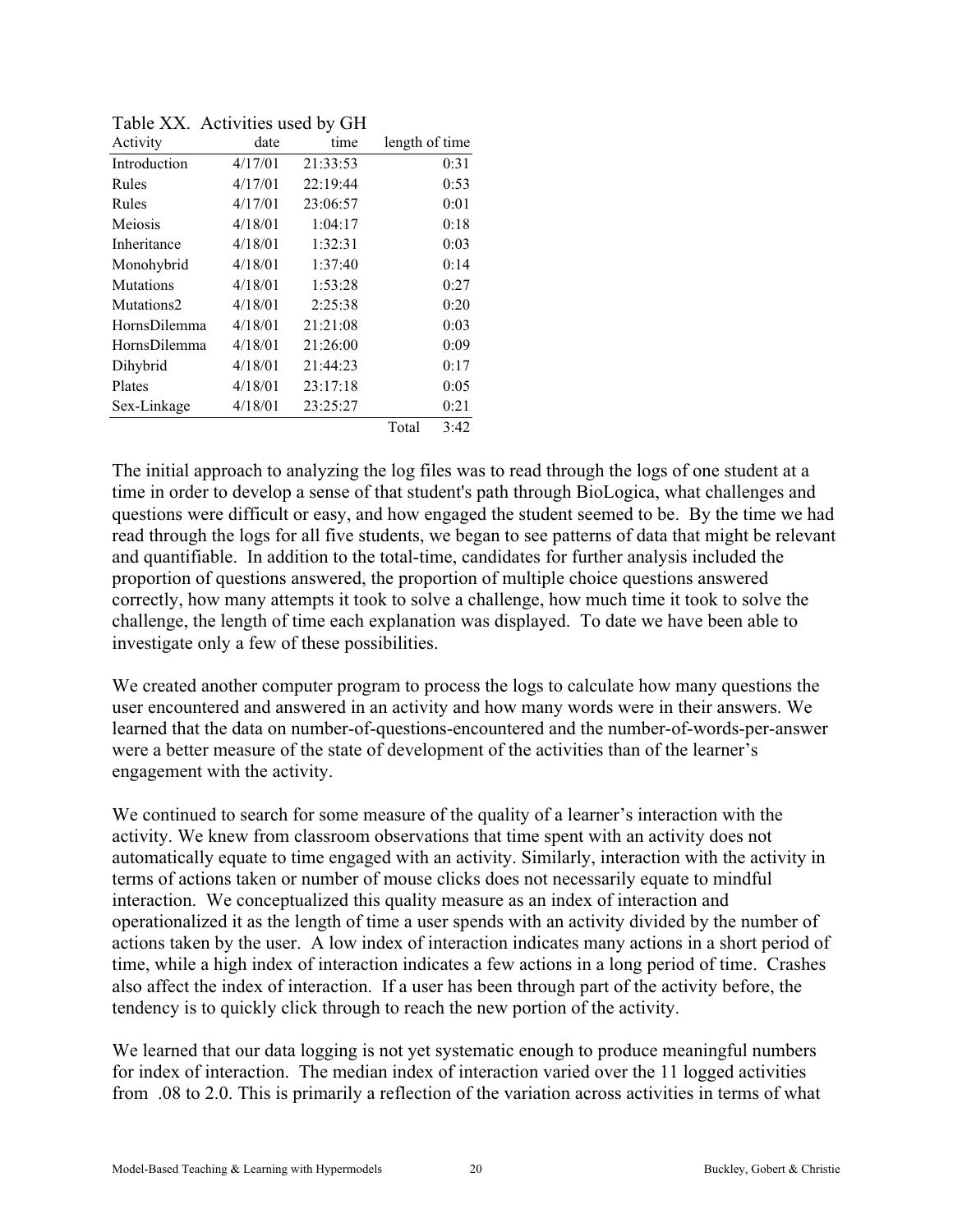gets logged, how many challenges and questions were posed, etc. For a given activity there does appear to be a range of productive interaction with outliers at both extremes. One extreme is the very low index of interaction calculated for CV who clicked mindlessly through the activities, playing BioLogica as if it were a game. The other extreme, a very high index of interaction, was calculated for CG, the dyslexic but diligent learner, who took a very long time, even with assistance, to read the instructions and information in BioLogica, but who could then reason through the activities very well. Because of the length of time required for each activity, this learner did not complete all the activities. Since learners may use different numbers of activities, an index of interaction averaged across all activities cannot be used for comparison across learners.

#### Analyzing log files for learner's models and understanding

We were able to make the log files easier to read with text harvests, like that shown in Table XXI. Text harvests grew out of requests from teachers for a way of assessing students' work with BioLogica. A report generator strips out all the XML tags and other entries leaving all the questions in an activity and the answers entered by the learner.

#### Table XXI. Text harvest from processed log file.

| Introduction roberto $\langle 04/17/01   22:26:40 \rangle$                                                           |  |  |  |  |  |  |  |
|----------------------------------------------------------------------------------------------------------------------|--|--|--|--|--|--|--|
| Q: Quite a variety of dragons here! Dragons apparently come in many different colors. What OTHER differences do      |  |  |  |  |  |  |  |
| you notice? Type your answer in the box below.                                                                       |  |  |  |  |  |  |  |
| A: Some dragons have wings, some have arms, legs, both, or none at all. Others have different shaped tails, some     |  |  |  |  |  |  |  |
| have horns or none, some breathe fire or not, and they have different body shapes.                                   |  |  |  |  |  |  |  |
| Q: What did you notice as you examined their chromosomes? Type your answer in the box below.                         |  |  |  |  |  |  |  |
| A: The dominant alleles usually gave them the characteristics that they have.                                        |  |  |  |  |  |  |  |
| Q: In particular, how do the chromosomes of male and female dragons differ? Type your answer in the box below.       |  |  |  |  |  |  |  |
| A: The male and female chromosomes respond differently to the dominant allele.                                       |  |  |  |  |  |  |  |
| Q: Why do you think you can't match both dragons to the comparison dragon? Type your answer in the box below.        |  |  |  |  |  |  |  |
| A: I don't think the female dragon has the genes for the yellow color dragon.                                        |  |  |  |  |  |  |  |
| Q: What do you think 'phenotype' means? Tell us in your own words and give us an example.                            |  |  |  |  |  |  |  |
| A: Phenotype is the physical characteristics of a person who gets it from the genes. An example would be a girl with |  |  |  |  |  |  |  |
| wavy brown hair, big brown eyes, short stature, wing shaped eyebrows, heart shaped face, etc                         |  |  |  |  |  |  |  |
| Q: What is the connection between genotype and phenotype? That is, how does genotype relate to phenotype? Tell       |  |  |  |  |  |  |  |
| us in your own words and give us an example.                                                                         |  |  |  |  |  |  |  |
| A: They relate to each other because they involve chromosomes and alleles. The genes from the genotypes give the     |  |  |  |  |  |  |  |
| physical characteristics of someone, this is the phenotype. Ex. TT this genotype gives the phenotype tall genes to   |  |  |  |  |  |  |  |
| someone                                                                                                              |  |  |  |  |  |  |  |
| Q: Explain why the dragons you created in this activity look different from one another.                             |  |  |  |  |  |  |  |
| A: They have different colors, shapes, sizes, legs, horns, tails, wings.                                             |  |  |  |  |  |  |  |
| Q: Where are a dragon's genes located? Click all that apply.                                                         |  |  |  |  |  |  |  |
| A: chromosomes alleles DNA                                                                                           |  |  |  |  |  |  |  |
| Q: What did you know about phenotype and genotype before you started this activity?                                  |  |  |  |  |  |  |  |
| A: Phenotype are the physical characteristics Genotype are the letters of the genes                                  |  |  |  |  |  |  |  |
| Q: What do you think you learned while working with this introductory activity?                                      |  |  |  |  |  |  |  |
| A: About the different male and female characteristics                                                               |  |  |  |  |  |  |  |
| Q: What question(s) do you currently have about phenotype and genotype?                                              |  |  |  |  |  |  |  |
| A: none at the moment                                                                                                |  |  |  |  |  |  |  |

Text harvests make it easier to assess one measure of a learner's models and understanding of genetics. They are much easier to read than log files and can be coded and scored just like pre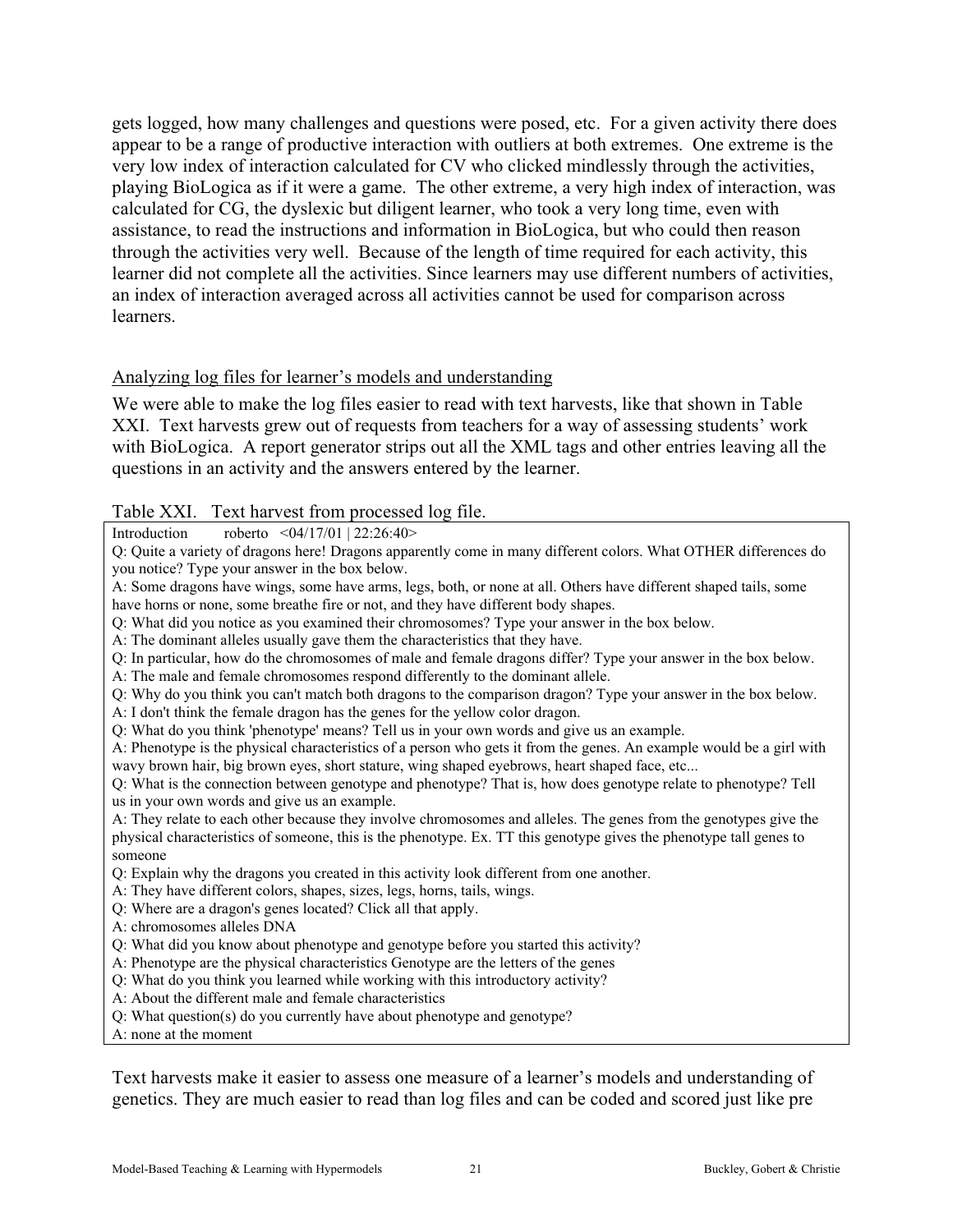and post tests. However, they don't enable us to infer much about learners' learning or reasoning strategies. We need to consider the learner's performance on the challenges as well. Taken together, the pre and post tests, text harvests, and log files can be used to describe a learner's path through BioLogica. An example using the data generated by GH is included in Appendix E. The log files of different students can be compared for a given activity. In another paper we will present the results of Study 3 as case studies of individual students with cross case comparisons.

For this paper, the important findings of Study 3 relate to what we've learned about creating and analyzing log files. We present these as an annotated wish list of requirements for data logging.

• Consistent user names.

We now use a log-in procedure that requires students to use pull down menus to select first, the class name, and then, their name from the class roster. This should greatly increase our yield of useful logs as well as the usefulness of those logs in understanding how BioLogica use influences genetics learning.

- Relevant variables such as school, class level, and gender These are also included when configuring the class roster for the log-in procedure. We may also decide to include variables such as ESL for non-native speakers or IEP for those on individualized education plans.
- Systematic logging of performance on challenges This will require analysis of existing activity scripts and the logs they generate to develop the fine-grained data needed and ways of post-processing that data for easier analysis.
- ID tags for questions embedded in scripts Each question embedded in a script should have an identifier that enables a person or program to pull all the responses to that question from the database.
- Precode questions and tasks

Each question, action, and task could be associated with one or more data analysis codes to facilitate content and statistical analysis.

• Fine-grained time stamps and calculations of time spent working on pedagogical elements This also requires consistent use of pedagogical elements within scripts in order to calculate time spent on activities such as reading explanations or manipulating alleles.

The task of mining useful data from log files continues as we try to develop ways of generating logs that are more systematically related to research questions and variables and ways of analyzing logs in less labor intensive ways that are useful to teachers and students as well as researchers.

#### Discussion

In the three studies presented we have tried to illustrate how fruitful it can be to conduct classroom-based research with interactive curricula. We have also illustrated how difficult such studies can be. Conducting the kinds of studies presented in this paper requires the systematic development of a series of tasks that engage learners, scaffolding that helps them learn how to accomplish the tasks, ongoing assessments to help us understand what and how students are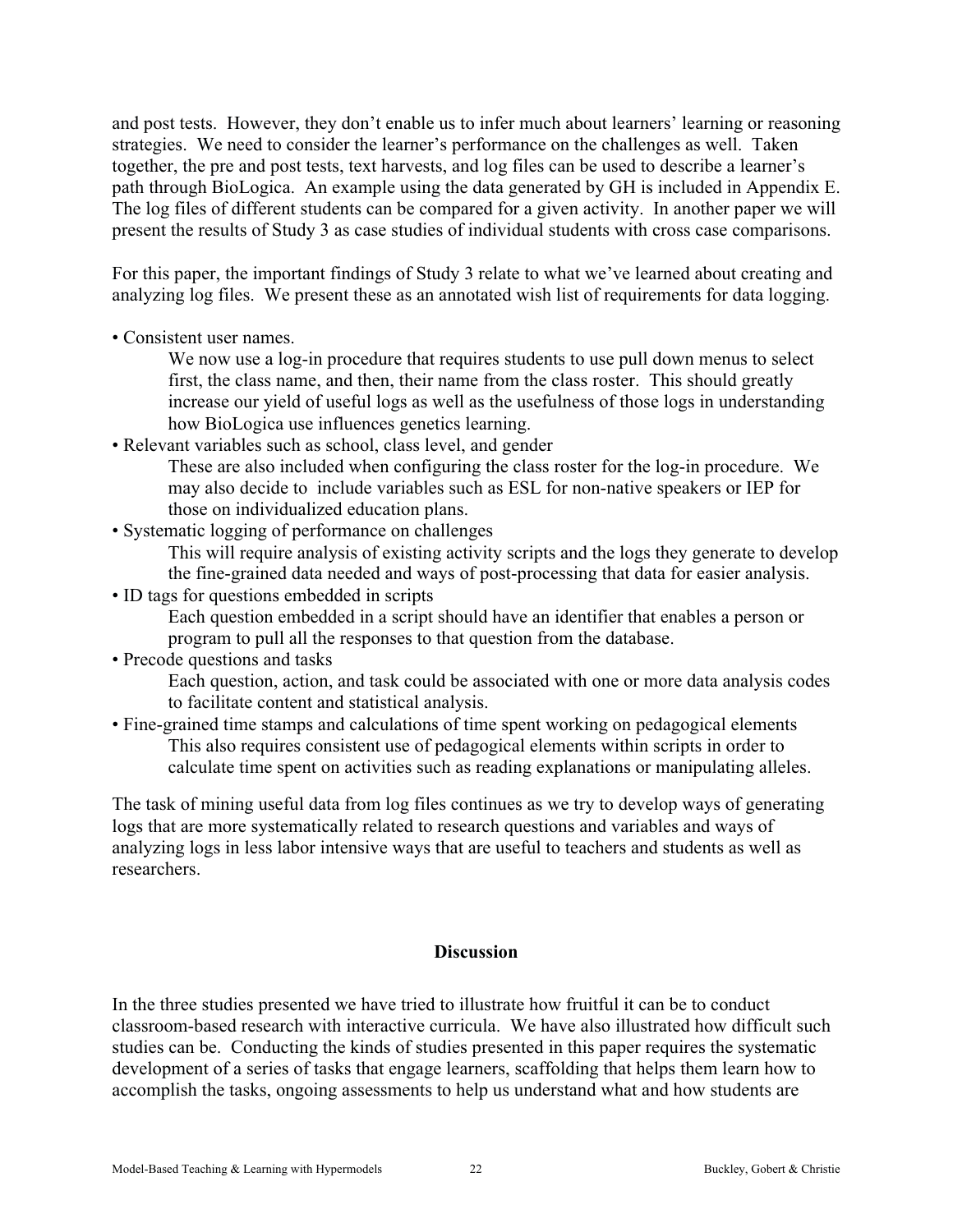learning, and how to use technology to support and facilitate all of the above. It's harder than we thought.

# Study 1: "M" high school, March 2001

In Study 1 students in a Survey of Biology course and a College Biology course used a version of BioLogica without scaffolding or metacognitive prompts. In addition, there were considerable technical difficulties in getting the activities to run properly. Both of these may have contributed to the findings: there were significant differences between the control group and the experimental group in both classes; however, for the Survey of Biology course, the control group scored higher than the experimental group. The experimental group in the College Biology course outperformed the control group on the post test. These findings may indicate that the students in the Survey of Biology needed the kinds of scaffolding we put in later versions of BioLogica more than the students in the College Biology course. This is a tentative hypothesis we can put to the test in future research.

### Study 2: "L" high school, May 2001

The ninth grade students in the experimental groups used a more stable version of BioLogica that included scaffolding in about half of the activities. We are therefore delighted to see that the experimental group outperformed the control group. When we examine the kinds of items on which they outperformed the control group, we see that it is primarily on the easier type of reasoning from cause-to-effect which is a good starting point. We don't know from the data logs how many of the activities students actually completed because of the difficulty of matching logs to individual students. The experimental groups also outperformed the control groups on the structure and process items. This is encouraging because parts and processes are what students manipulate in many BioLogica activities. They also are critical aspects of model-based learning (Buckley, 2000; Buckley & Boulter, 2000; Gobert, 2000; Gobert & Buckley, 2000). Their performance on Punnett squares is also encouraging because of the frequency with which Punnett squares are used as reasoning tools in BioLogica activities.

Although the improvement in the results between Studies 1 and 2 is encouraging, we don't yet feel that we have a complete model of model-based learning with hypermodels. The contrasting data between the different classes is most likely a result of student differences; however, there are other possibilities as well.

The results may indicate a need for teacher professional development in using technology in classrooms. In some work presently underway by our group, we are looking closely at teacher variables and classroom culture variables in order to determine what aspects of teachers' pedagogy needs to change in order to implement technology successfully in the classroom (Horwtiz et al, 2001 (MAC grant); (Christie, 2002b). Effecting change in teachers' pedagogical strategies with technology and affecting classroom culture are the two next areas we as a community need to address so that it can make full use of technology in classrooms. We look forward to being able to consider the data from log files to better understand how learners use BioLogica and how that influences what they learn.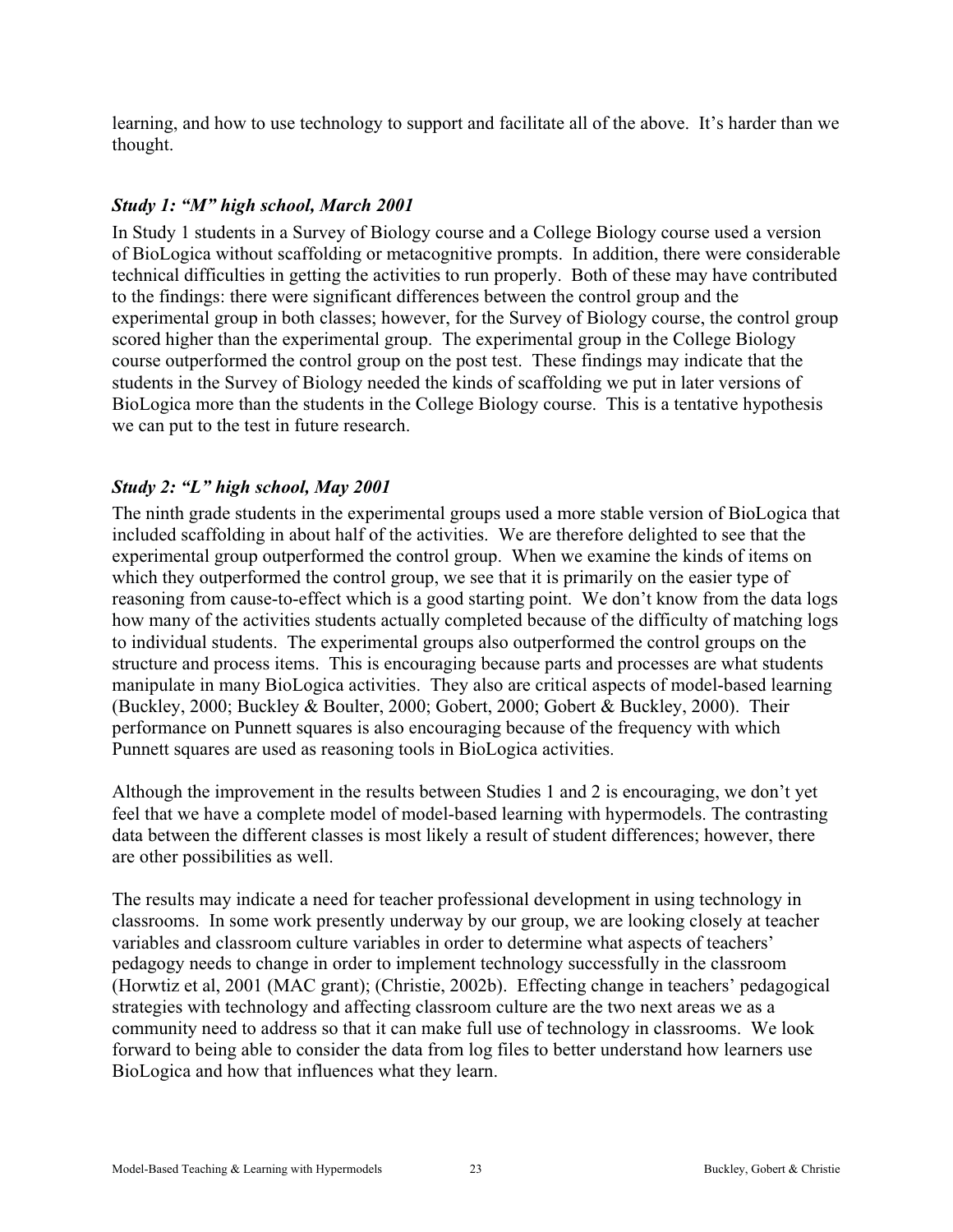This paper has focused on the cognitive aspects of model-based learning, but there are individual and classroom factors influencing whether and to what extent a learner may actually engage in model-based learning. The presumed motivation for engaging in model-based learning is a desire to understand. Motivation theorists conceptualize this desire as an intrinsic love of 'learning for learning's sake' (Ames, 1992; Nicholls, 1989). It is also described as intrinsic motivation (Deci & Ryan, 1985; Lepper & Chabay, 1985; Lepper & Malone, 1987), a learning orientation rather than a performance orientation (Dweck, 1986), or an intentional learning stance (Bereiter  $\&$ Scardamalia, 1989). Extrinsic motivation arising from teacher assessment is also a factor in students' engagement in classroom activities whether computer-based or not.

We acknowledge that both intrinsic motivation and the extent to which extrinsic factors may influence motivation and learning differ not only by student but also by the context and culture in which the student learns (Christie, 2002a). Christie's work on students' perceptions of learning (Christie, 1999, 2001, 2002a) has shown promising indications that motivational constructs also vary within domain and between tasks, according to the modality, e.g., text-based versus computer-based representations. Thus, students' achievement cognitions (Christie, 2001, 2002a), their understanding of the nature of models (Gobert & Discenna, 1997; Gobert, Snyder, & Houghton, 2002) and of science (Schommer, 1993) may influence not only their motivation to engage in learning but also the strategies they employ in response to the task (Songer & Linn, 1991), and ultimately, the outcomes.

Lastly, we acknowledge that classroom culture plays a highly influential role in student learning (Ames, 1992; Ames & Ames, 1984; Perkins, 1995). More often than not the role of classroom culture in learning has been excluded from research in student content learning. We believe that understandings about classroom culture are critical to our work and to any research that is situated in the classroom (Christie, 2002a). We are integrating classroom culture into our MBTL framework from an educational anthropological perspective, which views culture as a set of shared beliefs held by and acted upon by participants in that culture (Spindler 1987; Spradley, 1972).

We have student surveys from the implementations presented in this paper that are intended to help us articulate and investigate the impact of learners' views of the nature of models and their views of science learning. It will be a first step in elaborating our model of model-based learning to include these other factors.

#### Future research

As we demonstrated in Study 3, particularly, there is much we still need to invent and to investigate in developing effective interactive curricula that support model-based learning with hypermodels. We continue to grapple with the tension between gathering as much data as possible about each learner's understanding and the priorities and time constraints of the classroom. We must also fine-tune the assessments and activities for better alignment both with each other and with the model-based teaching and learning framework.

There is considerable research begging to be done on assessment using interactive items. We're not talking about adaptive testing but rather about using interactive items to assess a learner's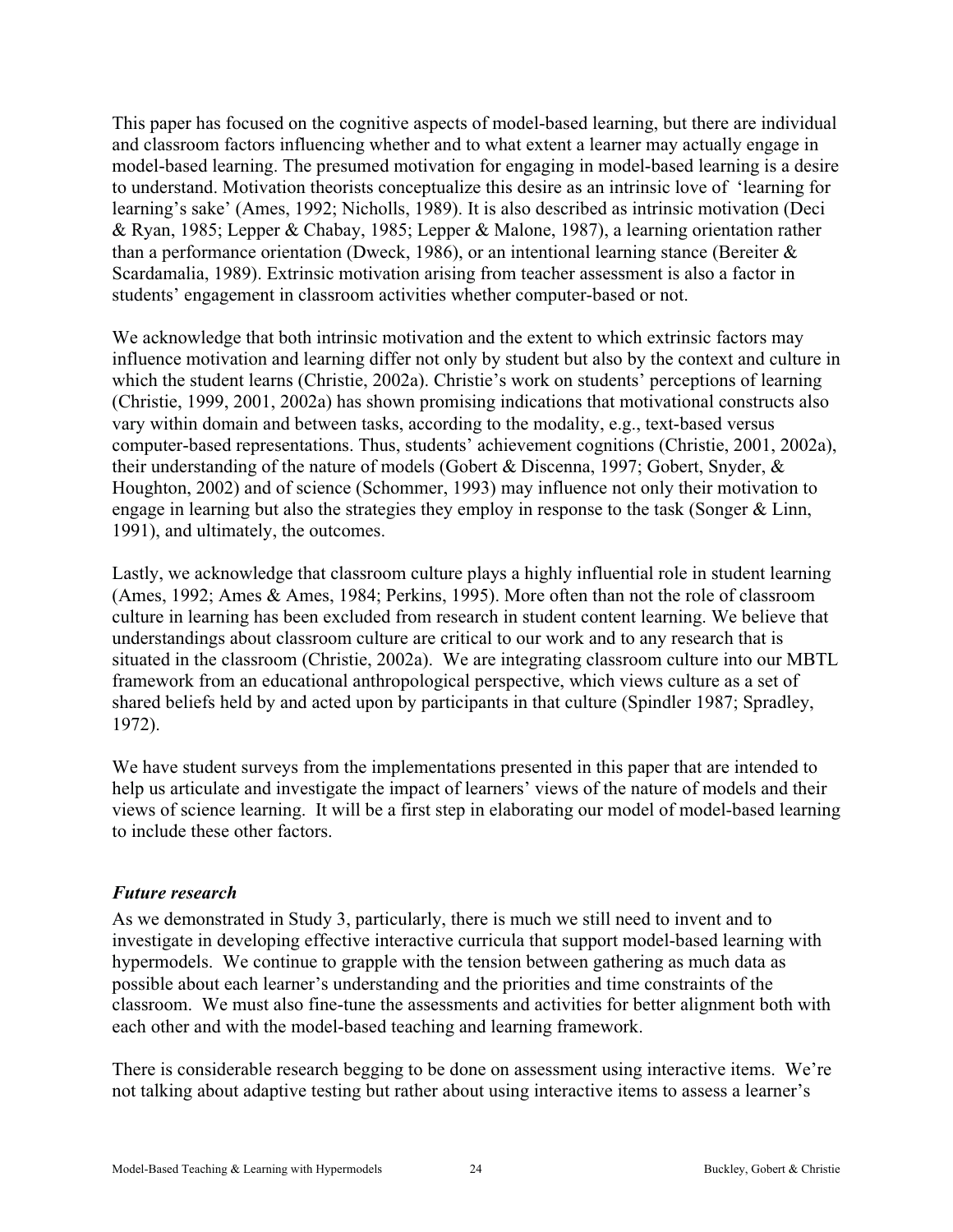problem solving or model-building skills in a hypermodel environment such as BioLogica. We question how well traditional test items assess the state of learners' models of phenomena and plan to invesitgate the affordances that the hypermodel environment brings to this question.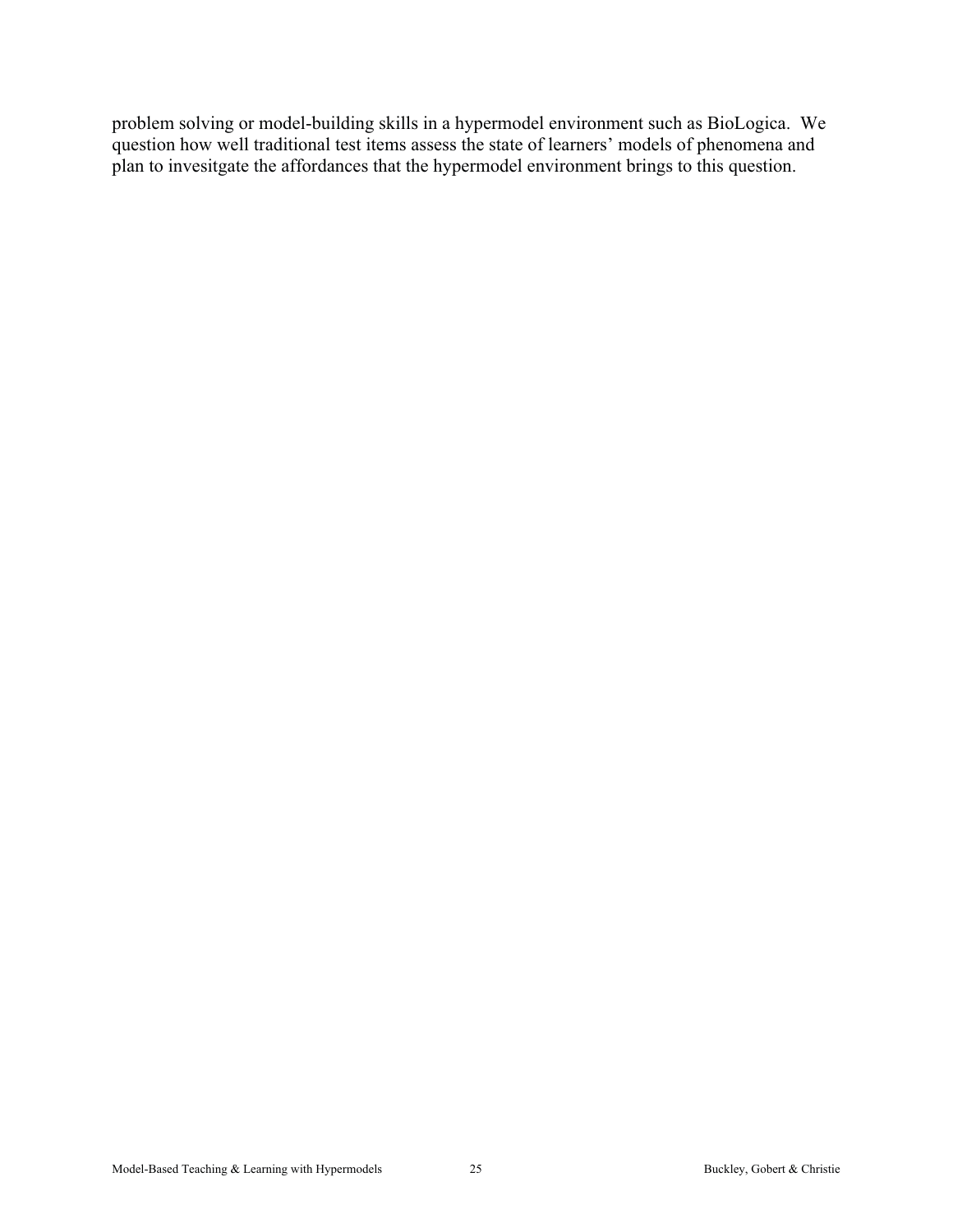#### References

- Ames, C. (1992). Classrooms: Goals, structures, and student motivation. *Journal of Educational* Psychology, 84(3), 261-271.
- Ames, C., & Ames, R. (1984). Systems of student and teacher motivation: Towards a qualitative definition. Journal of Educational Psychology, 76(4), 535-556.
- Bereiter, C., & Scardamalia, M. (1989). Intentional learning as a goal of instruction. In L. B. Resnick (Ed.), *Knowing, learning and instruction: Essays in honor of Robert Glaser* (pp. 361-392). Hillsdale, NJ: Lawrence Erlbaum Associates.
- Bransford, J., Sherwood, R., Vye, N., & Rieser, J. (1986). Teaching Thinking and problem solving. American Psychologist, 41(10), 1078-1089.
- Brewer, W. F. (1987). Schemas versus mental models in human memory. In P. Morris (Ed.), Modelling Cognition (pp. 187-197). Chicester: John Wiley & Sons.
- Buckley, B. C. (1992). Multimedia, misconceptions and working models of biological phenomena: Learning about the circulatory system. Unpublished Doctoral Dissertation, Stanford University.
- Buckley, B. C. (2000). Interactive multimedia and model-based learning in biology. International Journal of Science Education, 22(9), 895-935.
- Buckley, B. C., & Boulter, C. J. (1999). Analysis of Representations in Model-Based Teaching and Learning in Science. In R. Paton & I. Neilson (Eds.), Visual Representations and Interpretation (pp. 289-294). Liverpool, England: Springer.
- Buckley, B. C., & Boulter, C. J. (2000). Investigating the role of representations and expressed models in building mental models. In J. K. Gilbert & C. J. Boulter (Eds.), Developing models in science education (pp. 105-122). Dordrecht, Holland: Kluwer.
- Chinn, C. A., & Brewer, W. F. (1993). The role of anomalous data in knowledge acquisition: A theoretical framework and implications for science instruction. Review of Educational Research, 63(1), 1-49.
- Christie, M. (1999, April 20). "We understood it more 'cause we were doin' it ourself:" Students self-described connections between participation and learning. Paper presented at the American Educational Research Association, Montreal, Canada.
- Christie, M. (2001, April 26, 2001). Portraits of academic beliefs. Paper presented at the Poster presented at the annual meeting of the New England Educational Research Organization (NEERO), Portsmouth, NH.
- Christie, M. (2002a, April 1-5, 2002). The role of classroom culture and learning contexts in achievement beliefs. Paper presented at the Paper to be presented at the annual meeting of the American Educational Research Association (AERA), New Orleans, LA.
- Christie, M. (2002b). The role of culture and context in achievement beliefs: An exploration. Paper presented at the Paper presented at the annual meeting of the American Educational Research Association, New Orleans, LA.
- Clement, J. (1989). Learning via model construction and criticism: Protocol evidence on sources of creativity in science. In J. A. Glover & R. R. Ronning & C. R. Reynolds (Eds.), Handbook of creativity: Assessment, theory and research (pp. 341-381). New York: Plenum Press.
- Deci, E., & Ryan, R. (1985). Intrinsic motivation and self-determination in human behavior. New York: Academic Press.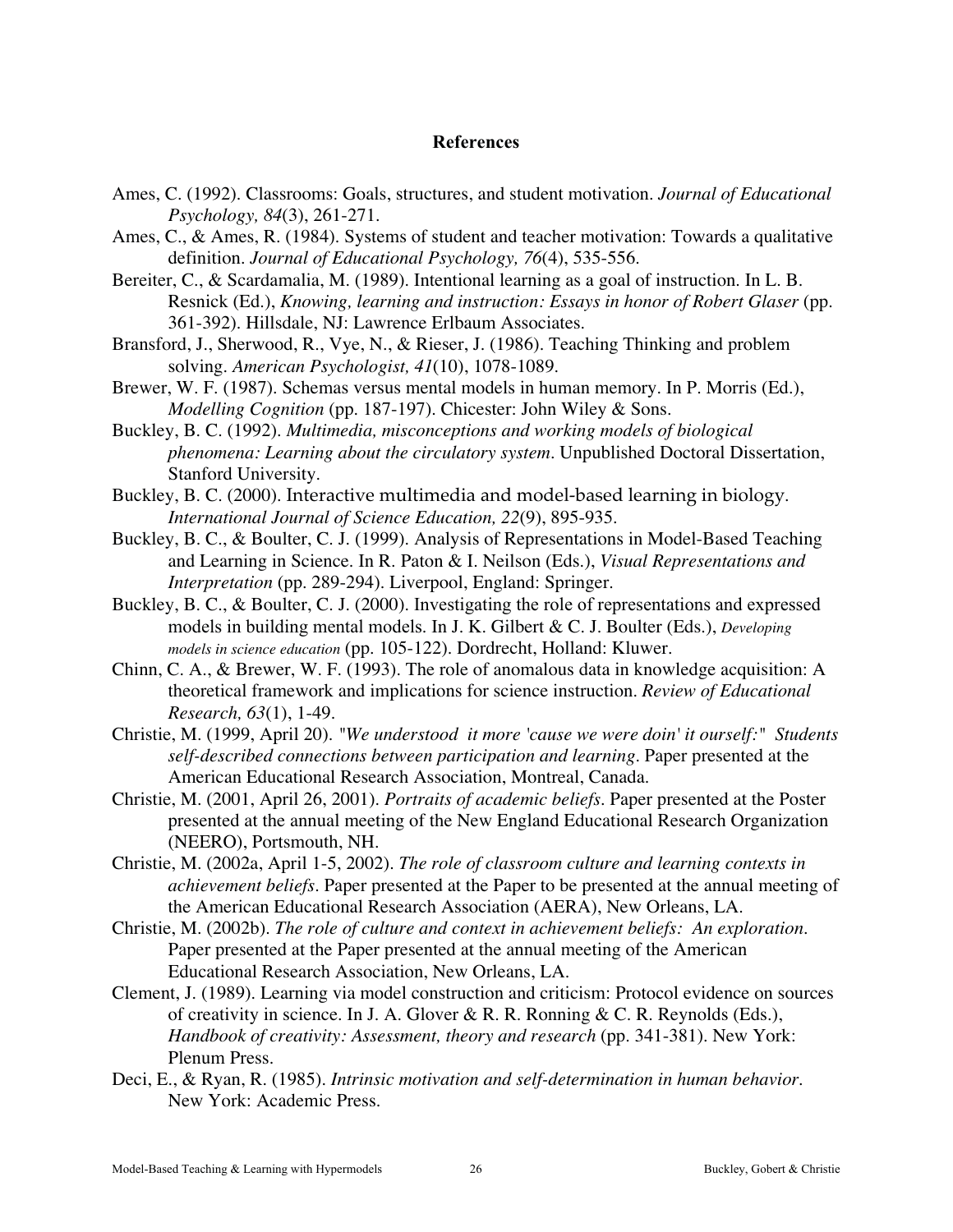- deKleer, J., & Brown, J. S. (1983). Assumptions and ambiguities in mechanistic mental models. In A. L. Stevens & D. Gentner (Eds.), *Mental Models* (pp. 155-190). Hillsdale, NJ: Lawrence Erlbaum Associates.
- Dweck, C. S. (1986). Motivational processes affecting learning. American Psychologist, 41, 1040-1048.
- Gentner, D., & Stevens, A. L. (Eds.). (1983). Mental Models. Hillsdale, NJ: Lawrence Erlbaum Associates.
- Gobert, J. (2000). A typology of models for plate tectonics: Inferential power and barriers to understanding. International Journal of Science Education, 22(9), 937-977.
- Gobert, J., & Discenna, J. (1997). The relationship between students' epistemologies and modelbased reasoning. Paper presented at the American Educational Research Association, Chicago.
- Gobert, J., Snyder, J., & Houghton, C. (2002, April 1-5). The influence of students' understanding of models on model-based reasoning. Paper presented at the To be presented at the Annual Meeting of the American Educational Research Association, New Orleans, LA.
- Gobert, J. D., & Buckley, B. C. (2000). Introduction to model-based teaching and learning in science education. International Journal of Science Education, 22(9), 891-894.
- Hickey, D. T., Kindfield, A. C. H., Horwitz, P., & Christie, M. A. (1991). Integrating curriculum, instruction, assessment, and evaluation in a technology-supported genetics learning environment.
- Hickey, D. T., Kindfield, A. C. H., Horwitz, P., & Christie, M. A. (1999). Advancing educational theory by enhancing practice in a technology-supported genetics learning environment. Journal of Education, 181(2), 25-55.
- Hickey, D. T., & Kindfield, A. C. H. D. (1999). Assessment-oriented scaffolding of student and teacher performance in a technology-supported genetics environment. Paper presented at the Annual Meeting of the American Educational Research Association, Montreal, Canada.
- Hickey, D. T., Wolfe, E. W., & Kindfield, A. C. H. (1998a, April). Assessing learning in a technology-supported genetics environment: Evidential and consequential validity issues. Paper presented at the Annual Meeting of the American Educational Research Association, San Diego.
- Hickey, D. T., Wolfe, E. W., & Kindfield, A. C. H. (1998b, April). Assessing learning in a technology-supported genetics environment: Evidential and systemic validity issues. Paper presented at the Annual Meeting of the American Educational Research Association, San Diego.
- Horwitz, P., Schwartz, J., Kindfield, A. C. H., Yessis, L. M., Hickey, D. T., Heidenberg, A. J., & Wolfe, E. W. (1998). Implementation and evaluation of GenScope<sup>TM</sup> learning environment: Issues, solutions, and results. Paper presented at the Third International Conference of the Learning Sciences, Charlottesville, VA.
- Johnson-Laird, P. N. (1983). Mental Models. Cambridge, MA: Harvard University Press.
- Kindfield, A. C. H., & Hickey, D. T. (1999). Tools for scaffolding inquiry in the domain of introductory genetics. Paper presented at the Annual Meeting of the American Educational Research Association, Montreal, Canada.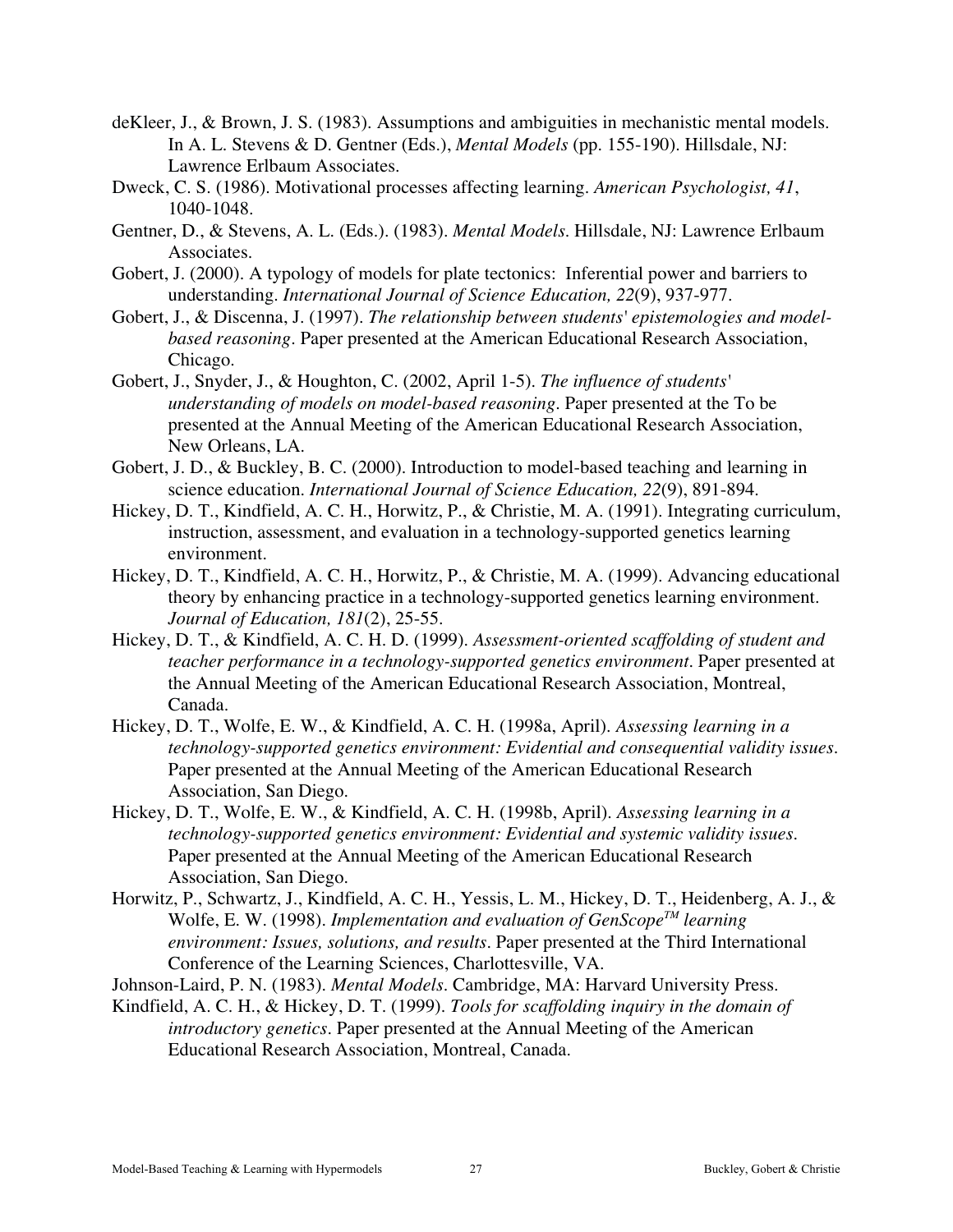- Kozma, R., Jones, T., Wykoff, J., & Russell, J. (1992). Multimedia, Multiple Representations, and Mental Models in Chemistry. Paper presented at the annual meeting of the American Educational Research Association, San Francisco.
- Lepper, M., & Chabay, R. W. (1985). Intrinsic motivation and instruction: Conflicting views of the role of motivational processes in computer-based education. Educational Psychologist, 20(4), 217-230.
- Lepper, M., & Malone, T. (1987). Intrinsic motivation and instructional effectiveness in computer-based education. In R. E. Snow & M. J. Farr (Eds.), Aptitude, Learning and Instruction III: Conative and Affective Process Analyses (pp. 255-286). Hillsdale, NJ: LEA.
- Monaghan, J., & Clement, J. (1994). Factors affecting the efficacy of computer simulation for facilitating relative motion concept acquisition and visualization. Paper presented at the Annual Meeting of the American Educational Research Association, New Orleans, LA.
- Nicholls, J. G. (1989). The competitive ethos and democratic education. Cambridge, MA: Harvard University Press.
- Norman, D. A. (1983). Some observations on mental models. In A. L. Stevens & D. Gentner (Eds.), Mental Models (pp. 7-14). Hillsdale, NJ: Lawrence Erlbaum Associates.
- Perkins, D. (1995). Smart schools: Better thinking and learning for every child. New York: The Free Press.
- Rouse, w. B., & Morris, N. M. (1986). On Looking Into the Black Box: Prospects and Limits in the Search for Mental Models. Psychological Bulletin, 100(3), 349-363.
- Schauble, L., Glaser, R., Raghavan, K., & Reiner, M. (1991). Causal models and experimentation strategies in scientific reasoning. Journal of the Learning Sciences, 1(2), 210-238.
- Schommer, M. (1993). Epistemological development and academic performance among secondary students. Journal of Educational Psychology, 85(3), 406-411.
- Songer, N. B., & Linn, M. C. (1991). How do students' views of science influence knowledge integration? Journal of Research in Science Teaching, 28(9), 761-784.
- Spindler , G. D. (1987). Doing the ethnography of schooling. Prospect Heights, IL: Waveland Press, Inc.
- Spradley, J. (1972). Culture and cognition: Chandler Publishing Company.
- Stewart, J., & Hafner, B. (1991). Extending the conception of problem solving. Science Education, 75(1), 105-120.
- Vosniadou, S., & Brewer, W. F. (1992). Mental models of the earth: A study of conceptual change in childhood. Cognitive Psychology, 24(4), 535-585.
- White, B. Y., & Frederiksen, J. R. (1998). Inquiry, modeling, and metacognition: Making science accessible to all students. Cognition and Instruction, 16(1), 3-118.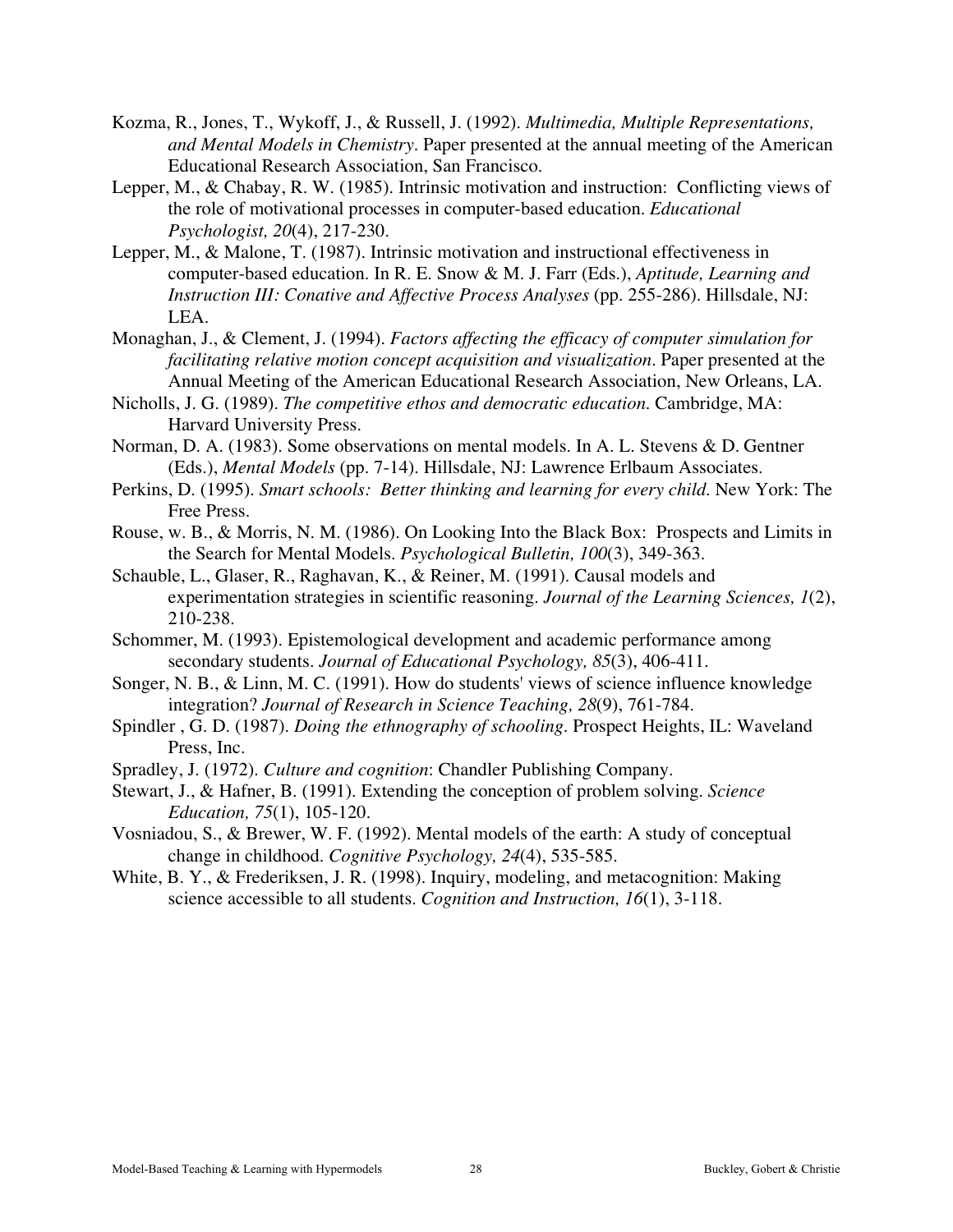# Appendix A: Description of BioLogica Activities

### (1) Introduction—What do dragons look like and why?

Introduction guides the user through BioLogica's representations of chromosomes, genes, and alleles and stresses the connection between genotype and phenotype. As learners use pulldown menus in the Chromosome View to change allele combinations, they see changes in the Organism View of BioLogica's dragons.

### Goals:

Help user become familiar with the operation of the interface by using pull down menus in the Chromosome View to make changes in the appearance of the organism in the Organism View. Enable user to link the representations in BioLogica with genetics concepts of traits, genotype, phenotype, chromosomes, genes and alleles.

#### Key Concepts:

Genotype determines phenotype. Definition of traits, genotype, phenotype, chromosomes, genes and alleles

Levels/Views: Organism View, Chromosome View

### (2) Rules--How do genes affect appearance?

The Rules activity is divided into three sub-activities that can be invoked independently via a menu selection. These are: 1) Traits, which deals with the four autosomal traits of dragons genetics – horns, wings, number of legs, and shape of tail; 2) Firebreathing, which introduces a sex-linked trait, and 3) Colors, which are polygenic and pleiotropic traits. one of the color genes contains a recessive lethal allele. Traits and Firebreathing are essential introductions to dominance, recessive, incomplete dominance, and sex-linkage. At this point in its development, BioLogica does not build on the Colors subactivity.

#### Goals

Enable user to explore the variable effects of changing alleles and allele combinations on appearance.

Provides opportunity for user to develop and use note-taking representations and search strategies.

Introduce concepts of dominance, recessive, incomplete dominance, and sex-linkage as well as homozygous and heterozygous.

#### Key Concepts

Genotype determines phenotype.

Particular allele combination produces particular trait. Dominance/recessive/sex-linked inheritance

Levels/Views: Organism View, Chromosome View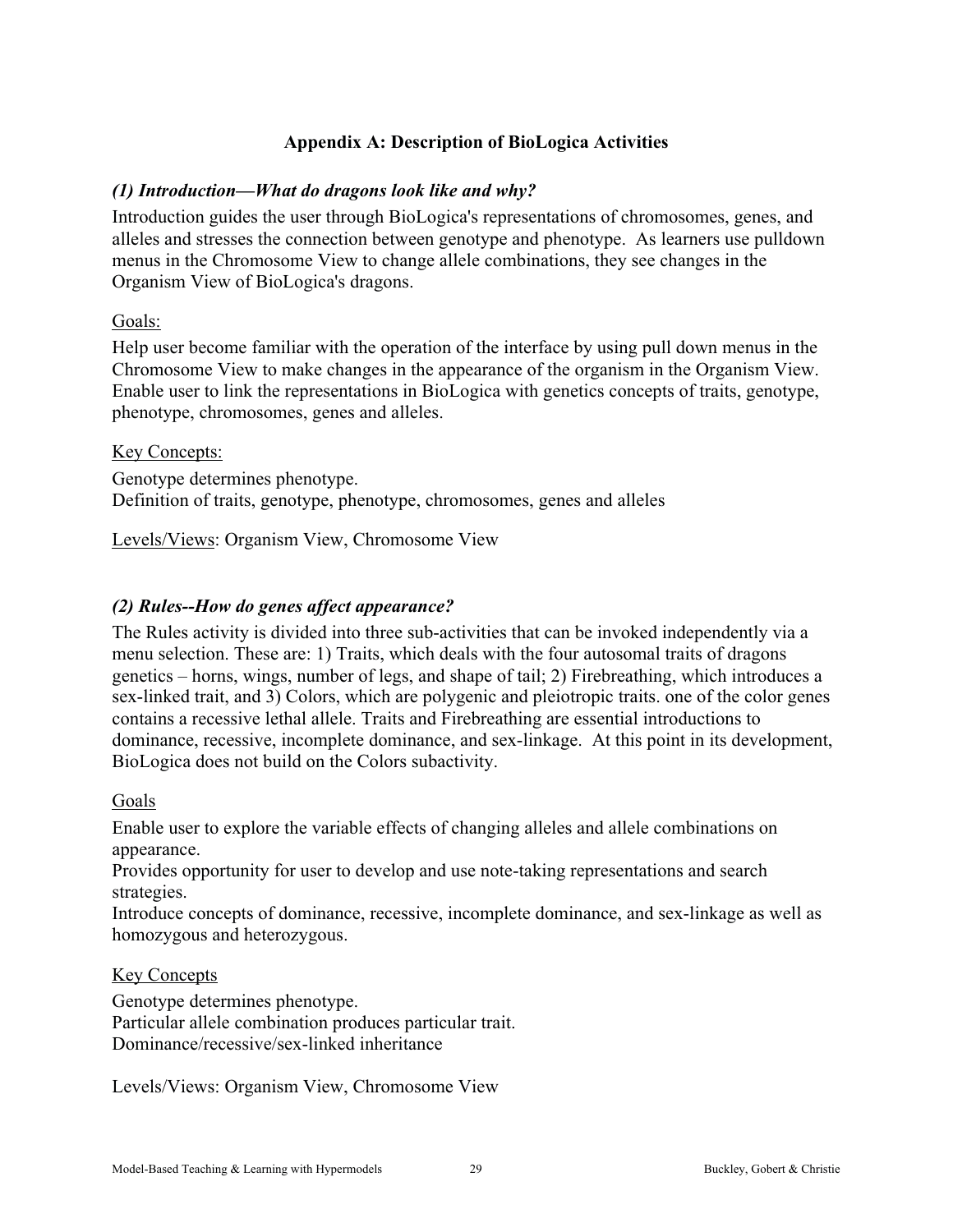### (3) Meiosis: What do meiosis and fertilization have to do with making offspring?

Meiosis is also subdivided into three subactivities. Introduction to Meiosis, Meiosis Shuffles and Deals! and Designer Dragons. Introduction to Meiosis focuses on learning to use the interface and linking the representations with the concepts of gametes, meiosis and fertilization. It provides an introductory view into the process of gamete creation and the random distribution of the alleles and allows the student to inspect the alleles in each gamete and to choose combinations of gametes to fertilize. Meiosis Shuffles and Deals! links the representations with the names of the phases of meiosis found in textbooks. Designer Dragons offers students a series of challenges in the form of creating specific offspring by examining the chromosomes in the gametes from each parent and selecting those that will produce the desired phenotype in the offspring.

### Goals

Introduce monohybrid inheritance stressing the equal contribution of each parent, the random shuffling of genes into gametes, and selection of gametes for fertlization.

# Key Concepts

Meiosis Fertilization Chromosome segregation Gamete selection

Levels/Views: Organism View, Meiosis View, Chromosome View

# (4) Inheritance: What determines what the offspring look like?

Unlike the Meiosis activity where students select gametes to determine combinations of alleles that will be "passed down" to the offspring, the Inheritance activity uses the pedigree view, which emphasizes the randomness of this process in nature. It thus serves as an introduction to the role of probability in genetics. The Monohybrid activity is a useful follow-on to this one.

Goals

Examine the effect of random variation on the distribution of traits in a generation of offspring. Explore how the dominant & recessive properties of alleles determine proportion of offspring with trait.

Key Concepts Monohybrid inheritance Proportions

Levels/Views: Pedigree View, Organism View, Chromosome View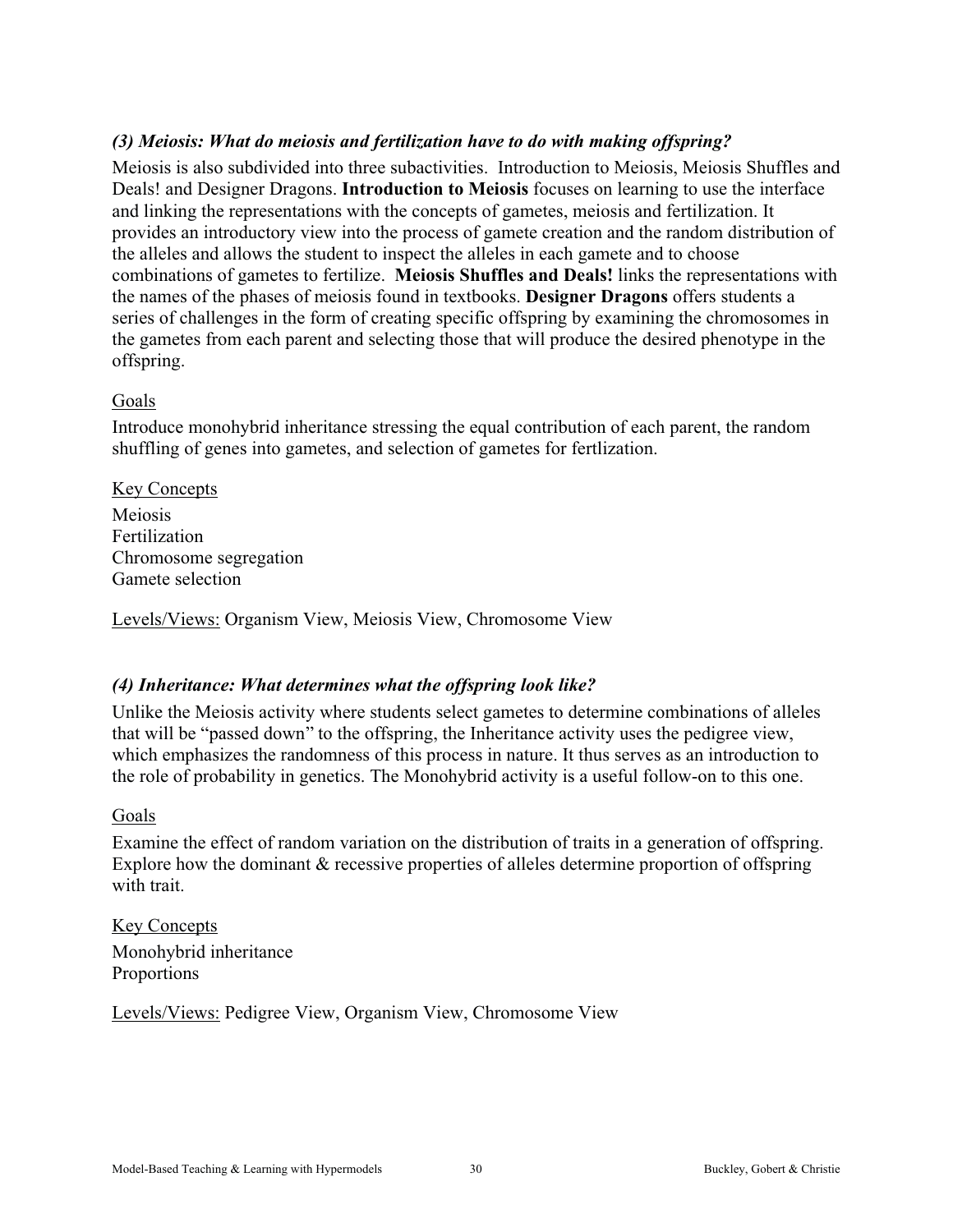# (5) Monohybrid: Do traits really skip generations?

Monohybrid introduces and uses Punnett Squares to help students understand how the combinatorics of meiosis and fertilization (an exhaustive count of all possible combination of parental genes) enables one to derive the probability that an offspring will possess a certain trait, and leads eventually to a prediction of the likely fraction of offspring with the trait in a sample of size n.

# Goals

Examine the effect of random variation on the distribution of traits in a generation of offspring. Use Punnett Squares to understand how the dominant & recessive properties of alleles determine the proportion of offspring with a particular trait.

Key Concepts Monohybrid inheritance Punnett Squares Combinatorics -> probability -> statistics

Levels/Views: Meiosis View, Pedigree View, Punnett Square, Chromosome View

# (6)Mutations--What happens when you change the DNA?

This activity introduces and uses the BioLogica DNA View, which provides an expanded view of the red lines on chromosomes that represent genes. The activity introduces students to the DNA and base pairs that form particular alleles and challenges students to modify the DNA of a dragon and to observe the consequences.

# Goals

Introduction to Molecular Level (DNA) of genetics Make students aware of what mutations actually look like at the DNA level Focus attention on some of the varieties of ways in which mutated alleles can result in alterations in phenotypes.

Levels/Views: Organism View, Chromosome View, DNA View

# (7) Mutation Inheritance —How are mutations inherited?

This activity uses mutations to explore alternative modes of inheritance of traits that are controlled by genes with more than two alleles.

# Goals

To support student investigations of some of the things that can happen when a gene comes in more than two varieties.

# **Key Concepts**

Modes of inheritance, non-Mendelian genetics Levels/Views: Pedigree View, Organism View, Chromosome View, DNA View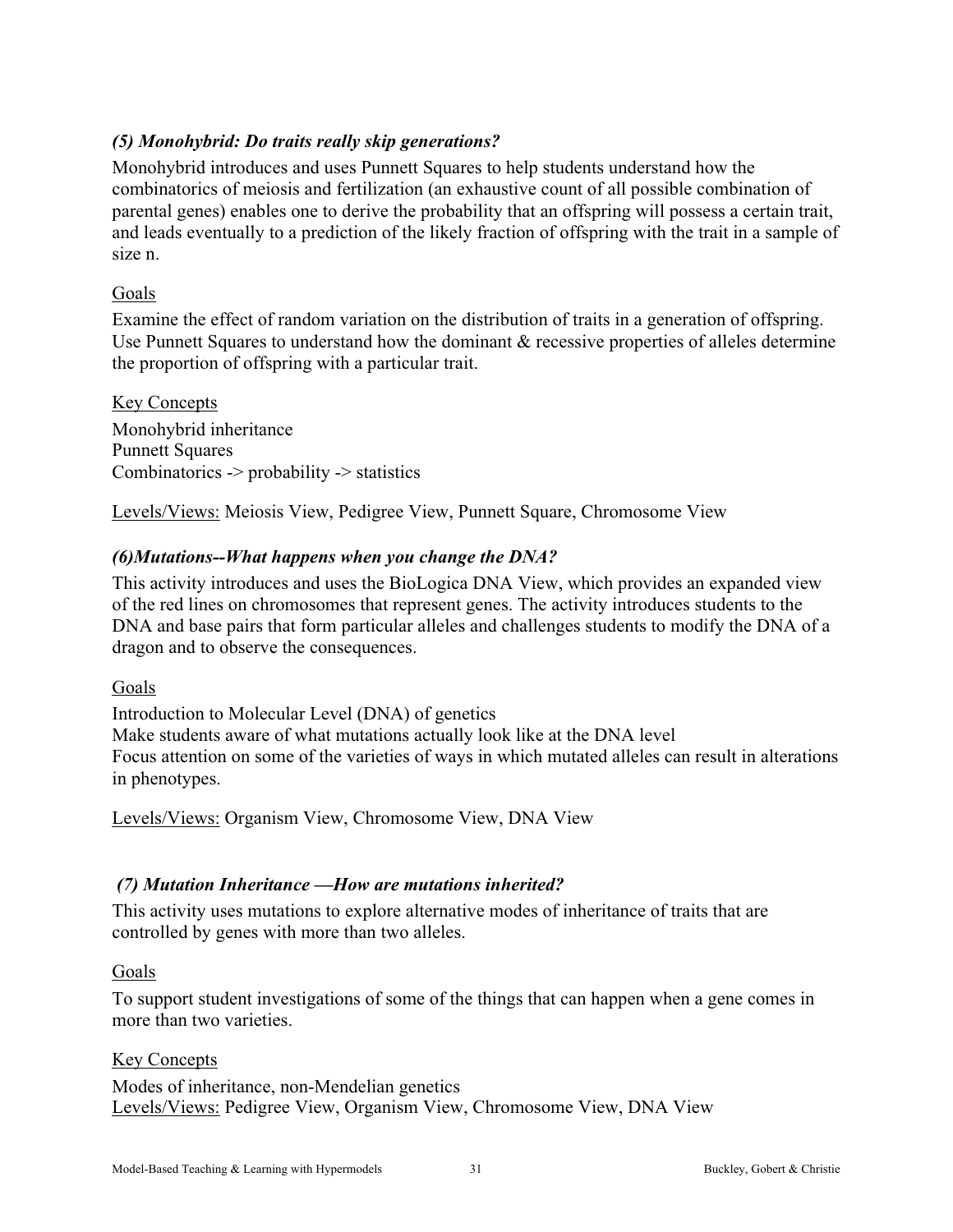### (8) Horns Dilemma--Can two horned parents have a hornless baby?

This activity focuses students' attention on the connection between parental genes and those of the offspring, in the context of posing a challenge that requires the student to alter a parental gene, making it heterozygous so that a homozygous recessive offspring can result.

### Goals

Encourage multilevel thinking and confidence in model Exercise effect-to-cause & cause-to-effect reasoning

Key Concepts Inheritance of "hidden" traits

Levels/Views: Organism View, Chromosome View, Meiosis View

# (9) Dihybrid

This activity explores what happens when you study the inheritance patterns for 2 traits at a time. It provides experience with dragons with traits on the same chromosome and with peas with traits on different chromosomes.

#### Key Concepts

Effect of independent assortment of chromosomes on the inheritance of two traits.

Levels/Views: Pedigree View, Organism View, Chromosome View

# (10) Sex Linkage -- What difference does it make if a gene is on the X chromosome?

This activity begins with a review of how the X and Y chromosomes interact to produce male and female (introduced in the Rules activity). Once it is clear to the students that female dragons are XX and males are XY, the activity uses the firebreathing (recessive, X-linked) trait to help them learn how sex-linked traits are inherited.

#### Goals

Reinforce the  $XX =$  female,  $XY =$  male pattern. Help students to understand how and why sex-linked inheritance differs from autosomal inheritance.

Key Concepts Sex-linked inheritance

Levels/Views: Pedigree View, Organism View, Chromosome View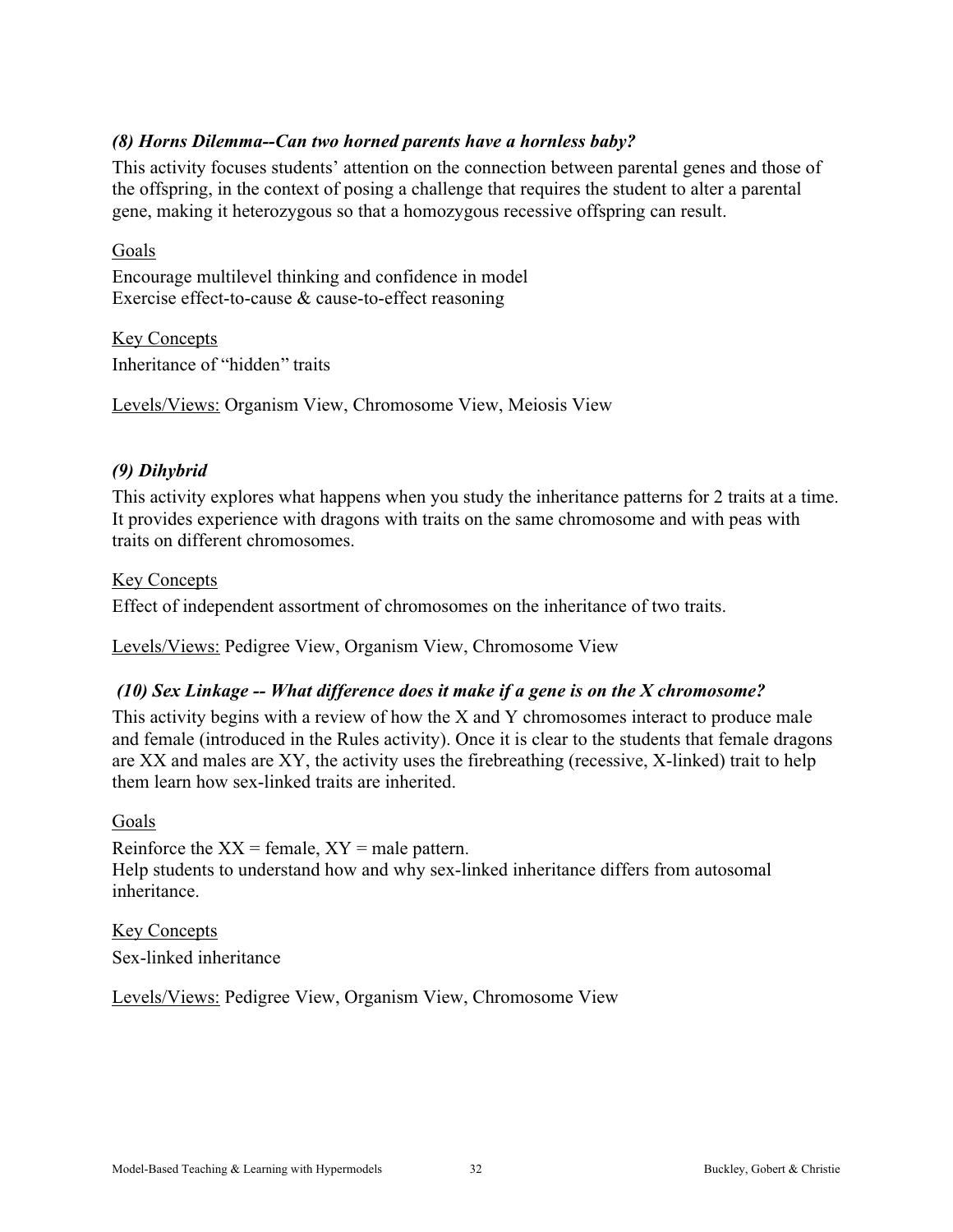# (11) Scales—What causes that Scaly Skin?

This is an advanced activity that guides the student through the process of investigating a trait – scaly skin – the gene for which has been hidden. Four questions are asked: Are scales genetically inherited? Are they recessive or dominant? Are they sex-linked or autosomal? And which chromosome are they on?

#### Goals

Learn to investigate how a new trait is inherited, using nothing but breeding information.

#### Key Concepts

Inference of mode of inheritance from statistics

Levels/Views: Pedigree View, Organism View, Chromosome View

### (12) Plates

Plates is similar to scales, but with incompletely dominant traits.

#### Goals

The challenge is to figure out where the gene for this new trait is located. More practice with a problem that closely approximates the reasoning process of professional scientists.

#### Key Concepts

Investigating how new traits are inherited from statistics

Levels/Views: Pedigree View, Organism View, Chromosome View

#### (13) Invisible Dragons

In this activity we test the student's ability to solve a real genetics puzzle. They are presented with 2 invisible dragons and their task is to figure out the genetic makeup of this couple. They may make crosses, look at the chromosomes and even make a backcross, but all of these costs money. The players start out with \$20000 in the bank. Each procedure costs money as does each wrong answer. Players make money by answering questions correctly.

The important part of the exercise is the development of strategies for getting the answers, something every geneticist has to learn. These are:

- Check the sex-linked traits first. You can usually tell what the Dad's genes are by the F1 generation.
- Do a backcross—cross a recessive offspring with either the father or mother. If the dominant trait shows up, you know that the parent has it.
- Cross 2 dominant offspring. If they produce at least one recessive child, you know that each of them carries a recessive gene.

#### **GenScope**

This is an open-ended interface to all the BioLogica functionality. It has no "story line" or monitoring functions. GenScope is essentially a BioLogica implementation of GenScope that runs on the Mac and the PC.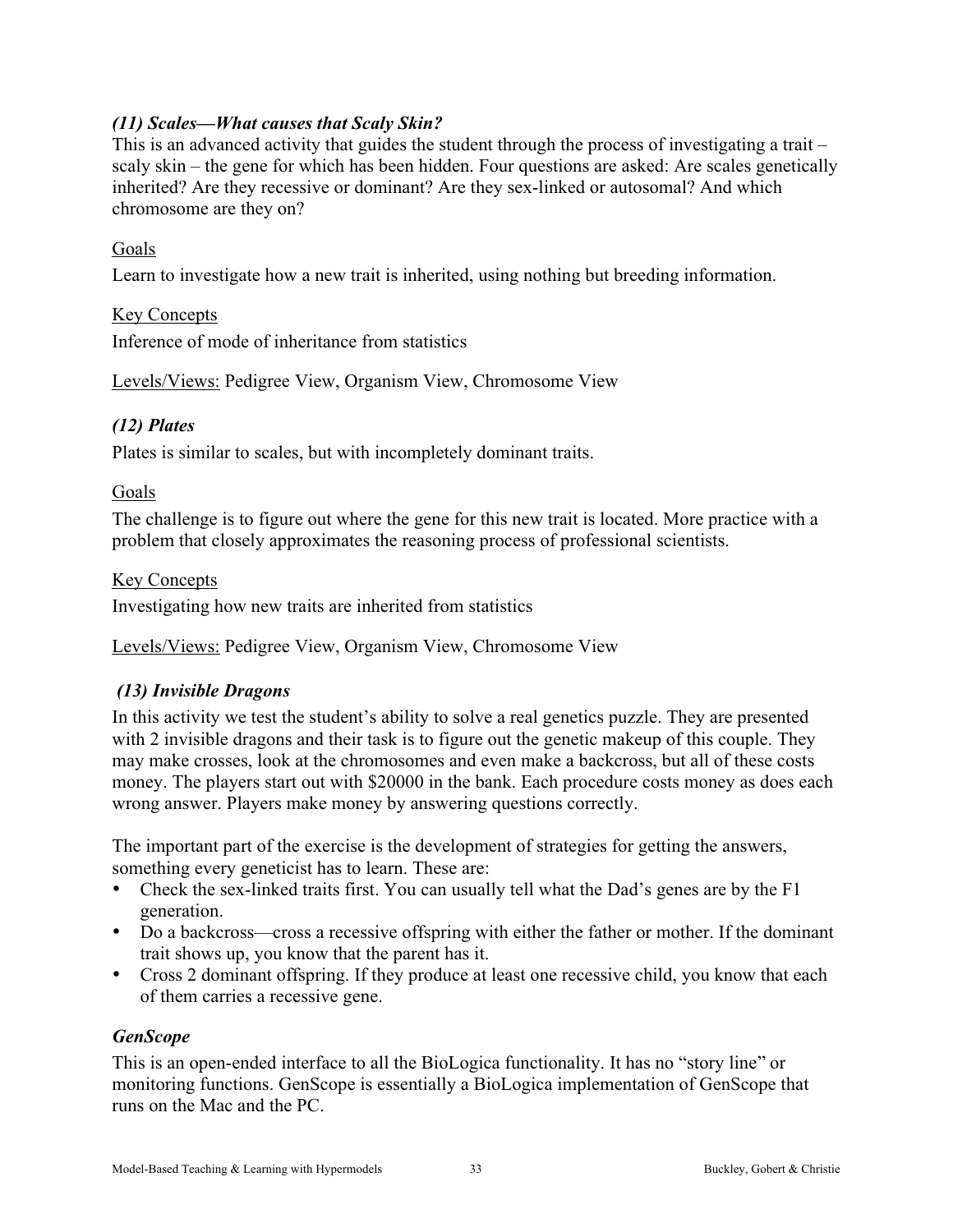# Appendix B: Summary Tables for Site "M" (Study 1)

# Study 1A, Survey of Biology Course, Teacher "C"

Control = 14 students; Experimental =  $20$  students

| Univariate Analysis of Variance (ANOVA) – using pretest as a covariate |  |  |  |
|------------------------------------------------------------------------|--|--|--|
|------------------------------------------------------------------------|--|--|--|

| <b>Question</b><br>subgroup | Dependent<br>variable  | Mean<br>control<br>experimental | $\mathbf{F}$<br>statistic | Significance<br>(p value)      | <b>Number</b><br>of items | <b>Total</b><br>number of<br>points |
|-----------------------------|------------------------|---------------------------------|---------------------------|--------------------------------|---------------------------|-------------------------------------|
| All<br>questions            | posttest               | 28.357<br>23.850                | 14.164                    | $.000*$                        | 23                        | 59                                  |
|                             | inheritance            | 1.786<br>.950                   | 2.074                     | .143                           | $\overline{3}$            | $\overline{3}$                      |
|                             | dominance              | 2.357<br>1.800                  | 7.387                     | $.002*$                        | 5                         | $\overline{7}$                      |
|                             | sex-linkage            | 2.214<br>1.200                  | 2.103                     | .139                           | $\overline{4}$            | $\overline{7}$                      |
| concept                     | genotype/<br>phenotype | 6.607<br>7.025                  | 3.594                     | $.039*$                        | 9                         | 9                                   |
|                             | monohybrid             | 9.607<br>7.575                  | 13.850                    | $.000^{\ast}$                  | 6                         | 17                                  |
|                             | dihybrid               | .286<br>.200                    | .049                      | .952                           | $\mathbf{1}$              | $\mathbf{1}$                        |
|                             | pedigree               | .500<br>.850                    | 2.043                     | .147                           | $\overline{2}$            | $\overline{4}$                      |
|                             | cew                    | 4.357<br>4.650                  | 1.251                     | .300                           | 6                         | 6                                   |
|                             | ecw                    | 2.750<br>2.625                  | 2.264                     | .121                           | $\overline{4}$            | $\overline{4}$                      |
| type of<br>reasoning        | ceb                    | 6.107<br>4.700                  | 12.607                    | $.000*$                        | 6                         | 11                                  |
|                             | ecb                    | 5.571<br>4.250                  | 2.344                     | .113                           | 12                        | 19                                  |
|                             | Punnett square         | 9.571<br>7.100                  | 13.689                    | $.000\overset{{}_\ast}{\cdot}$ | $\overline{4}$            | 16                                  |
|                             | structure              | .071<br>.600                    | 6.317                     | $.005^{\ast\,*}$               | $\mathbf{1}$              | $\mathbf{1}$                        |
|                             | process                | .000<br>.000                    | N/A                       | N/A                            | $\mathbf{1}$              | $\mathbf{1}$                        |

 $*$  significant at p < .05  $\alpha$ 

<sup>•</sup> Levene's Test for Equality of Error Variances is significant at  $p < .05 \alpha$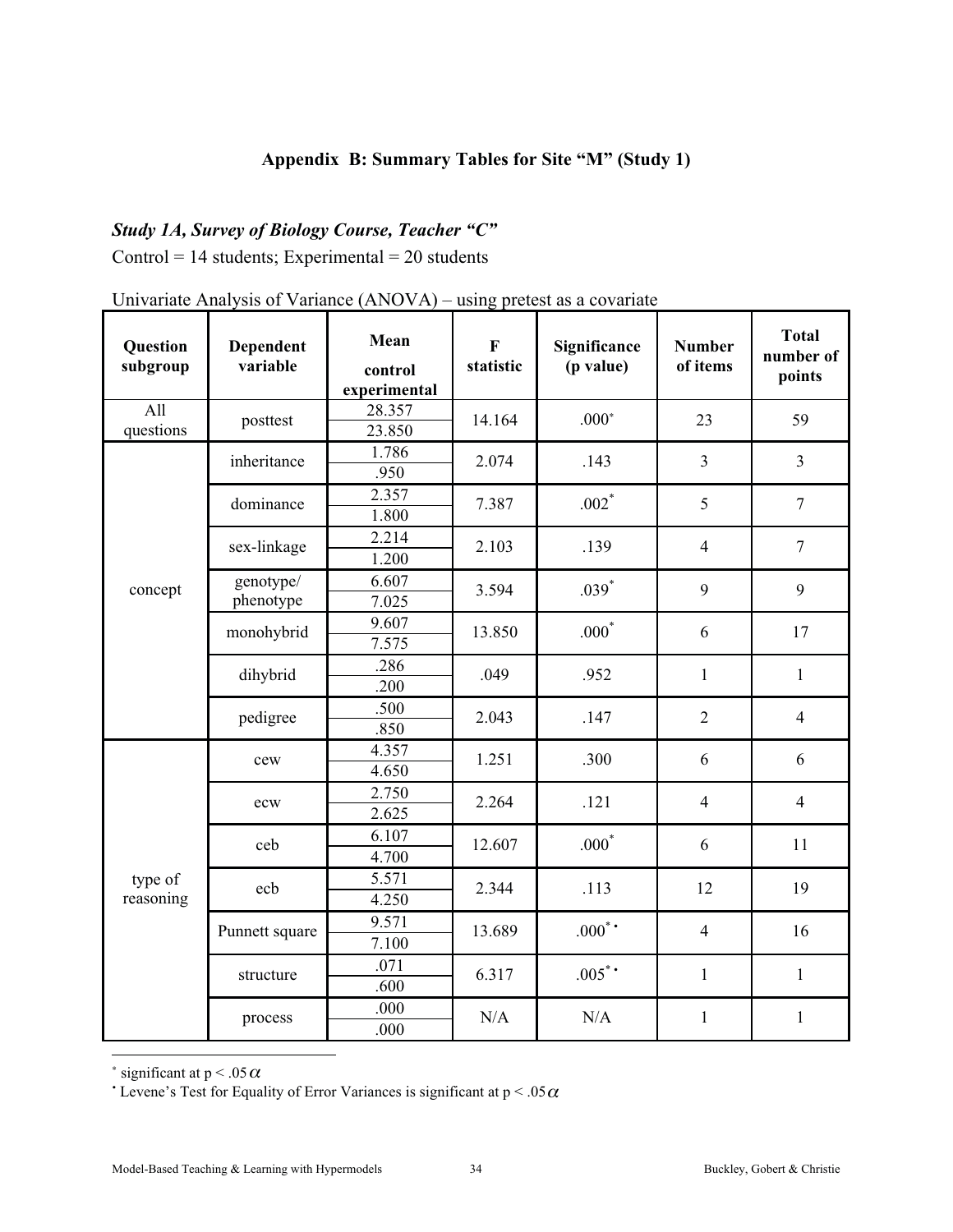# Study 1B, College Biology Course, Teacher "V"

Control = 12 students; Experimental =  $25$  students

| Question<br>subgroup | Dependent<br>variable  | Mean<br>control<br>experimental | $\mathbf{F}$<br>statistic | Significance<br>(p value) | <b>Number</b><br>of items | <b>Total</b><br>number of<br>points |
|----------------------|------------------------|---------------------------------|---------------------------|---------------------------|---------------------------|-------------------------------------|
| All<br>questions     | posttest               | 37.833<br>38.400                | 3.757                     | $.034*$                   | 23                        | 59                                  |
|                      | inheritance            | 2.417<br>1.640                  | 4.268                     | .022 $^{\ast}$            | $\overline{3}$            | $\overline{3}$                      |
|                      | dominance              | 3.667<br>3.760                  | .805                      | $.456^{\degree}$          | 5                         | $\overline{7}$                      |
|                      | sex-linkage            | 1.917<br>2.440                  | 1.973                     | .155                      | $\overline{4}$            | $\boldsymbol{7}$                    |
| concept              | genotype/<br>phenotype | 8.208<br>8.080                  | 1.638                     | $.209$ <sup>*</sup>       | 9                         | 9                                   |
|                      | monohybrid             | 13.583<br>14.100                | 2.806                     | $.074+$                   | 6                         | 17                                  |
|                      | dihybrid               | .167<br>.480                    | .740                      | .485                      | $\mathbf{1}$              | $\mathbf{1}$                        |
|                      | pedigree               | .500<br>.960                    | 4.085                     | $.026*$                   | $\overline{2}$            | $\overline{4}$                      |
| type of<br>reasoning | cew                    | 5.833<br>5.120                  | 4.688                     | $.016$ $^{\circ}$         | 6                         | 6                                   |
|                      | ecw                    | 3.375<br>3.360                  | 1.061                     | .357                      | $\overline{4}$            | $\overline{4}$                      |
|                      | ceb                    | 8.250<br>8.600                  | 2.470                     | .100                      | 6                         | 11                                  |
|                      | ecb                    | 6.583<br>7.480                  | 2.826                     | $.073^{+}$                | 12                        | 19                                  |
|                      | Punnett square         | 13.250<br>13.140                | 1.815                     | .178                      | $\overline{4}$            | 16                                  |
|                      | structure              | .417<br>.640                    | 2.824                     | $.073^{+}$                | $\mathbf{1}$              | $\mathbf{1}$                        |
|                      | process                | .000<br>.000                    | N/A                       | N/A                       | $\mathbf{1}$              | $\mathbf{1}$                        |

| Univariate Analysis of Variance (ANOVA) – using pretest as a covariate |  |  |
|------------------------------------------------------------------------|--|--|
|------------------------------------------------------------------------|--|--|

\* significant at p < .05  $\alpha$ <br>
\* Levene's Test for Equality of Error Variances is significant at p < .05  $\alpha$ 

+ significant at  $p < .05 \alpha$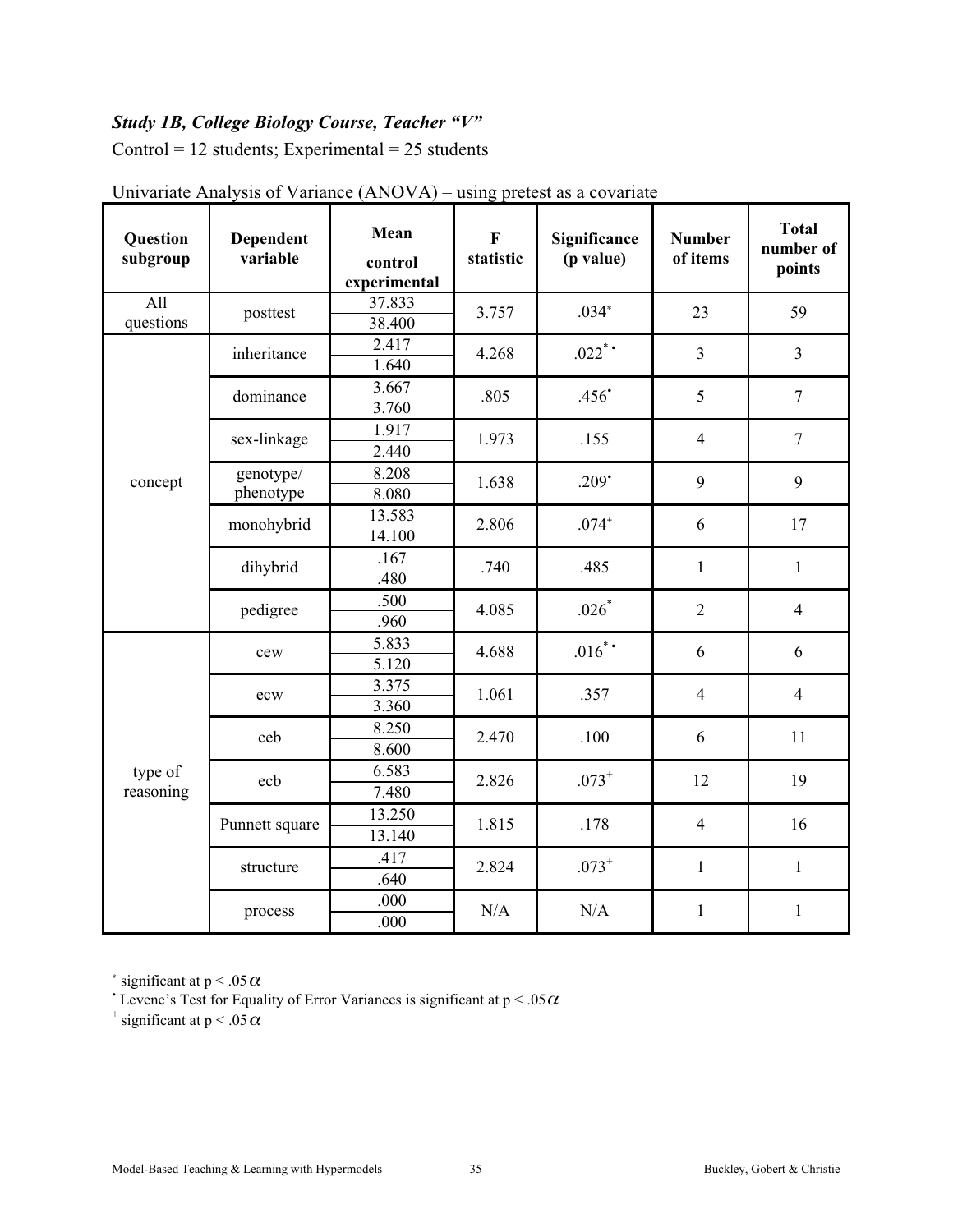# Appendix C: Summary Table for Site "L" (Study 2)

Ninth grade classes: Total number of students = 72 Control group =  $36$  students: Experimental group =  $36$  students

| Question<br>subgroup | Dependent<br>variable  | Mean<br>control<br>experimental | $\mathbf{F}$<br>statistic | Significance<br>(p value) | <b>Number</b><br>of items | <b>Total</b><br>number of<br>points |
|----------------------|------------------------|---------------------------------|---------------------------|---------------------------|---------------------------|-------------------------------------|
| All<br>questions     | posttest               | 30.000<br>34.431                | 5.355                     | $.007*$                   | 52                        | 106                                 |
|                      | inheritance            | 5.778<br>6.472                  | 1.870                     | .162                      | 10                        | 15                                  |
|                      | dominance              | 3.875<br>4.722                  | 2.524                     | $.088^{+}$                | 8                         | 13                                  |
|                      | sex-linkage            | 1.000<br>1.139                  | 1.143                     | .325                      | 6                         | 10                                  |
| concept              | genotype/<br>phenotype | 8.208<br>9.028                  | 1.527                     | .225                      | 11                        | 11                                  |
|                      | monohybrid             | 7.444<br>9.167                  | 5.798                     | $.005*$                   | 8                         | 19                                  |
|                      | dihybrid               | 1.250<br>1.694                  | 4.261                     | $.018*$                   | $\overline{4}$            | 6                                   |
|                      | pedigree               | .778<br>.750                    | 1.098                     | .339                      | $\overline{3}$            | 6                                   |
| type of<br>reasoning | cew                    | 4.472<br>5.083                  | 5.734                     | $.005^{*}$                | 6                         | 6                                   |
|                      | ecw                    | 2.569<br>2.750                  | 2.630                     | $.079^{+}$                | $\overline{4}$            | $\overline{4}$                      |
|                      | ceb                    | 5.958<br>7.056                  | 5.951                     | $.004*$                   | 11                        | 18                                  |
|                      | ecb                    | 5.792<br>5.694                  | 3.572                     | $.033$ **                 | 15                        | 22                                  |
|                      | Punnett square         | 5.250<br>5.653                  | 4.280                     | $.018^{\ast}$             | $\overline{4}$            | 16                                  |
|                      | structure              | 2.917<br>4.139                  | 3.985                     | $.023*$                   | $\tau$                    | 10                                  |
|                      | process                | .667<br>1.194                   | 7.420                     | $.001*$                   | 3                         | 6                                   |

Summary Table of Univariate Analyses of Variance Using Pretest as a Covariate

\* significant at  $p < .05 \alpha$ 

 $\overline{a}$ 

• Levene's Test for Equality of Error Variances is significant at  $p < .05 \alpha$ 

<sup>+</sup> significant at  $p < .10 \alpha$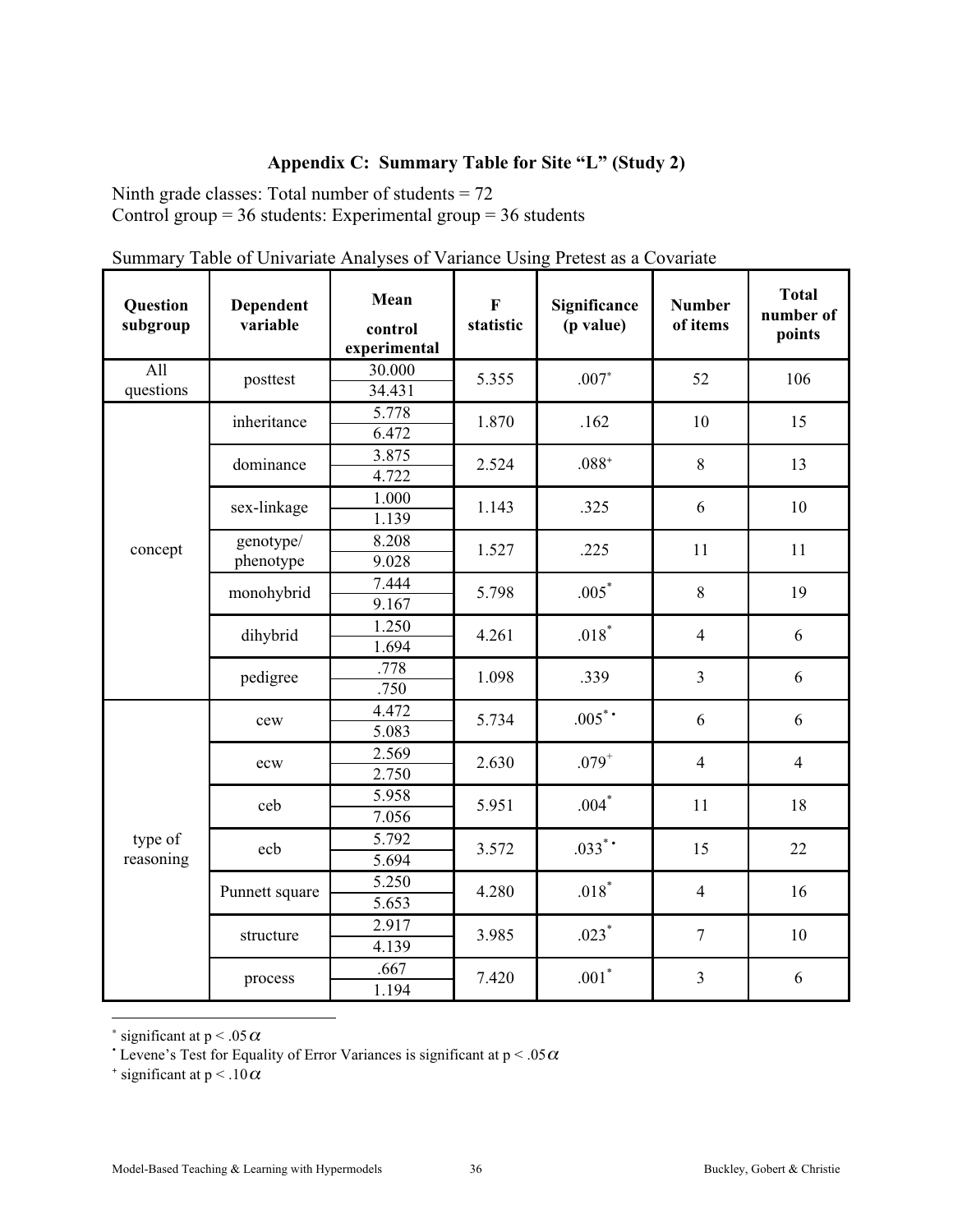#### Appendix D: Unprocessed log file [annotations by Buckley in square brackets]

 $-$  <log>

<user>julia</user>

- <question>

<date>2001.04.17.21.46.01 04/17/01 | 21:46:01</date>

 Good job! You've created your first dragon. How would you describe it? Does anything surprise you about this dragon? Type your description in the box below.

 <answer>this dragon has no arms or wings and also no fire.</answer> </question>

- <question>

<date>2001.04.17.21.46.18 04/17/01 | 21:46:18</date>

 Quite a variety of dragons here! Dragons apparently come in many different colors. What OTHER differences do you notice? Type your answer in the box below.

 $\leq$ answer>There are many types of dragon . I pictured dragons to look like the frist male on my list. $\leq$ answer> </question>

-  $\epsilon$  <action  $\epsilon$  [This should have a question tag even though it is a radio button multiple choice.] <date>2001.04.17.21.50.16 04/17/01 | 21:50:16</date>

 How many pairs of chromosomes do dragons have: 2 [This is an incorrect answer, but it was not tallied or monitored.]

</action>

- <action>

 <date>2001.04.17.21.50.16 04/17/01 | 21:50:16</date> Did you kill any dragons: No </action>

- <question>

<date>2001.04.17.21.57.40 04/17/01 | 21:57:40</date>

 What did you notice as you examined their chromosomes? Type your answer in the box below. <answer>You could have the same chromosomes but if you had the wrong mixer you could kill the dragon.</answer>

</question>

- <question>

<date>2001.04.17.21.57.40 04/17/01 | 21:57:40</date>

 In particular, how do the chromosomes of male and female dragons differ? Type your answer in the box below. <answer>They could look the same but there chromosomes could be diffrent.</answer> </question>

[The following is an example of an action that is a challenge task. The script counts the number of allele changes needed to change the genotype of one dragon to produce the phenotype of the comparison dragon.]

- <action>

<date>2001.04.17.22.03.17 04/17/01 | 22:03:17</date> Matched comparison dragon after 28tries. </action>

- <action>

<date>2001.04.17.22.04.36 04/17/01 | 22:04:36</date> Student clicked YES, they think that the second dragon can be made to look like the comparison dragon.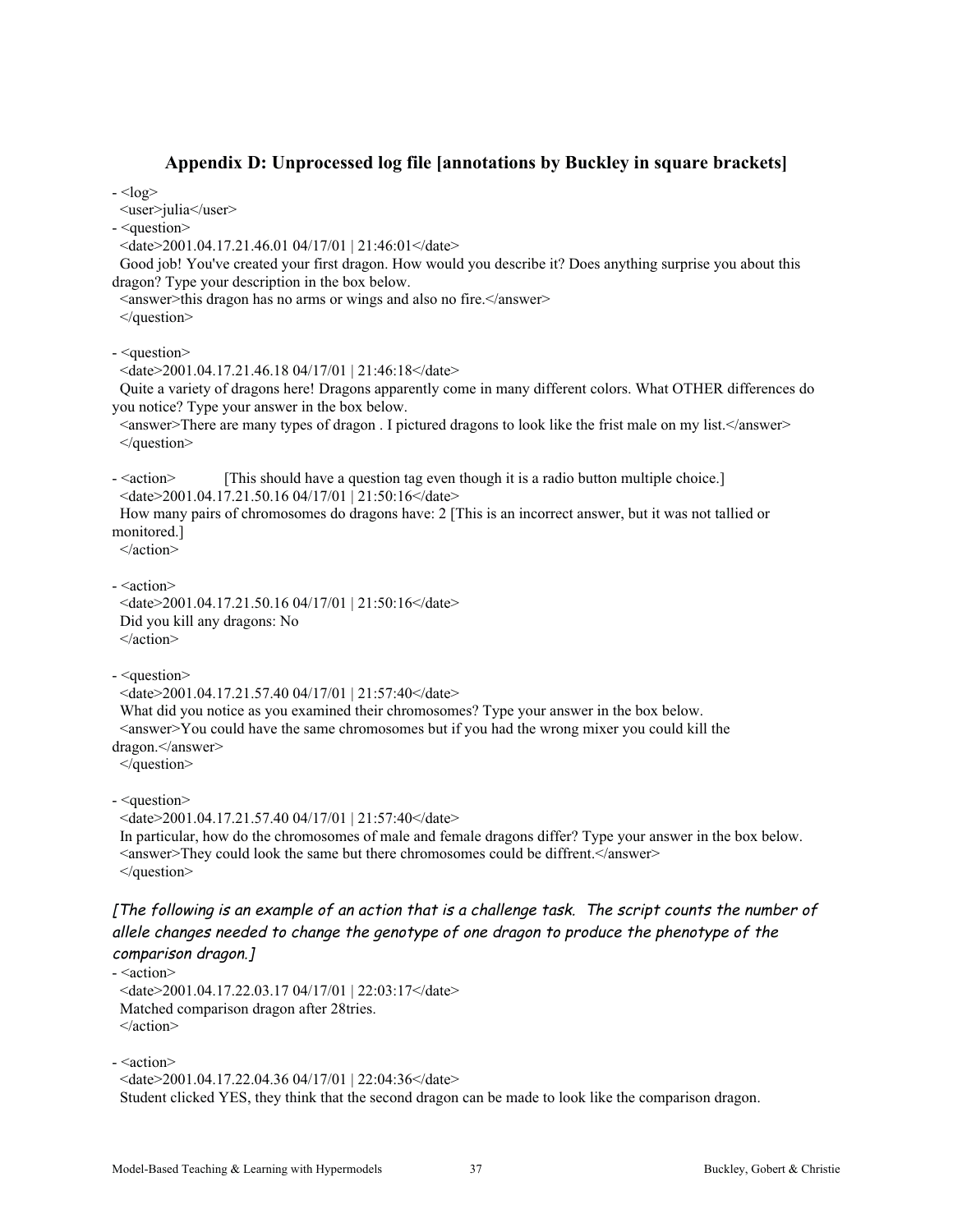</action>

- <action> <date>2001.04.17.22.04.43 04/17/01 | 22:04:43</date> Student clicked NO, they don't think that the second dragon can be made to look like the comparison dragon. </action> [looks like user changed their mind. This is also useful]

- <question>

<date>2001.04.17.22.06.18 04/17/01 | 22:06:18</date> Why do you think you can't match them? Type your answer in the box. <answer>they are two diffrent types.</answer> </question>

- <action> <date>2001.04.17.22.07.51 04/17/01 | 22:07:51</date> Matched second comparison dragon after 14tries. </action>

[this is the first of the open ended conceptual questions at the end of the activity.]

- <question>

 <date>2001.04.17.22.16.41 04/17/01 | 22:16:41</date> What do you think 'genotype' means? Tell us in your own words and give us an example.  $\alpha$  <answer>It is the type in the diffrent chromosomes in the male and female. $\alpha$  answer> </question>

- <question>

 <date>2001.04.17.22.17.07 04/17/01 | 22:17:07</date> What do you think 'phenotype' means? Tell us in your own words and give us an example. <answer>i do not now</answer> </question>

- <question>

<date>2001.04.17.22.18.24 04/17/01 | 22:18:24</date>

 What is the connection between genotype and phenotype? That is, how does genotype relate to phenotype? Tell us in your own words and give us an example.

<answer>I do not now.</answer>

</question>

[This is the first of the questions that focus on the user's understanding of the activity.]

- <question>

<date>2001.04.17.22.20.19 04/17/01 | 22:20:19</date> Explain why the dragons you created in this activity look different from one another. <answer>they have diffrent types of chromosomes that make diffrent cells.</answer> </question>

- <question> <date>2001.04.17.22.22.00 04/17/01 | 22:22:00</date> Phenotype determines genotype. <answer>False</answer> </question>

- <action> <date>2001.04.17.22.22.00 04/17/01 | 22:22:00</date> In order of decreasing size:  $dna = 2 dragons = 4 genes = 3 chromosomes = 1$ . </action>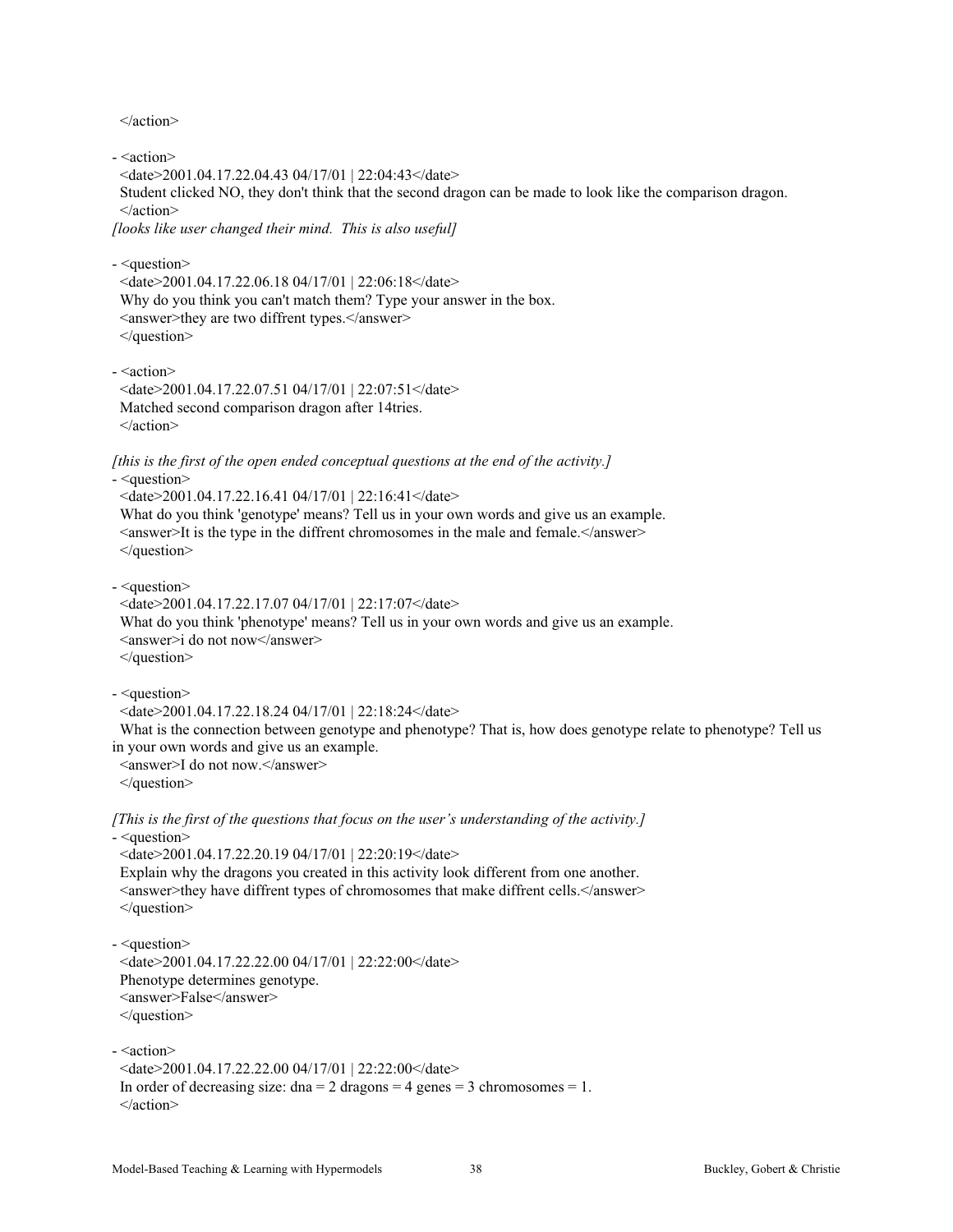- <question> <date>2001.04.17.22.22.00 04/17/01 | 22:22:00</date> Where are a dragon's genes located? Click all that apply. <answer>chromosomes DNA</answer> </question> - <question> <date>2001.04.17.22.26.30 04/17/01 | 22:26:30</date> Alleles are particular forms of: Click all that apply. <answer>chromosomes genes</answer> </question> - <question> <date>2001.04.17.22.26.30 04/17/01 | 22:26:30</date> Particular combinations of alleles determine: Click all that apply. <answer>traits chromosomes</answer> </question> - <question> <date>2001.04.17.22.26.30 04/17/01 | 22:26:30</date> Please explain your answer in the box below.  $\alpha$  answer>they said in the begining that all the things you see of the dragon are called traits. Im not shear that thous are the exsact words but thats what I remember.</answer> </question>  $[this is the first of the reflective questions]$ - <question> <date>2001.04.17.22.26.35 04/17/01 | 22:26:35</date> What did you know about phenotype and genotype before you started this activity?  $\langle$ answer  $\rangle$  </question> - <question> <date>2001.04.17.22.26.36 04/17/01 | 22:26:36</date> What do you think you learned while working with this introductory activity?  $\langle$ answer  $\rangle$  </question> - <question> <date>2001.04.17.22.26.40 04/17/01 | 22:26:40</date> What question(s) do you currently have about phenotype and genotype? <answer /> </question>  $\langle$ log>